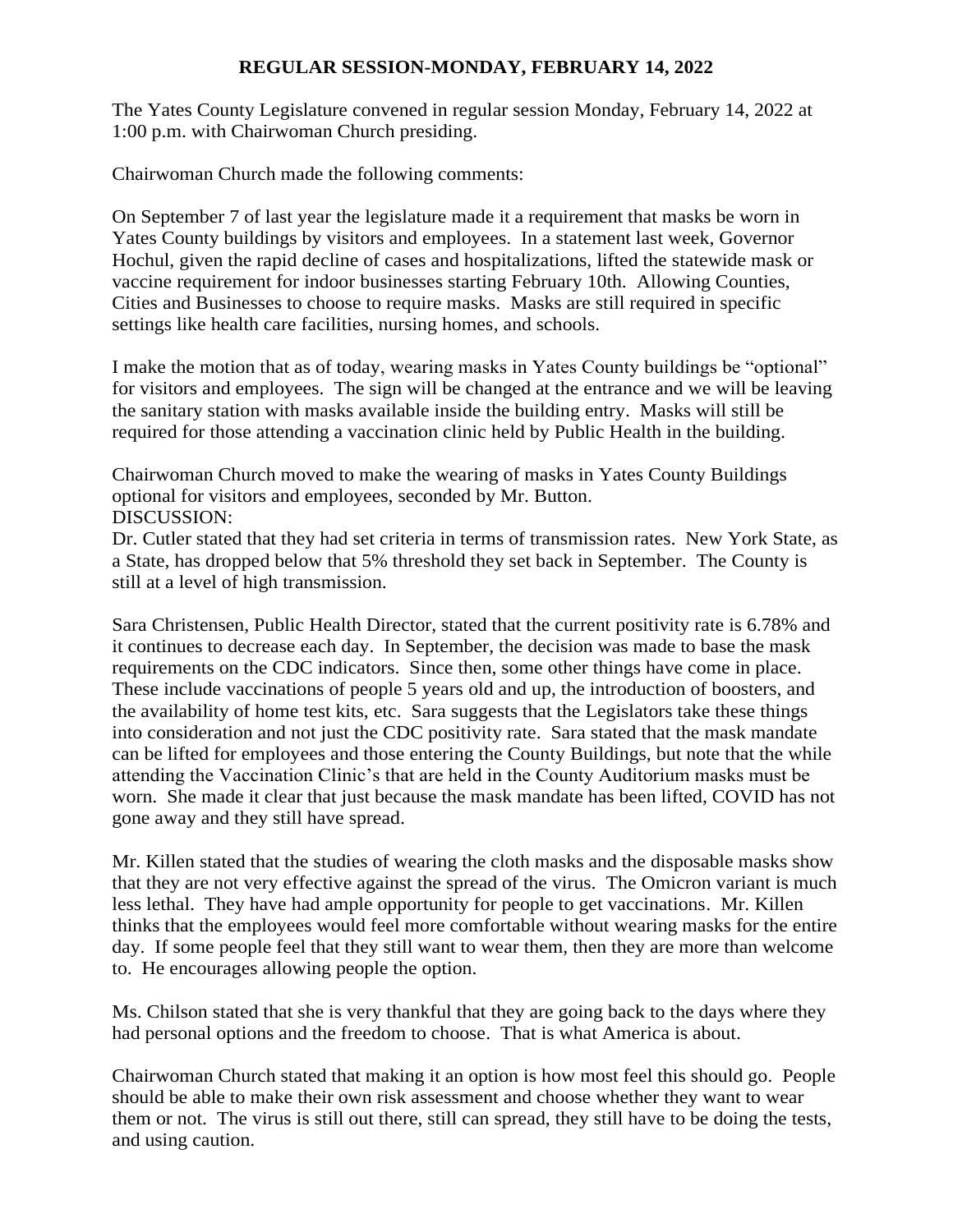Mr. Killen stated that if someone asks them to put a mask on then most people will do so. VOTE: Unanimous

Ms. Chilson read the Distinguished Youth Award Recipient Resolution:

# **RECOGNIZE YATES COUNTY DISTINGUISHED YOUTH AWARD RECIPIENT**

WHEREAS, the Yates County Youth Board selected Mason Harris for recognition as a Yates County Distinguished Youth of 2021, acknowledging his outstanding service to his community;

NOW, THEREFORE, BE IT RESOLVED, that this Legislature take recognition of this honor bestowed upon Mason Harris by the Yates County Youth Board on February 14, 2022 in Penn Yan, NY, and thank him for his dedicated service to the community of Penn Yan and to the citizens of Yates County; and be it further

RESOLVED, that a copy of this resolution be provided to Mason Harris and the Youth Bureau Director.

Alicia Avellaneda, Youth Bureau Director, presented Mason Harris with the 2021 Distinguished Youth Award.

Minutes of the January  $10<sup>th</sup>$  meeting were approved as presented, with Mr. Button opposing.

Chairwoman Church asked for a report of the auditing committees. The audit was approved as presented.

|                              | December 2021 | January 2022    |
|------------------------------|---------------|-----------------|
| <b>Airport Fund</b>          | 9,901.11<br>S | 1,500.00        |
| Finance                      | \$765,105.02  | 72,392.52<br>S  |
| <b>Flint Creek</b>           | \$            |                 |
| <b>Government Operations</b> | 31,522.00     | \$129,774.42    |
| <b>Human Services</b>        | \$478,908.47  | \$206,796.41    |
| Prior to Audit               |               | 79,908.42<br>\$ |
| <b>Public Safety</b>         | \$108,737.00  | 66,634.50       |
| Public Works                 | \$195,829.11  | 81,716.05<br>\$ |
| Total                        | \$890,002.71  | \$638,722.32    |

Grand Total: \$1,528,725.03

### COMMITTEE REPORTS

Mr. Button reported that the Farmland Protection Board has met twice now. They have divided up some of the responsibilities to reach out to other counties. Mr. Cutler is also on the Board and they are moving forward.

Mr. Willson reported that he attended the County Planning Board meeting and he listened in on the SWIO meeting.

Mr. Bronson reported that ProAction underwent their triannual review and that they met 100% of the National Standards. Headstart is going to be looking to use an electronic application process this spring for enrollment. S2AY Rural Health Network is in the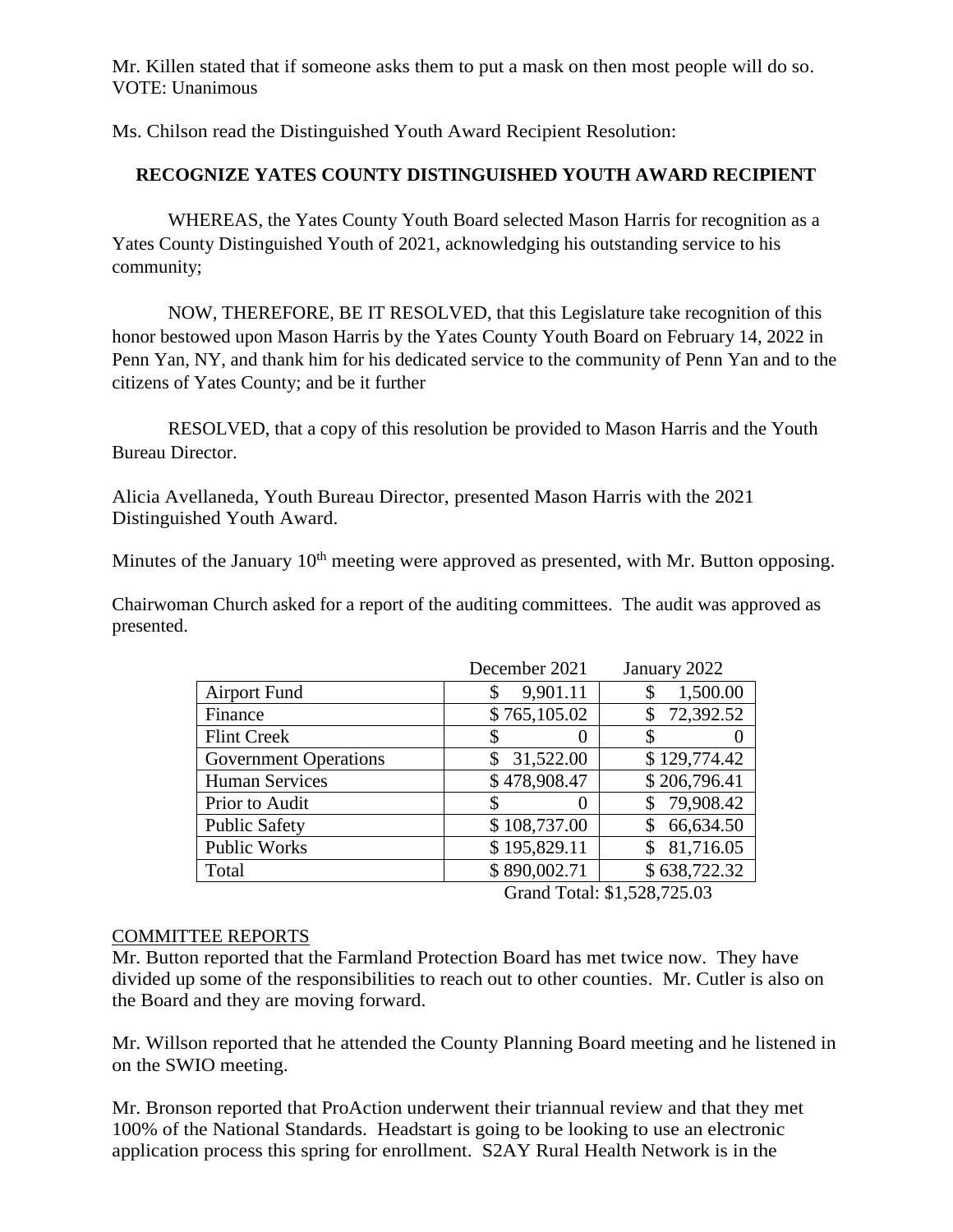process of rebranding itself. A new name will be coming soon.

Mr. Paddock reported that the Public Safety Communication Committee continues to meet with their consultant every two weeks. They are getting closer to determining vendors for the Land Mobile Radio and the Microwave Systems, but there are a number of items and questions that need to be resolved.

Mr. Morris reported that he attended the SWIO meeting this last month. One of the biggest/important things that they have going on right now is the 9 Element Plan. They are close to closing the 9 Element Plan project up and the first draft of the plan is going to be available in March. The next public outreach meeting is going to be held on April 24, here in the County Building and via Zoom. This will be to review the 9 Element Plan for Keuka and Seneca Lakes.

Ms. Chilson reported that she attended a Village of Penn Yan meeting regarding a business by McDonald's called Fat Daddy's Smoke and Gift Shop where they sell Marijuana. It is a cash deal and New York State has contacted them and told them to stop. There is nothing in place to give the Chief the authority to enforce the State's request. Being a cash deal, they are likely not accruing sales tax. The Village decided that this should be referred to the State and the County to pursue. The neighbors are extremely concerned and they have taken pictures of children coming out of the business.

Mr. Banach reported that he received an email from the DEC stating that they have free tree saplings available to anyone who lives on a tributary. If anyone is interested, they should go one the DEC website.

### PUBLIC COMMENT

Jack Prendergast spoke about a video, which he will forward to the Clerk, regarding children wearing masks in school. He briefly summarized the video. There has been evidence that the masks do not work. Children have a natural "immunity" to the virus and the statistics on them getting COVID is extremely rare. Conditioning the kids is the way they plan to bring forward Communism and Socialism in the future.

Joy Shank stated that she does not think the County should ever take money from the State when it requires that the County follow these types of stipulations. The State cannot be trusted. The kids should not be masked when they are the population least effected by the virus. The kids are paying the highest price with the masks and testing requirements. The shot does not stop you from getting the virus or spreading it. It is not the Governments right to decide that a child has to get a vaccine, it is the parent's decision.

Jack Prendergast spoke in the terms of the Town of Benton in regards to Reapportionment/Redistricting. Jack suggested that they consider adding one Legislator to District II: Benton, Potter, and Torrey. One man, one vote seems like a logical thing. Explaining it to the Public is going to be tough. If they have 3 choices, they will have at least 1/3 of the residents that will be upset.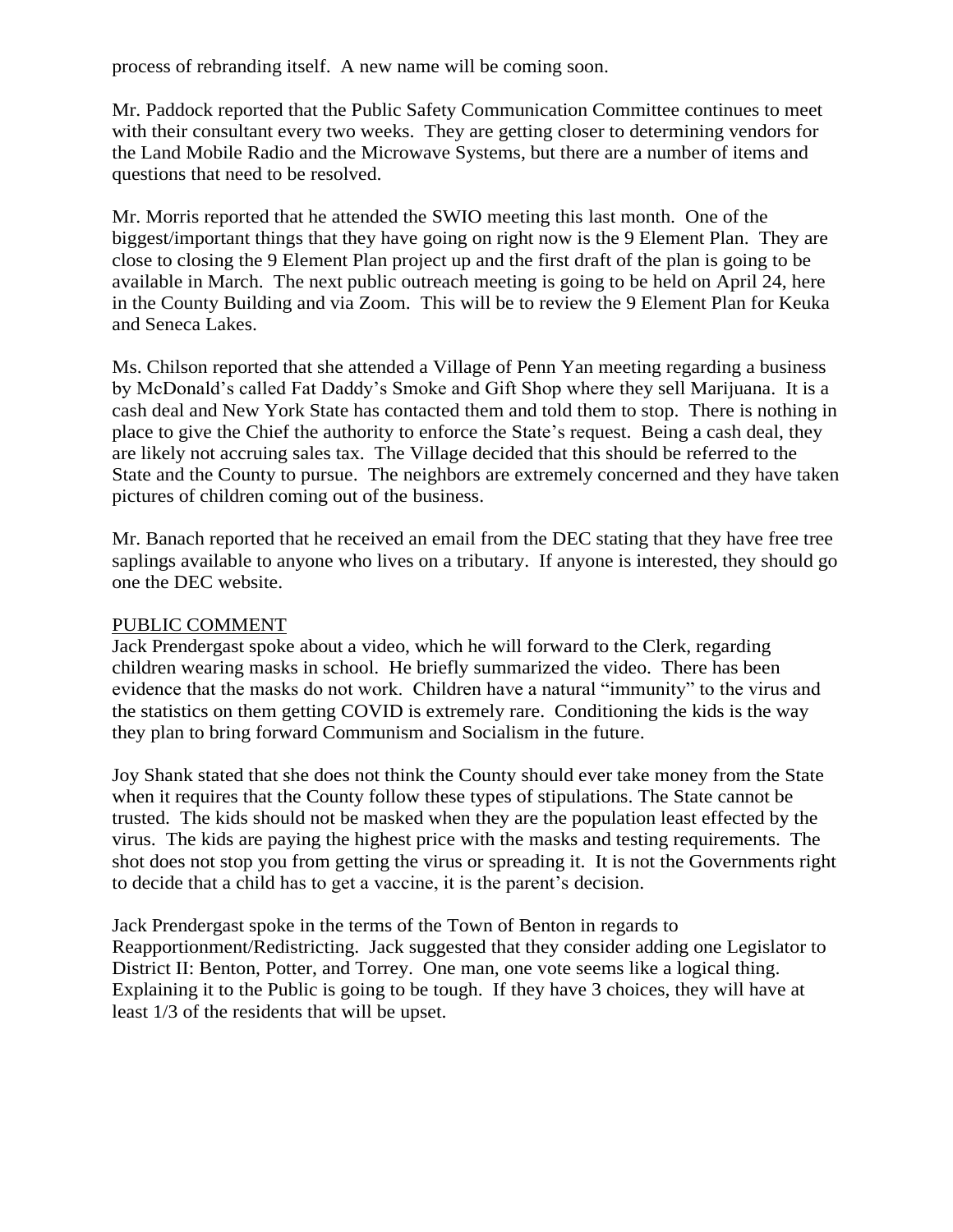### **RESOLUTION NO. 36-22**

Mr. Willson offered the following resolution and moved its adoption, seconded by Mrs. Percy.

# **CANCEL RESOLUTION 448-21 AND AUTHORIZE SHERIFF AND CHAIRWOMAN TO SIGN AGREEMENT WITH VILLAGE DRUG FOR 2022/2023 JAIL PHARMACEUTICAL SERVICES**

WHEREAS, the County Attorney did not approve of the 2022 Jail Pharmacy Agreement with Westwood Pharmacy and that resolution 448-21 would be canceled; and

WHEREAS, Village Drugs also submitted a bid, and the Sheriff would like this proposal accepted as modified, and the only other vendor to submit; and

NOW, THEREFORE, BE IT RESOLVED, the Village Drug proposal is accepted, and that upon the approval of the County Attorney, the Sheriff and Chairwoman are authorized to sign said agreement for Jail Pharmacy Services January 14, 2022 through December 31, 2022 with optional extensions per the bid, to provide prescription drugs and other related medications including over the counter health products for inmates at the agreed pricing and services criteria as specified in the proposal from Village Drug; and be it further

RESOLVED, that a copies of this resolution shall be provided to the Sheriff, Director of Finance, Budget Officer, and Treasurer. VOTE: Unanimous

## **RESOLUTION NO. 37-22**

Mr. Willson offered the following resolution and moved its adoption, seconded by Dr. Cutler.

## **AUTHORIZE SHERIFF AND CHAIRWOMAN TO SIGN BI2 TECHNOLOGIES MAINTENANCE AGREEMENT**

WHEREAS, identification technology has revolved into the biometrics of eye iris scanning of a jail inmate that goes beyond the fingerprint for identification for positive identification during booking, release, and the distribution of medications to the identified correct person via this technology that does not require a latent print examiner; and

WHEREAS, the jail operates this identification system via NYS OGS #PD67645 pricing that includes maintenance;

NOW, THEREFORE, BE IT RESOLVED, that the Chairwoman and the Sheriff upon the approval of the County Attorney are authorized to sign maintenance contract 4/1/2022 thru 3/31/2023 for \$4,826.10 with BI2 Technologies, LLC; and be it further

RESOLVED, that a copy of this resolution be provided the Sheriff, Director of Finance, Budget Officer and Treasurer. VOTE: Unanimous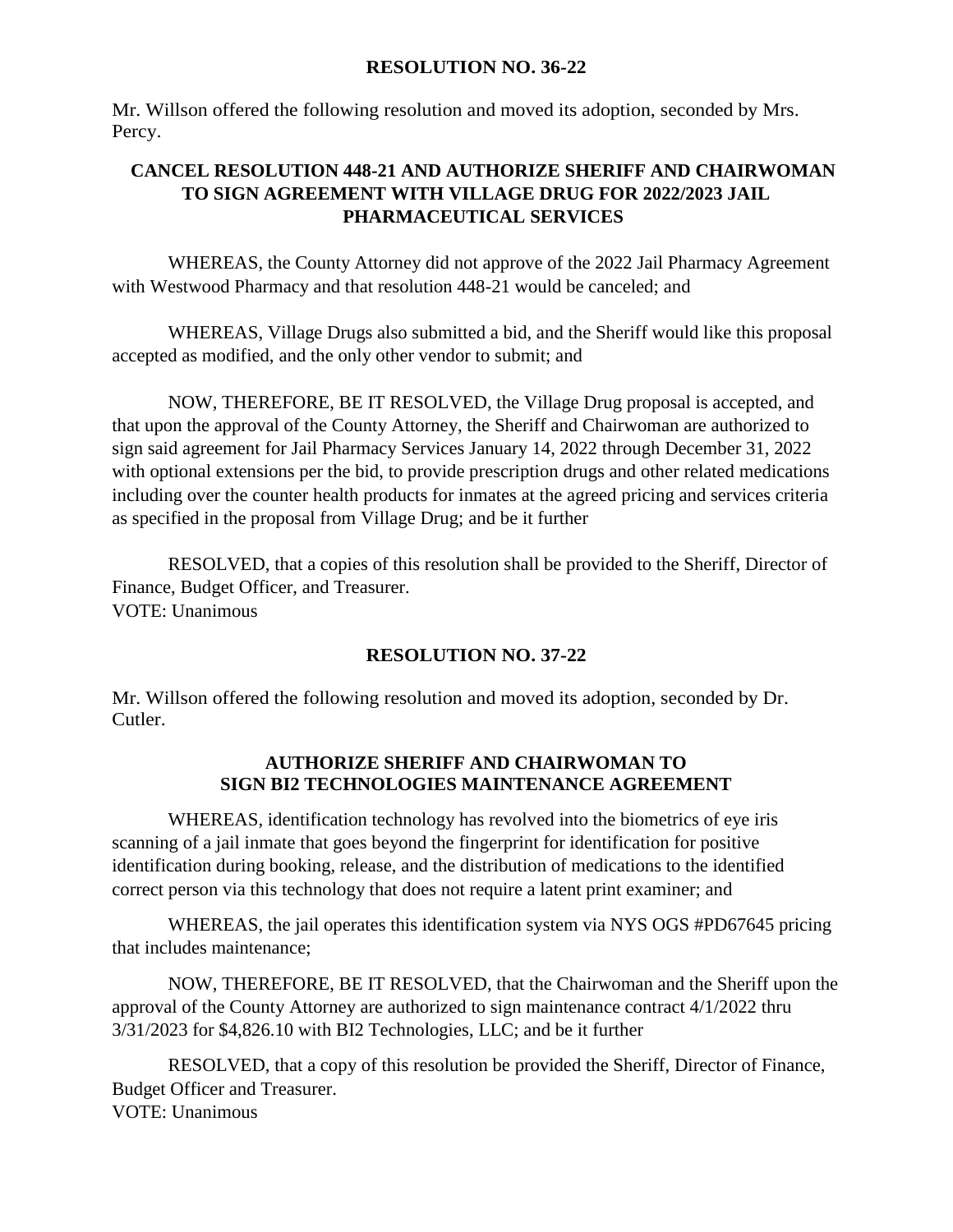### **RESOLUTION NO. 38-22**

Mr. Willson offered the following resolution and moved its adoption, seconded by Mrs. Percy.

# **SET DATE FOR PROPOSED AMENDMENT TO LOCAL LAW #5-2011 TO ESTABLISH REDEMPTION FEES FOR IMPOUNDED DOGS**

WHEREAS, redemption fees paid by the owner of a seized impounded dog to the Animal Control Officer (ACO) deposited with the county of Yates municipality have been consistent with Section 117 of the NYS Agriculture and Markets Law; and

WHEREAS Local Law#5-2011 established a flat fee of \$25 redemption fee for each and every impoundment here forth and followed the referenced Section 117 of the Agriculture and Markets Law for the daily fee schedule of \$3 a day after the first day; and

WHEREAS, the \$3 a day fee after the first twenty-four hours has been in effect for over a ten year period and is not sufficient to cover reasonable costs herein, and the Public Safety Committee upon the proposal of the ACO recommends that the redemption fee remain the same as previously established, and the after first day fee be established at \$10 a day here forth;

NOW, THEREFORE, BE IT RESOLVED, that the Legislature will hold a public hearing on the proposed amendment to Local Law #5-2011 at the Legislative chambers in the county of Yates at the County Office Building at 417 Liberty Street, Penn Yan, NY 14527 at 1:10PM Thursday, March 17, 2022 at which time all interested parties will be heard.

|                                                                  | NEW YORK STATE DEPARTMENT OF STATE             |
|------------------------------------------------------------------|------------------------------------------------|
| <b>Local Law Filing</b>                                          | <b>162 WASHINGTON AVENUE, ALBANY, NY 12231</b> |
| (Use this form to file a local law with the Secretary of State.) |                                                |

Text of law should be given as amended. Do not include matter being eliminated and do not use italics or underling to indicate new matter.

**County City of Yates Town Village** 

## **LOCAL LAW 2-22 ENTITLED: AMEND LOCAL LAW #5-2011 TO ESTABLISH REDEMPTION FEES FOR IMPOUNDED DOGS**

**Be it enacted by the Legislature of the**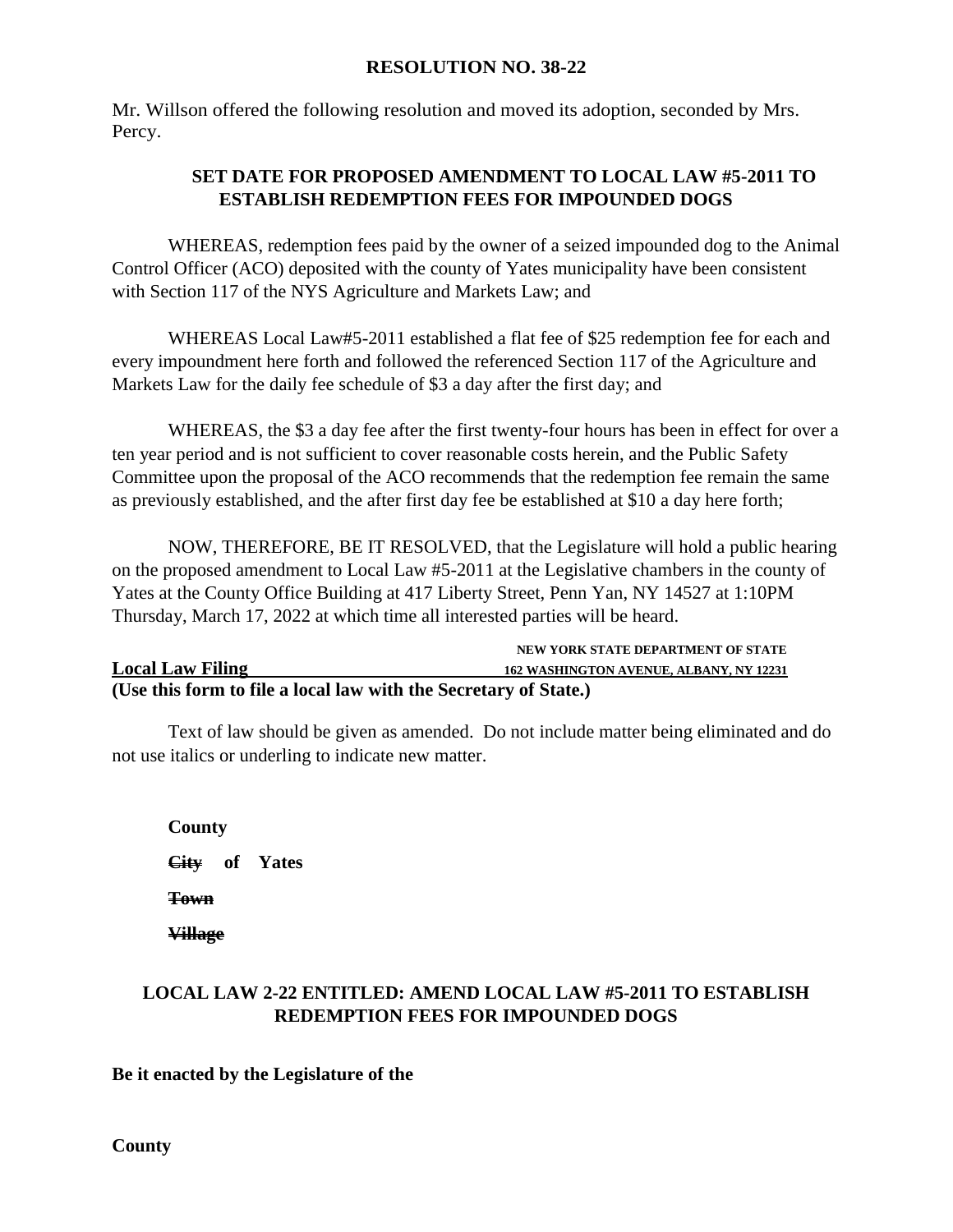## **City of** Yates\_ **as follows:**

**Town**

### **Village**

Be it enacted by the County Legislature of the County of Yates, New York as follows:

# **Section 1. DECLARATION OF INTENT**

This law shall be consistent with all applicable definitions in the New York State Agriculture and Markets Law and the local municipality's redemption schedule authority as defined in Section 117 of said Agriculture and Markets Law.

## **Section 2. REDEMPTION FEE**

There is established a flat \$25 (twenty-five dollar) redemption fee for each and every dog impoundment regardless of frequency

**There shall be established a flat \$10 (ten dollar) fee for each additional twenty-four hour period or part thereof as part of the redemption.**

## **Section 3. EFFECTIVE DATE**

This local law shall take effect thirty days after the filing in the office of the Secretary of State pursuant to Section 27 of the Municipal Home Rule Law. VOTE: Unanimous

## **RESOLUTION NO. 39-22**

Mr. Willson offered the following resolution and moved its adoption, seconded by Mrs. Percy.

#### **APPOINT DEPUTY FIRE COORDINATOR (J. Santee)**

BE IT RESOLVED, that Jim Santee be appointed as Yates County Deputy Fire Coordinator; and be it further

RESOLVED, that copies of this resolution be provided to Brian Winslow, Emergency Management Coordinator, Sheriff Ron Spike, and Jim Santee. VOTE: Unanimous

## **RESOLUTION NO. 40-22**

Mr. Willson offered the following resolution and moved its adoption, seconded by Dr. Cutler.

## **APPOINT MEMBERS TO THE YATES COUNTY FIRE ADVISORY BOARD**

RESOLVED, that the following people be appointed to the Yates County Fire Advisory Board for the term  $1/1/2022 - 12/31/22$ ;

| <b>Bellona</b> | Fire Chief | Steve Zimmerman |
|----------------|------------|-----------------|
| <b>Benton</b>  | Fire Chief | Eugene Martin   |
| Branchport/KP  | Fire Chief | George Slocum   |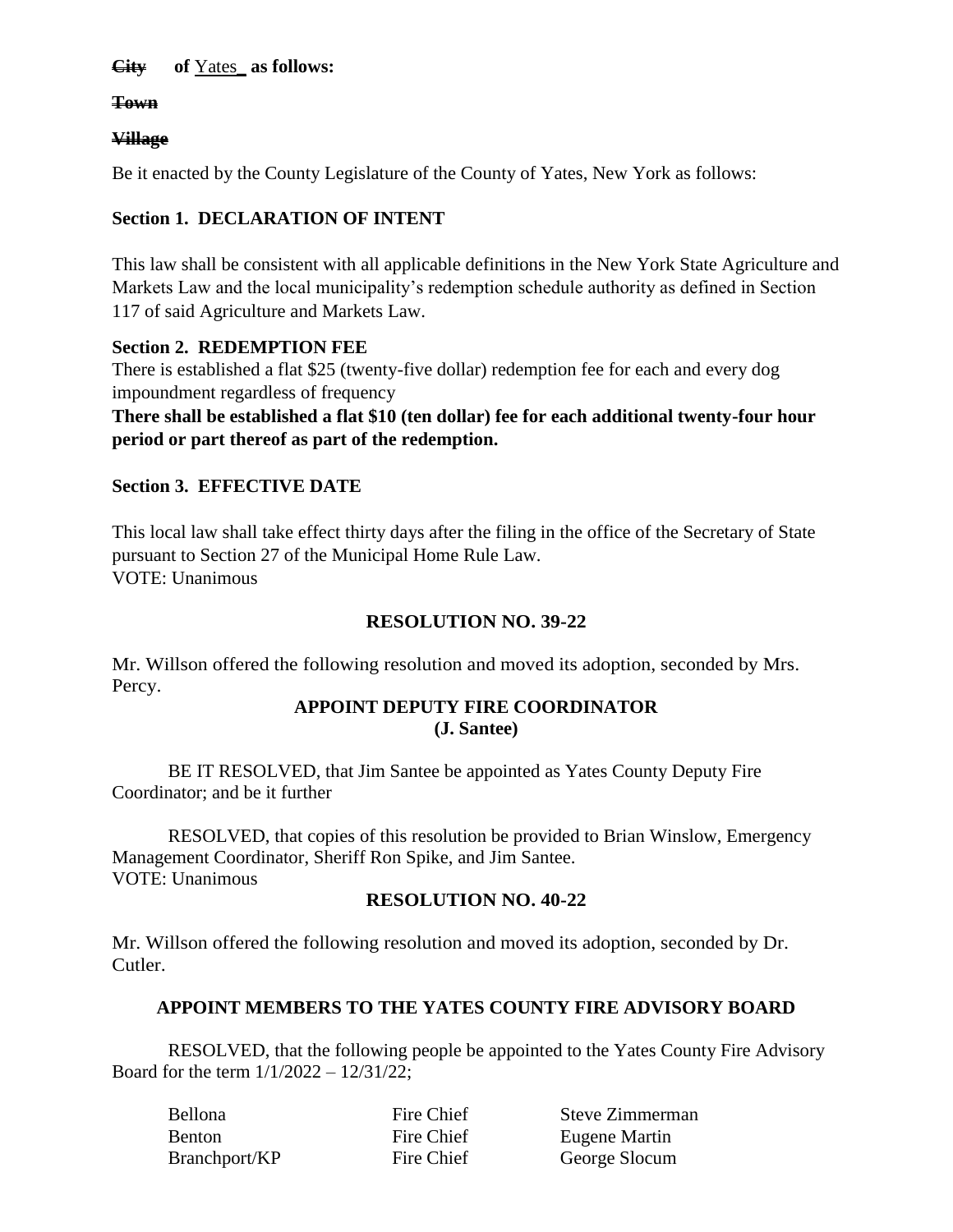| Dresden             | Fire Chief             | <b>Howard Leach</b>  |
|---------------------|------------------------|----------------------|
| Dundee              | Fire Chief             | Alec Miller          |
| Himrod              | Fire Chief             | Leon Ray Hoover      |
| Middlesex           | Fire Chief             | <b>Brian Oppelt</b>  |
| Penn Yan            | Fire Chief             | Mike Pedersen        |
| Potter              | Fire Chief             | <b>Rich Dimon</b>    |
| Rushville           | Fire Chief             | Paul Moberg          |
| <b>Yates County</b> | Fire Coordinator       | <b>Brian Winslow</b> |
| <b>Yates County</b> | <b>EMS</b> Coordinator | <b>Ryan Bailey</b>   |
| <b>Yates County</b> | Deputy Fire Coord.     | Doug Miller          |
| <b>Yates County</b> | Legislature            | <b>Rick Willson</b>  |
| <b>Yates County</b> | President              | Charlie Leach        |
|                     |                        |                      |

RESOLVED, that a copy of this resolution be given to the Director of the Office of Emergency Services. VOTE: Unanimous

#### **RESOLUTION NO. 41-22**

Mr. Willson offered the following resolution and moved its adoption, seconded by Mrs. Percy.

## **APPOINT MEMBERS TO THE YATES COUNTY EMS ADVISORY BOARD**

RESOLVED, that the following people be appointed to the Yates County EMS Advisory Board for the term  $1/1/22 - 12/31/22$ :

| <b>Christy Buono</b><br>Jannell Ocque<br>Mary Starkweather | Nicholas Fultz<br>Jonathan Granger<br>Dee Muck | Dundee Fire Department Emergency Squad<br>Middlesex Valley Vol Ambulance Corps<br>Penn Yan Area Volunteer Ambulance Corps |
|------------------------------------------------------------|------------------------------------------------|---------------------------------------------------------------------------------------------------------------------------|
| Patti Day                                                  |                                                | <b>Bellona Vol Fire Company First Responders</b>                                                                          |
| Duane Martin                                               |                                                | <b>Benton Fire Department First Responders</b>                                                                            |
| Matt Kelly                                                 |                                                | <b>Branchport/Keuka Park First Responders</b>                                                                             |
| John Collins                                               |                                                | <b>Dresden Fire Department First Departments</b>                                                                          |
| Debra Bailey                                               |                                                | <b>Himrod Fire Department First Responders</b>                                                                            |
| Cassie Wood                                                |                                                | Middlesex Hose Company First Responders                                                                                   |
| Alex Keene                                                 |                                                | Penn Yan Fire Department First Responders                                                                                 |
| Jonathan Wood                                              |                                                | <b>Potter Fire Department First Responders</b>                                                                            |
| <b>Brian Ocque</b>                                         |                                                | <b>Rushville Fire Department First Responders</b>                                                                         |
| David Dowdle                                               |                                                | <b>Yates County Advanced Life Support</b>                                                                                 |
| <b>Brian Winslow</b>                                       | Fire Coordinator                               | <b>Yates County</b>                                                                                                       |
| <b>Jason Bassett</b>                                       | Senior Dispatcher                              | <b>Yates County</b>                                                                                                       |
| <b>Ryan Bailey</b>                                         | <b>EMS</b> Coordinator                         | <b>Yates County</b>                                                                                                       |
|                                                            | S&SMH                                          | <b>Finger Lakes Health</b>                                                                                                |
| <b>Rick Willson</b>                                        | Legislature                                    | <b>Yates County Legislature</b>                                                                                           |

And be it further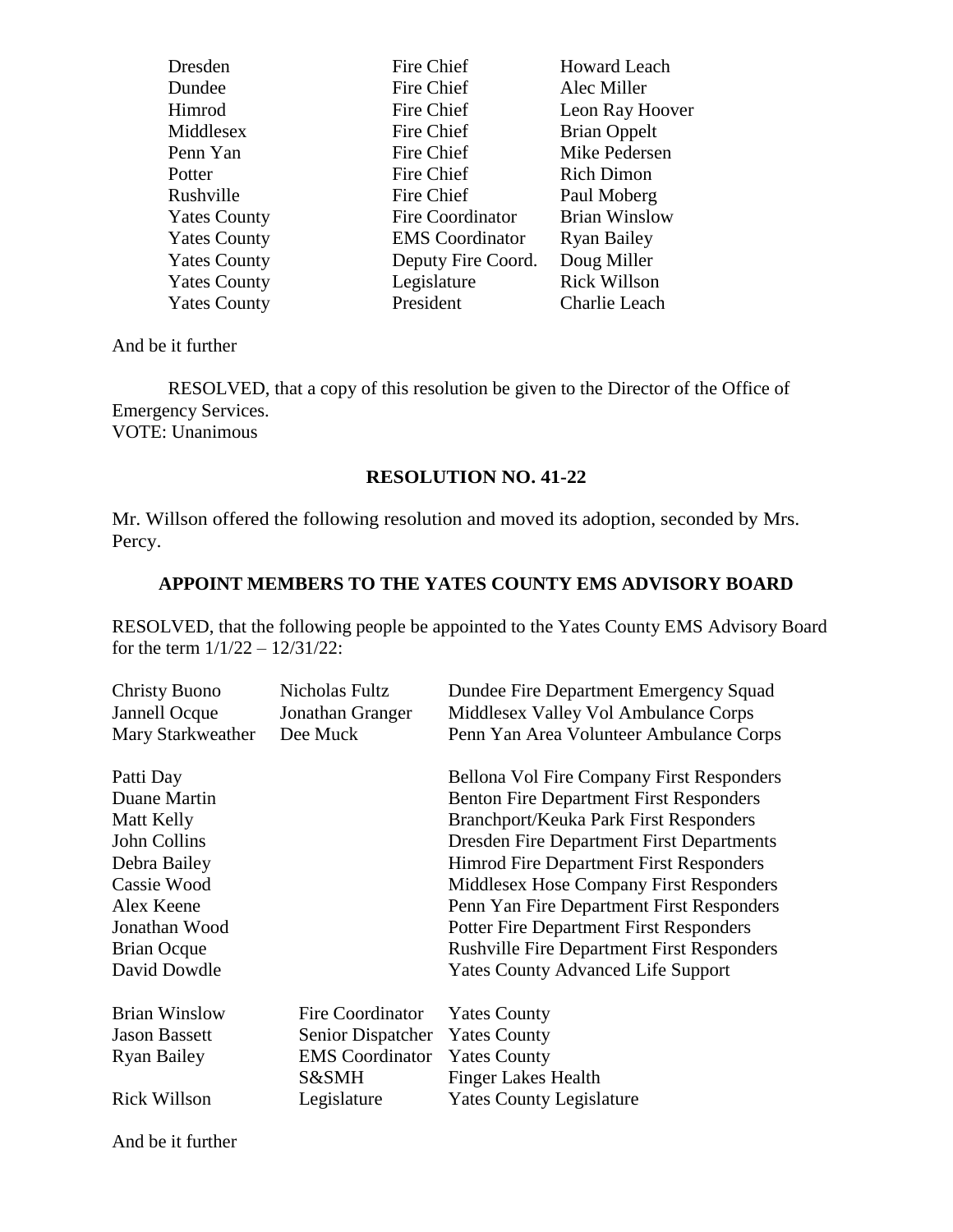RESOLVED, that copies of this resolution be provided to the Director of Emergency Services.

#### **RESOLUTION NO. 42-22**

Mr. Willson offered the following resolution and moved its adoption, seconded by Mrs. Percy. DISCUSSION:

Mr. Willson pointed out that this resolution is for Craig Prior's service over the years.

## **AWARD OF DEDICATED SERVICE (Craig Prior)**

RESOLVED, that Yates County recognizes Craig Prior for over 11 Years of dedicated service to the people of Yates County as a Deputy Fire Coordinator. Thank you for your friendship, mentorship and leadership to the Yates County Fire Service;

And be it further

RESOLVED, that a copy of this resolution be given to the Director of the Office of Emergency Services and Craig Prior. VOTE: Unanimous

### **RESOLUTION NO. 43-22**

Mr. Willson offered the following resolution and moved its adoption, seconded by Dr. Cutler.

### **ACCEPT FY2022 EMERGENCY MANAGEMENT PERFORMANCE GRANT (EMPG) (OEM)**

WHEREAS, the Yates County Office of Emergency Management has been awarded Project FY2022 Emergency Management Performance Grant (EMPG) in the amount of \$14,254.00 matching Federal Grant monies administered by New York State Division of Homeland Security and Emergency Services (DHSES) and;

NOW, THEREFORE, BE IT RESOLVED, the Chairman is authorized to accept the EMPG funding, and be it further resolved:

RESOLVED, that the Treasurer is authorized to make the following appropriations increasing the 2022 OEM revenue by \$14,254.00

| Revenue<br>A3645.44305 (Federal Grant Money) | \$14,254.00 |
|----------------------------------------------|-------------|
| Expenditure<br>A3645.51070 (Personnel)       | \$14,254.00 |

and be it further

RESOLVED, that a copy of this resolution be given to the Emergency Preparedness Coordinator, Budget Officer, Director of Finance, and County Treasurer.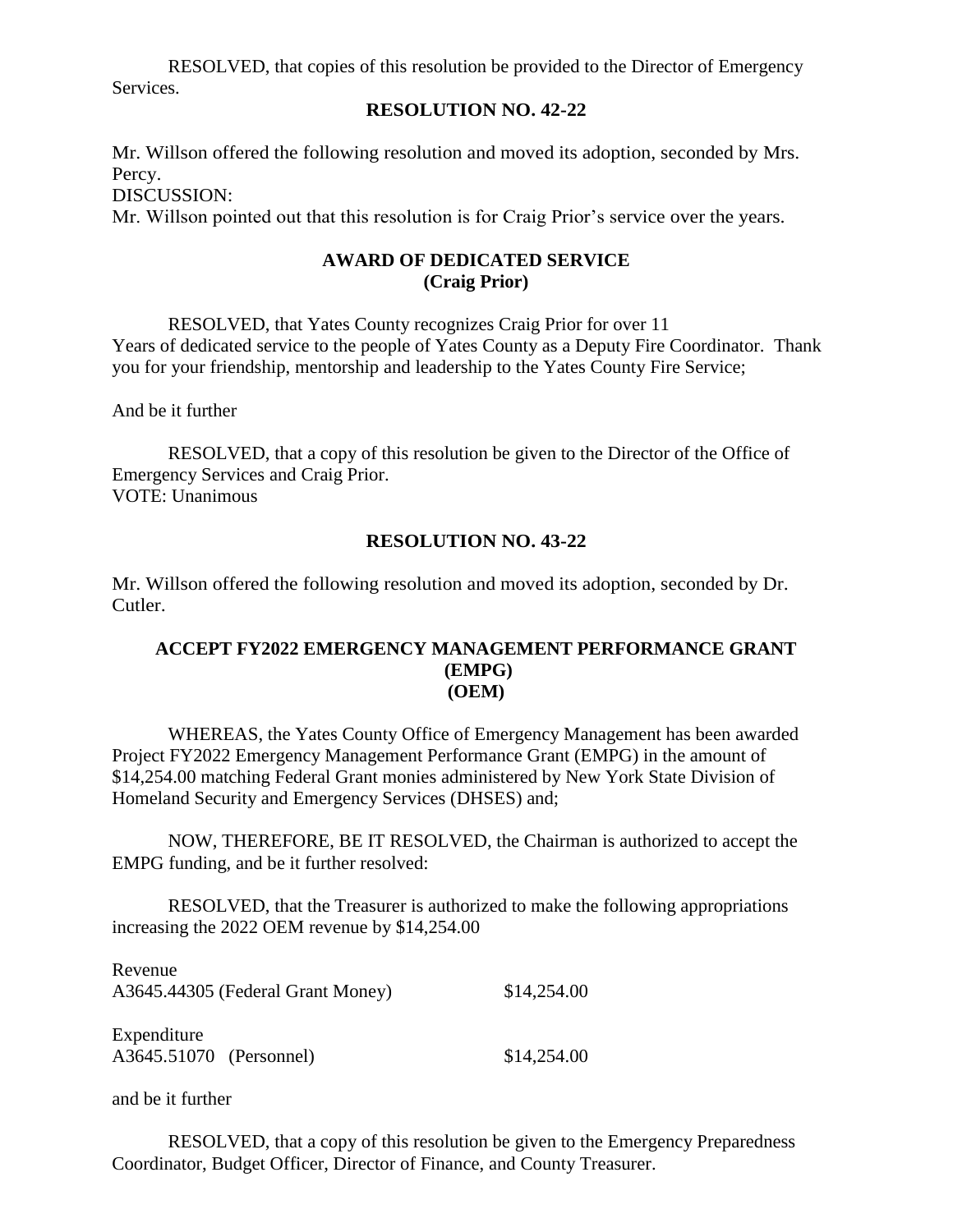# **RESOLUTION NO. 44-22**

Mr. Willson offered the following resolution and moved its adoption, seconded by Mr. Paddock.

# **AMEND RESOLUTION NO. 8-22 (Sabre Industries & Mid-State Communications)**

WHEREAS, Resolution No. 8-22 awarded bids to Sabre Industries for Contract 1 (communications shelters and one generator) and to Mid-State Communications for Contract 2 (steel lattice antenna towers);

NOW, THEREFORE, BE IT RESOLVED, that the Chairwoman of the Legislature, upon the approval of the County Attorney, is authorized to sign necessary documents with Sabre Industries and Mid-State Communications to enable procurement of the necessary products for the Public Safety Communications Project, including, but not limited to contracts and change orders; and be it further

RESOLVED, that should timing be such that documents were executed prior to the passage of this resolution, that the Chairwoman's execution thereof be ratified; and be it further

RESOLVED, that copies of this resolution be furnished to the Yates County Sheriff, County Administrator/Budget Officer, Treasurer, Director of Finance, C & S Engineers, Sabre Industries and Mid-State Communications. VOTE: Unanimous

## **RESOLUTION NO. 45-22**

Mr. Willson offered the following resolution and moved its adoption, seconded by Mr. Paddock.

## **ACCEPT BID FOR PUBLIC SAFETY COMMUNCATIONS PROJECT TOWER SITE CONSTRUCTION**

WHEREAS, on February 2, 2022, bids for Phase 1, Contract 3 – Yates County Public Safety Communications Project Site Construction – were received, opened, read aloud and documented, as follows:

| Company                                       | <b>Location</b>       | <b>Base Bid</b> | Add-on           | <b>Total with</b> |
|-----------------------------------------------|-----------------------|-----------------|------------------|-------------------|
|                                               |                       |                 | <b>Alternate</b> | <b>Alternate</b>  |
| <b>Allstate Tower</b>                         | Henderson, KY 42419   | \$1,061,679     | \$563,271        | \$1,624,950       |
| <b>Benson Construction</b><br>and Development | Olean, NY 14760       | \$831,900       | \$458,800        | \$1,290,700       |
| <b>Patriot Towers</b>                         | Scottsville, NY 14546 | \$818,017       | \$451,461        | \$1,269,478       |
| Mid-State<br>Communications                   | Oriskany, NY 13424    | \$749,000       | \$462,800        | \$1,211,800       |
| Kaplan-Schmidt<br>Electric, Inc.              | Rochester, NY 14623   | \$728,700       | \$356,725        | \$1,085,425       |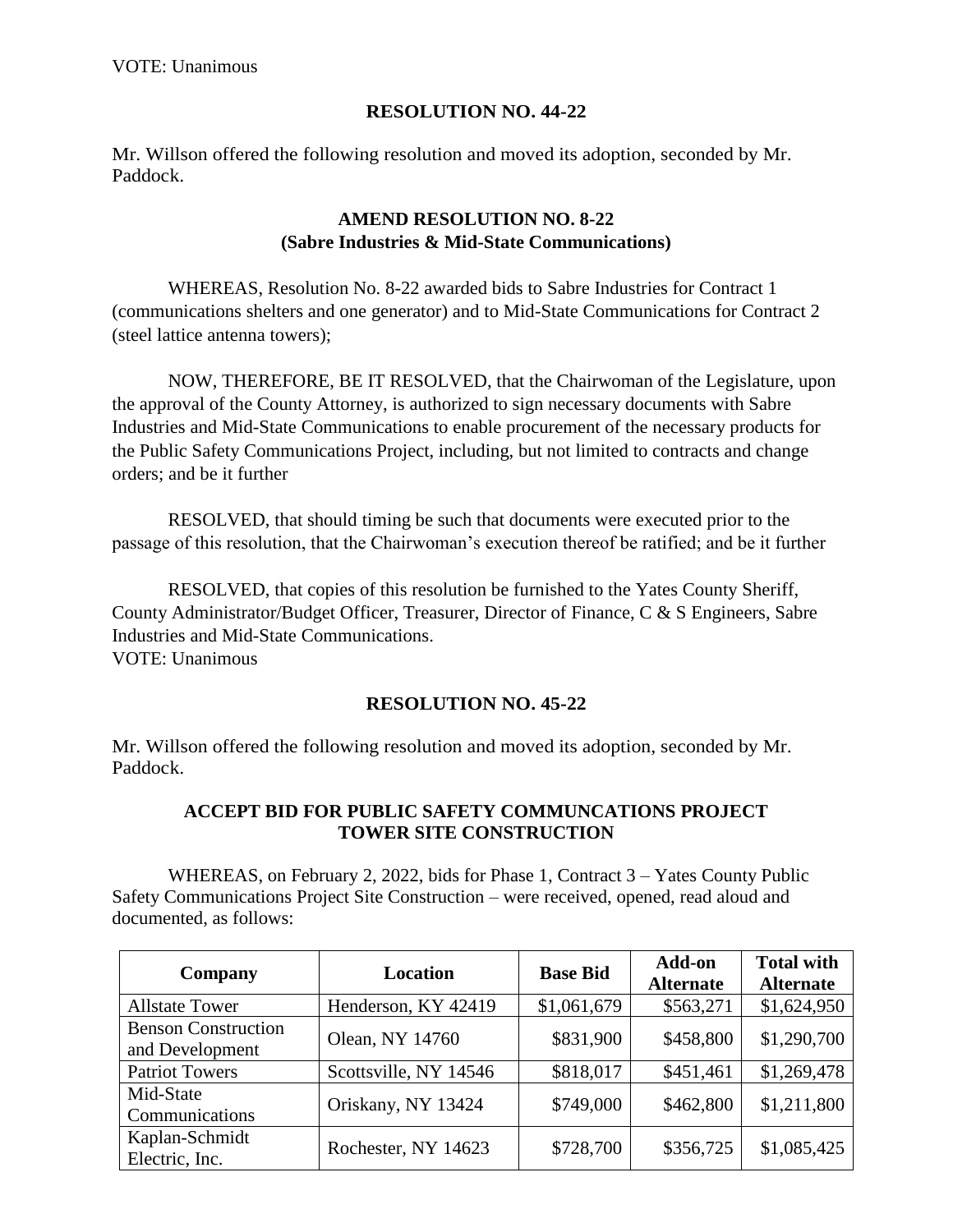And;

WHEREAS, the apparent low bidder for Tower Site Construction is Kaplan-Schmidt Electric, Inc. of Rochester, NY; and

WHEREAS, the County's project consultant, C & S Engineers, has reviewed the bids and recommends accepting said bid from Kaplan-Schmidt;

NOW, THEREFORE, BE IT RESOLVED, that the above Kaplan-Schmidt Electric, Inc. bid is hereby accepted, contingent upon the execution of a written contract related thereto between the County and Kaplan-Schmidt Electric, Inc., and to this end, the Chairwoman of the Legislature, upon the approval of the County Attorney, is authorized to sign such a contract on behalf of the County, as well as any other necessary documents with Kaplan-Schmidt Electric, Inc., to enable site construction for the Public Safety Communications Project, including, but not limited to change orders; and be it further

RESOLVED, that total contract shall not exceed \$1,085,425; and be it further

RESOLVED, that copies of this resolution be furnished to the Yates County Sheriff, County Administrator/Budget Officer, Director of Emergency Services, Highway Superintendent, Information Technology Director, Director of Finance, Treasurer, C & S Engineers and all bidders. VOTE: Unanimous

#### **RESOLUTION NO. 46-22**

Mr. Willson offered the following resolution and moved its adoption, seconded by Mr. Paddock.

## **AUTHORIZE CHAIRWOMAN TO SIGN INTERNET SERVICES CONTRACT (Empire Access)**

WHEREAS, as a result of a study commissioned in 2019 and a and report received in 2020, Yates County (hereinafter referred to as the "County") desires to install a new public safety communications system that will include at least two (2) and possibly three (3) new tower sites; and

WHEREAS, in order to assure continuous operation of the public safety communications system, it may be necessary to install fiber to tower sites and acquire internet connectivity; and

WHEREAS, Internet Service Providers (ISPs) have quoted the installation of fiber and provision of internet access for 36 months to the proposed tower sites, as follows:

| Location                  | <b>Spectrum/Charter</b> |            | <b>Empire</b> |                                                                   |
|---------------------------|-------------------------|------------|---------------|-------------------------------------------------------------------|
|                           |                         |            |               | Installation (1x) Monthly Charge Installation (1x) Monthly Charge |
| Angus (Johnson Road)      | \$21,560.45             | \$375.00   | \$30,976.00   | \$200.00                                                          |
| Dundee (Bill Bailey Road) | \$110,449.72            | \$375.00   | \$46,756.00   | \$200.00                                                          |
| Italy Hill (Emerson Road) | \$58,882.37             | \$375.00   | \$9,955.00    | \$200.00                                                          |
| Totals for all 3 sites    | \$190,892.54            | \$1,125.00 | \$87,687.00   | \$600.00                                                          |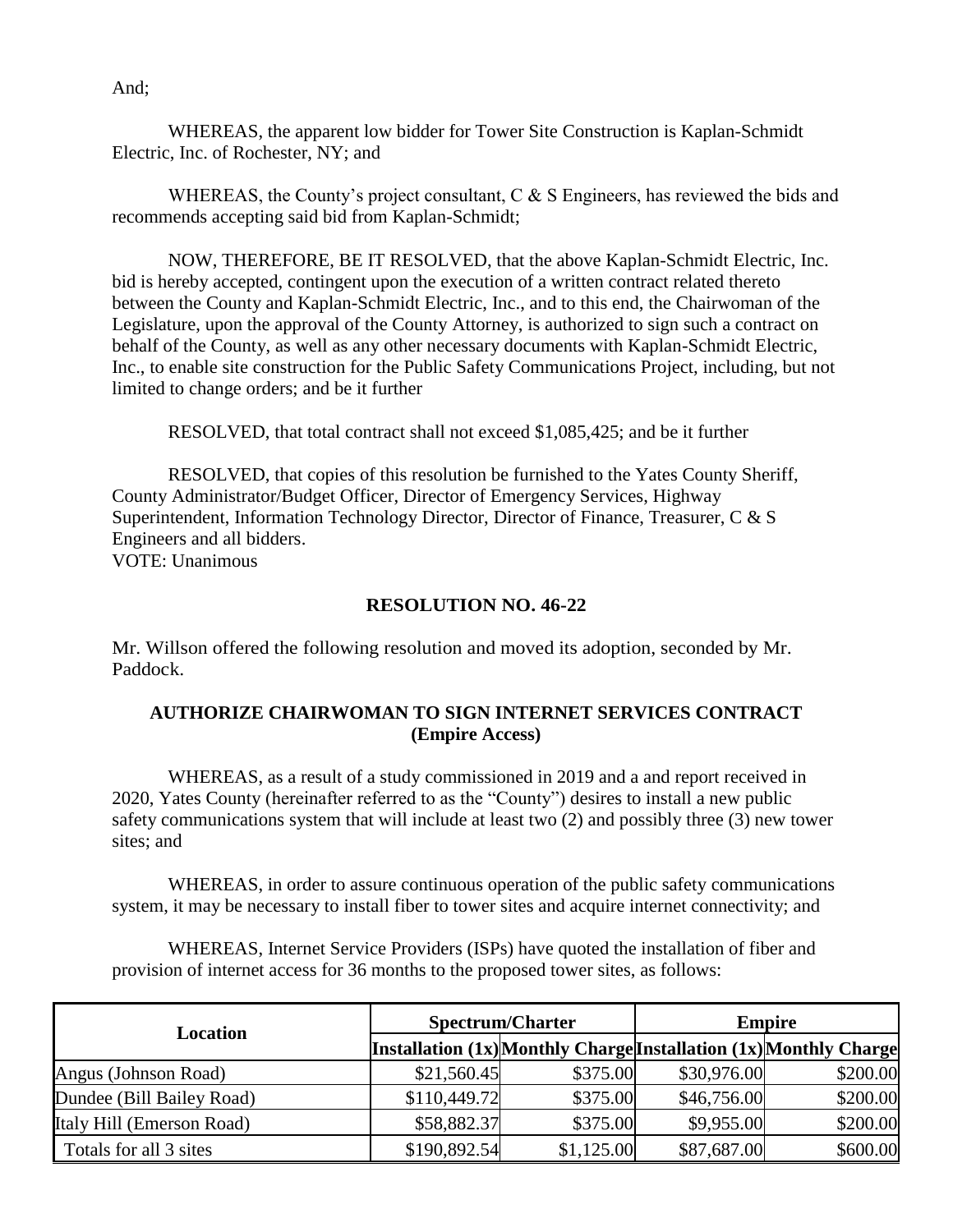| Monthly total for 36 months               |              | \$40,500.00  |             | \$21,600.00  |
|-------------------------------------------|--------------|--------------|-------------|--------------|
| Total for 2 sites (Dundee and Italy Hill) | \$169,332.09 | \$750.00     | \$56,711.00 | \$400.00     |
| Monthly total for 36 months               |              | \$27,000.00  |             | \$14,400.00  |
| Total 36 month cost for 3 sites           |              | \$231,392.54 |             | \$109,287.00 |
| Total 36 month cost for 2 sites           |              | \$196,332.09 |             | \$71,111.00  |

NOW, THEREFORE, BE IT RESOLVED, that the Chairwoman of the Legislature is hereby authorized to sign a contract or contracts with Empire Access for one-time installation charges and 36 months of internet services for up to three (3) tower sites; and be it further

RESOLVED, that total contracts' charges shall not exceed \$109,287 over the 36 month period; and be it further

RESOLVED, that copies of this resolution be furnished to the Yates County Sheriff, County Administrator/Budget Officer, Director of Emergency Services, Highway Superintendent, Information Technology Director, Director of Finance, Treasurer, Empire Access and C & S Engineers. VOTE: Unanimous

## **RESOLUTION NO. 47-22**

Mr. Willson offered the following resolution and moved its adoption, seconded by Mr. Paddock.

DISCUSSION:

Mr. Button wanted to know if they need to have this Committee and the other people involved in this sign a Non-Disclosure Agreement (NDA) as this is the same terminology used for Broadband.

Mr. Paddock stated that they could ask the County Attorney's opinion.

Mr. Button stated that they should then do the same thing for the Broadband Committee. Make sure they hold all committees going forward to the same standards.

Mr. Paddock stated that the difference is that all of the people on the Ad Hoc Public Safety Communications Committee are employees of the County. Those on the Broadband Committee are either volunteers or appointed, not all are County employees.

Ms. Flynn stated that she spoke with the County Attorney this morning and he said County Employees do not have to sign an NDA. He will report on this next month at the Committee meeting.

Mr. Button stated that if they don't hold everyone to the same standards they might have a hard time getting participation from the public going forward.

## **AUTHORIZE CHAIRS OF THE LEGISLATURE AND PUBLIC SAFETY COMMITTEE TO ENTER INTO AGREEMENTS FOR THE PURCHASE OF A LAND MOBILE RADIO SYSTEM AND A MICROWAVE SYSTEM**

WHEREAS, as a result of a study commissioned in 2019 and a report received in 2020, Yates County (hereinafter referred to as the "County") desires to install a new public safety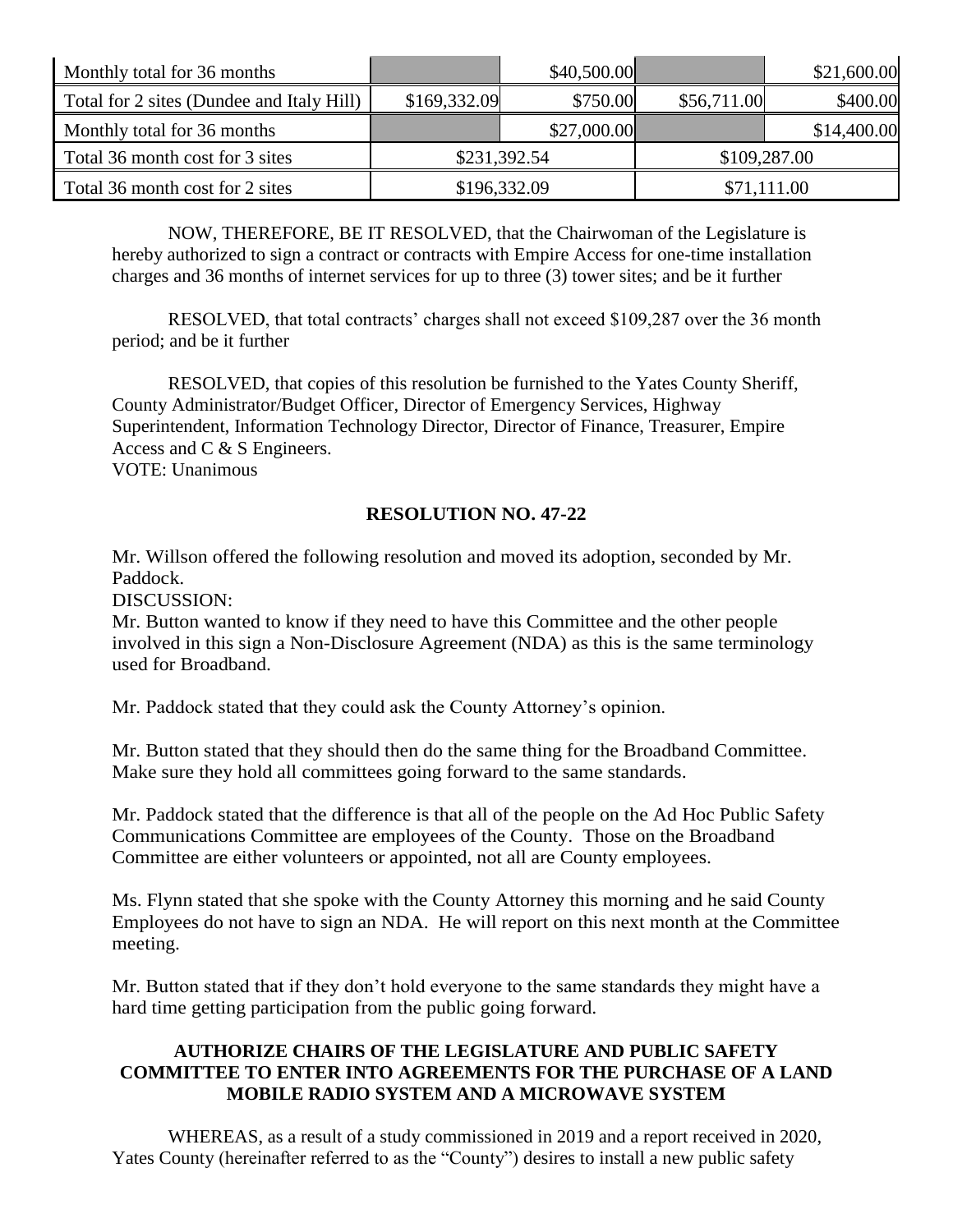communications system that will include the acquisition of a new Land Mobile Radio System (hereinafter referred to as "LMR"), the acquisition of a new Microwave Communications System (hereinafter referred to as "MW") and necessary appurtenances to initiate, enable and assure reliable operation of the systems; and

WHEREAS, the County, via its Consultant, C & S Engineers, advertised a Request for Proposals for LMR and MW from responsible firms; and

WHEREAS, the County has received responses to its request and the Ad Hoc Public Safety Communications Committee (hereinafter referred to as the "Ad Hoc Committee") and Consultant have met with all respondents and initiated negotiations; and

WHEREAS, many factors need to be considered before entering into an agreement with a respondent (hereinafter referred to as "Vendor"); and

WHEREAS, in order to achieve the goal of having an operating LMR and MW, time is of the essence; and

NOW, THEREFORE, BE IT RESOLVED, that upon approval by the County Attorney, the County hereby authorizes, and the Chairs of the Legislature and Public Safety Committee may enter into, written agreements between the County and an LMR vendor and an MW vendor, for a price established as a result of negotiations between the Ad Hoc Committee and the respective vendors, for operating systems suitable for a County owned public safety communications system, with the agreements containing any other provisions approved by the County Attorney; and be it further

RESOLVED, that subsequent to the parties' execution of such agreements, and satisfaction of applicable contingencies, the Chairs are hereby authorized to execute any and all documentation necessary to effectuate the County's purchase of the LMR and MW and the conveyance of any and all equipment and appurtenances to the County; and be it further

RESOLVED, that copies of this resolution be furnished to the Yates County Sheriff, County Administrator/Budget Officer, Director of Emergency Services, Highway Superintendent, Information Technology Director, Director of Finance, Treasurer, and C & S Engineers.

VOTE: Unanimous

## **RESOLUTION NO. 48-22**

Mr. Bronson offered the following resolution and moved its adoption, seconded by Ms. Chilson.

DISCUSSION:

Mr. Button stated that he thinks about what the Public just said about the electronics and voting. He is sitting there thinking about how they will spend this \$6,000 which they may not even need to spend. He asked if the County is able to roll over this funding.

Ms. Flynn replied that she doesn't know all the terms of the Grant Agreement, but most grants they are able to roll over.

Mr. Button stated that just spending the money for the sake of spending the money he is not for. He would like to see it for a specific use that needs to be done.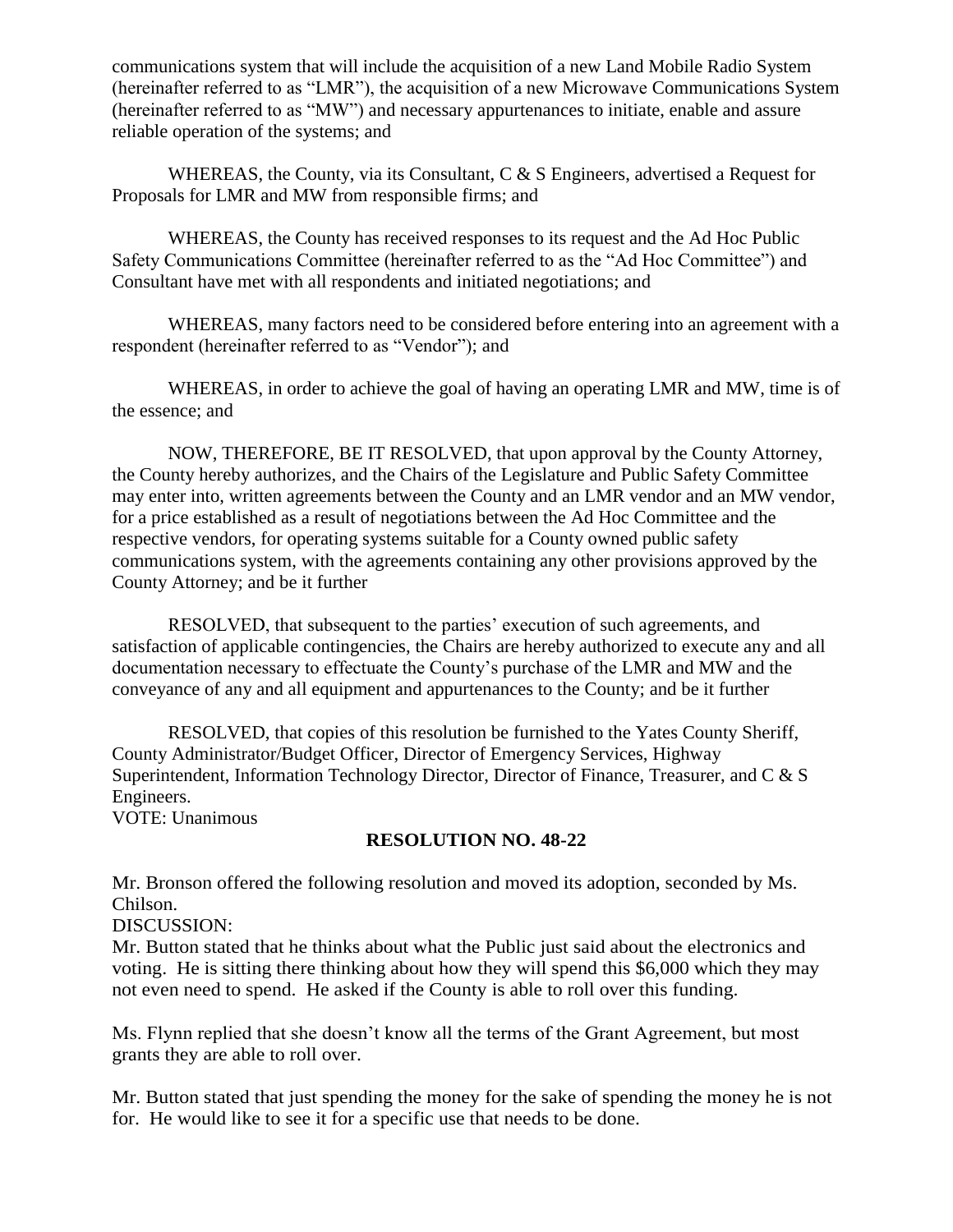### **AUTHORIZE LEGISLATURE TO RATIFY CONTRACT EXTENSION FOR ELECTIONS CYBERSECURITY REMEDIATION GRANT CONTRACT # BOE01-C004288-1110000**

WHEREAS, the New York State Board of Elections has allocated certain State funds provided to New York State for reimbursement of certain Cybersecurity remediation related expenditures; and

WHEREAS, the Yates County Board of Elections desires to use the approximate \$6000 balance for the purposes set forth;

NOW, THEREFORE, BE IT RESOLVED, that the contract extension extending the time to use the appropriations to December 31, 2023 is hereby approved, and as such, the execution of any such extension agreement by the Legislative Chair is hereby authorized and ratified; and be it further

RESOLVED, that a copy of this resolution be given to the Election Commissioners, the Director of Finance, the Budget Officer, and the Treasurer. VOTE: Roll Call –Paddock, Banach, Holgate, Jayne, Percy, Harper, Willson, Church, Killen, Cutler, Bronson, Chilson, Morris voting "Yes"; Button voting "No". Motion carried.

## **RESOLUTION NO. 49-22**

Mr. Bronson offered the following resolution and moved its adoption, seconded by Ms. Chilson.

# **AUTHORIZE AND APPROVE AN OPIOID SETTLEMENT AGREEMENT (ALLERGAN)**

WHEREAS, the County of Yates (hereinafter referred to as "County") is a named plaintiff in a civil action regarding the opioid addiction crisis, against several defendants, including manufacturers of opioids, distributors of opioids and chain pharmacies (said civil action hereinafter referred to as the "Action"); and

WHEREAS, the County's attorney in the Action is the law firm of Napoli Shkolnik, PLLC (hereinafter referred to as "Napoli Shkolnik"); and

WHEREAS, the Action alleges several causes of action against defendants Allergan Finance, LLC, f/k/a Actavis, Inc., which, in turn, was f/k/a Watson Pharmaceuticals, Inc. and Allergan Limited, f/k/a Allergan plc, which, in turn, was f/k/a Actavis plc; and its subsidiaries (hereinafter collectively referred to as "Allergan") based on claims that Allergan contributed to the opioid epidemic through its manufacturing and distribution practices in regard to opioids, all of which contributed to a public health crisis in the County; and

WHEREAS, Allergan has offered to settle the County's claims against it by paying the sum of approximately \$49,589.59 in a one-time payment to be used for restitution and abatement, and agreeing to certain injunctive relief as it pertains to Allergan's business model and practices as they relate to opioids; and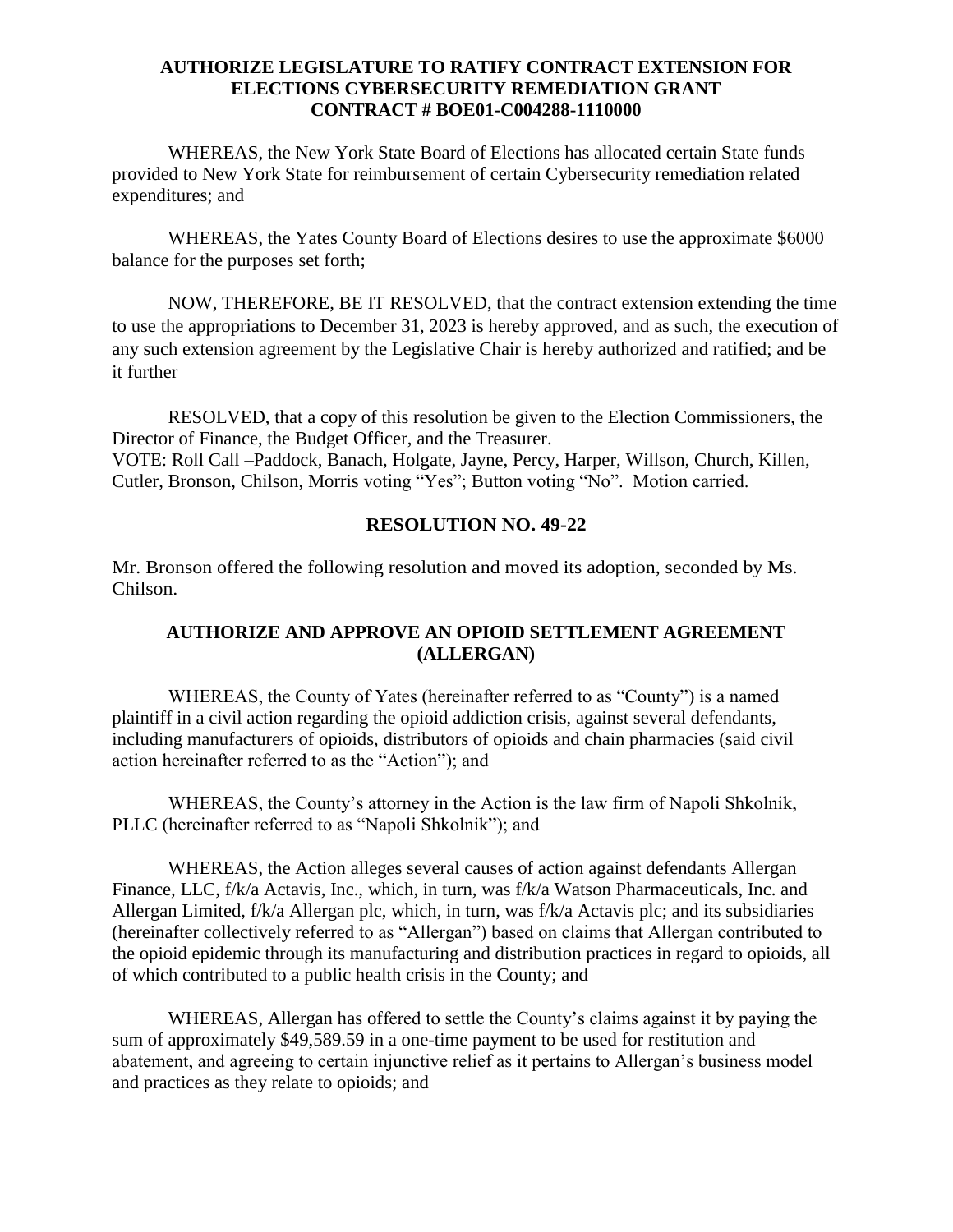WHEREAS, the County wishes to resolve this matter with respect to Allergan without further litigation and enter into such settlement with Allergan, wherein it will settle all allegations against Allergan and avoid protracted litigation; and

WHEREAS, in order to effectuate the County's settlement with Allergan, the County would need to execute two proposed documents, namely: a) Allergan New York Opioid Settlement Sharing Agreement and b) New York Subdivision Election and Release Form (hereinafter collectively referred to as the "Settlement Agreement"), and said Settlement Agreement having been submitted to members of the Yates County Legislature prior to its meeting held this  $14<sup>th</sup>$  day of February, 2022, for its consideration;

NOW, THEREFORE, BE IT RESOLVED, that the form and substance of the aforementioned Settlement Agreement is hereby approved, and the County is authorized to enter into said Settlement Agreement; and be it further

RESOLVED, that in light of the foregoing, the Chairman of the Legislature is hereby authorized on behalf of the County, to execute and deliver the Settlement Agreement, in a form substantially similar thereto, and execute and deliver such other documents as may be necessary and appropriate to effectuate the settlement with Allergan, and any prior actions of said Chairman in executing and delivering said Settlement Agreement, in a form substantially similar thereto, and any such other documents as necessary and appropriate to effectuate the settlement with Allergan, is hereby affirmed and ratified in all respects; and be it further

RESOLVED, that moreover, and in light of the foregoing, Napoli Shkolnik is also hereby authorized on behalf of the County, to execute and deliver the Settlement Agreement, in a form substantially similar thereto, and execute and deliver such other documents as may be necessary and appropriate to effectuate the settlement with Allergan, and any prior actions of Napoli Shkolnik in executing and delivering said Settlement Agreement, in a form substantially similar thereto, and any such other documents as necessary and appropriate to effectuate the settlement with Allergan, is hereby affirmed and ratified in all respects; and be it further

RESOLVED, that copies of this resolution be given to the County Administrator, County Attorney, Napoli Shkolnik PLLC and any other person/entity deemed necessary. VOTE: Unanimous

## **RESOLUTION NO. 50-22**

Mr. Bronson offered the following resolution and moved its adoption, seconded by Mrs. Percy.

DISCUSSION:

Mr. Willson stated that given the fact that they have had some issues with the office being open and given the fact that they are contributing around \$1,000 for a closed office, he proposes deducting \$2,000 from the amount the County Budgeted.

Mr. Willson moved to amend resolution 50-22 to deduct \$2,000 from the \$242,647.70, seconded by Mr. Button.

DISCUSSION:

Mr. Killen stated that he understands that it is important that they get what they pay for, but he doesn't know if this is the best way to send a message about the requirement to have the office and staff available. He is not inclined to deduct funds from them for that purpose. He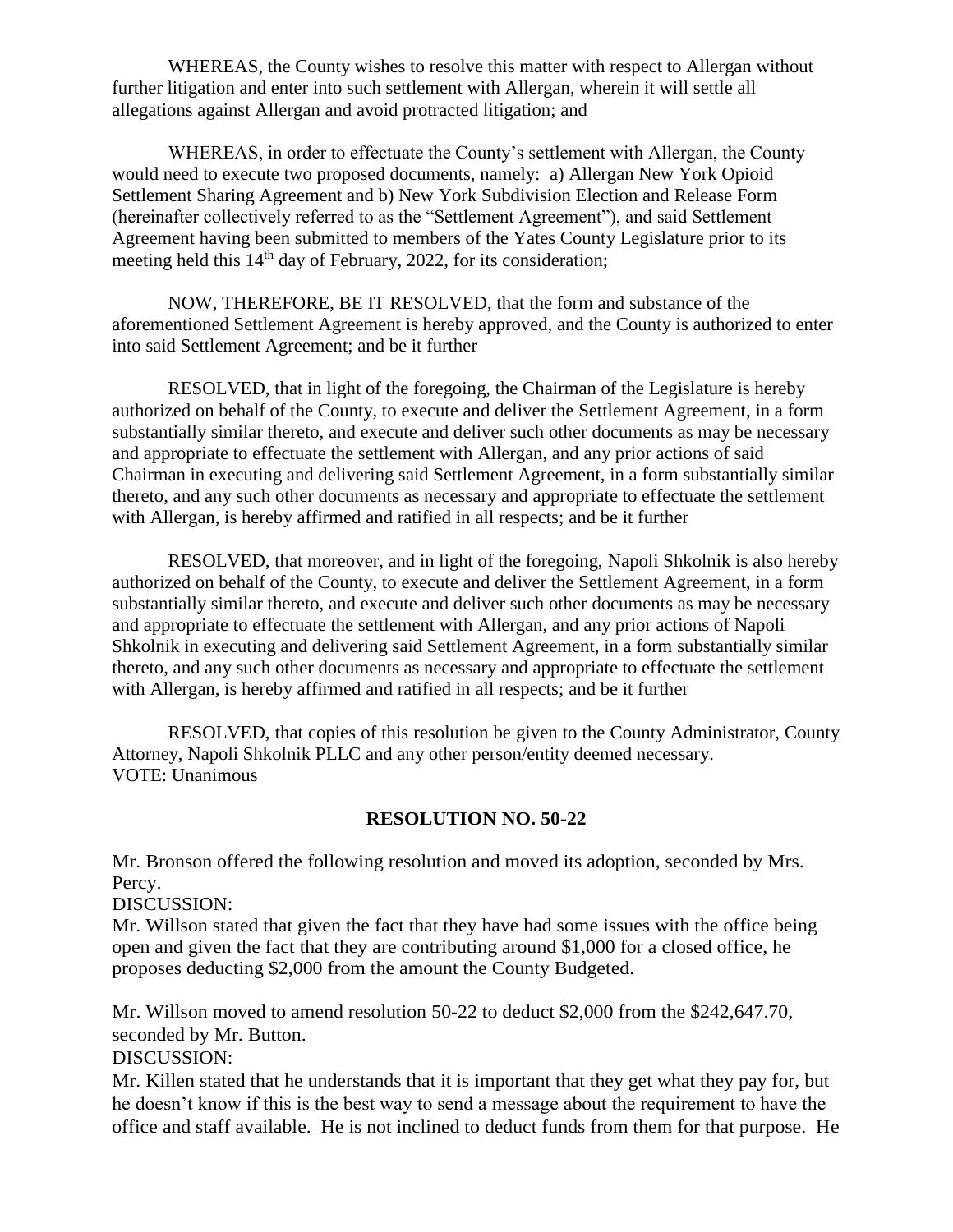thinks that what is expected of them needs to be made clear, but it is a little harsh to deduct funds.

Mrs. Percy asked if they had heard any feedback from CCE about trying to be open for lunch hour.

Ms. Chilson stated that she will be talking to a couple of board members to discuss these issues in an upcoming meeting.

Mr. Banach stated that this discussion should be had during the Budget Workshop. They have already agreed to finance them.

VOTE: Roll Call –Button, Willson voting "Yes"; Banach, Holgate, Jayne, Percy, Harper, Church, Killen, Cutler, Bronson, Chilson, Morris, Paddock voting "No". Motion failed.

# **AUTHORIZE CHAIRWOMAN TO SIGN MEMORANDUM OF UNDERSTANDING WITH CORNELL COOPERATIVE EXTENSION**

WHEREAS, Yates County has budgeted \$242,647.70 for the support and maintenance of the work of Cooperative Extension of Yates County in the conduct of the extended educational programs of the New York State College of Agriculture and Life Sciences, the College of Human Ecology and other units at Cornell University;

NOW, THEREFORE, BE IT RESOLVED, that upon approval of the County Attorney, the Chairwoman is hereby authorized to sign an MOU agreement with Cornell Cooperative Extension with the understanding that the insurance requirements are waived; and be it further

RESOLVED, that copies of this resolution be given to Cornell Cooperative Extension VOTE: Roll Call –Holgate, Jayne, Percy, Harper, Church, Killen, Cutler, Bronson, Chilson, Morris, Paddock, Banach voting "Yes"; Button, Willson voting "No". Motion carried.

# **RESOLUTION NO. 51-22**

Mr. Bronson offered the following resolution and moved its adoption, seconded by Mr. Harper.

## **AUTHORIZE COUNTY CLERK TO SIGN MEMORANDUM OF UNDERSTANDING (MOU) FOR E-RECORDING**

WHEREAS, the Yates County Clerk desires to offer voluntary recording of real property documents by electronic transmission in substitution for conventional paper based documents; and

WHEREAS, electronic recording (e-recording) requires the services of one or more third party providers for the submission of real property records for the purpose of electronic recording; and

WHEREAS, the County Clerk has received an MOU from one company offering to submit documents via electronic transmission;

NOW, THEREFORE, BE IT RESOLVED, that the Yates County Clerk, pending approval by the County Attorney, is authorized to sign the MOU agreement with the following vendor: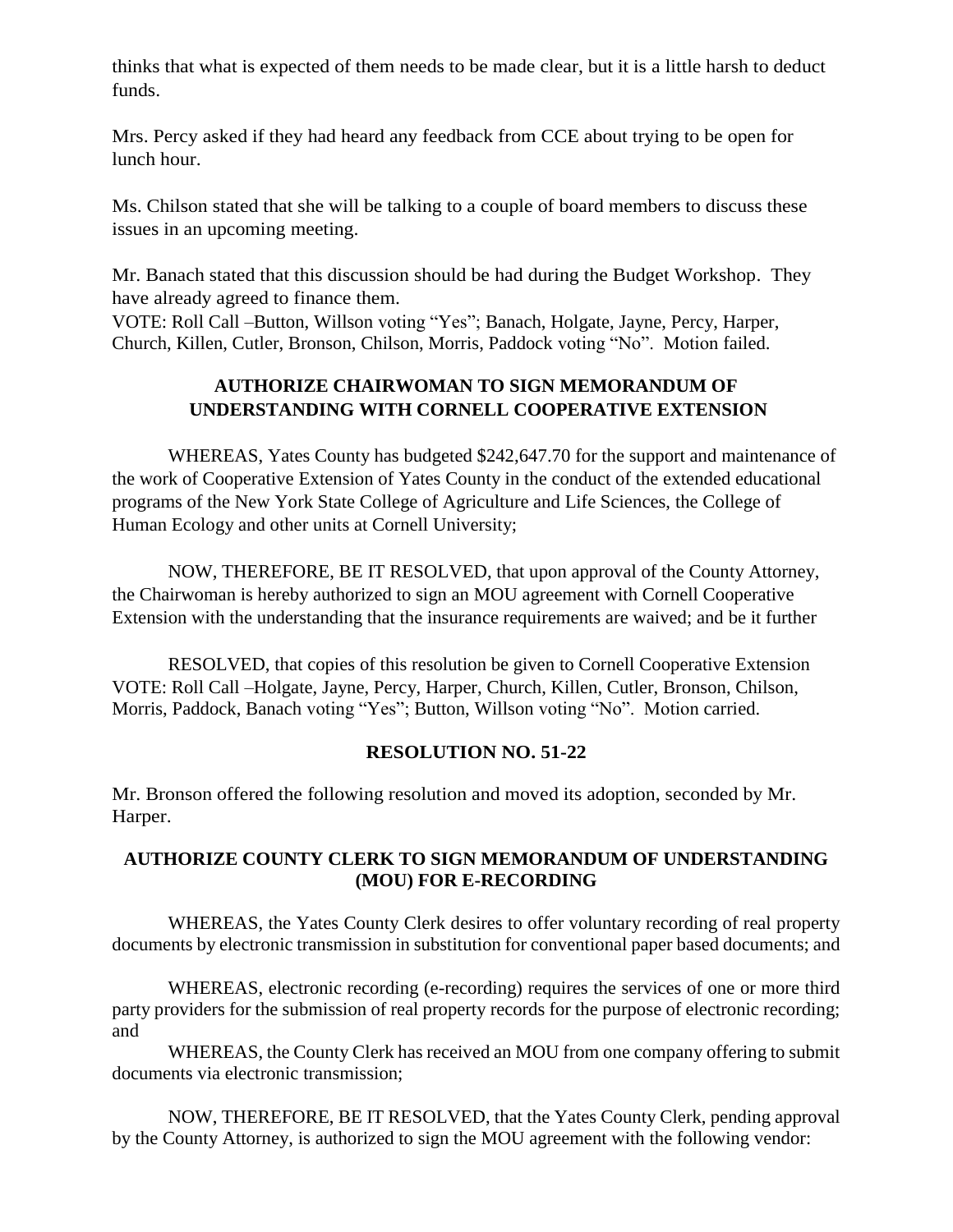Corporation Service Company (CSC), 251 Little Falls Drive, Wilmington, DE

RESOLVED, that a copy of this resolution be provided to the County Clerk and the County Attorney. VOTE: Unanimous

### **RESOLUTION NO. 52-22**

Mr. Bronson offered the following resolution and moved its adoption, seconded by Mr. Morris.

DISCUSSION:

Mr. Button stated that in the future he hopes when they are asking for support from other counties that Monroe County supports them.

### **RATIFY LETTER OF SUPPORT**

WHEREAS, an email requesting a letter of support for the County of Monroe's submission for the FY 2021 American Rescue Plan Act Good Jobs Challenge grant through the Economic Development Administration, U.S. Department of Commerce was received by the Chairwoman on January 21, 2022; and

WHEREAS, the Letter was needed expeditiously in order to meet the submission deadline of January 31, 2022; and

WHEREAS, the Clerk issued a letter and circulated an electronic version via email to all members of the legislature;

NOW, THEREFORE, BE IT RESOLVED, that the support Letter sent by the Chairwoman for the County of Monroe is hereby ratified; and be it further

RESOLVED, that a copy of this resolution be furnished to the County of Monroe. VOTE: Unanimous

## **RESOLUTION NO. 53-22**

Mr. Bronson offered the following resolution and moved its adoption, seconded by Mrs. Percy.

## **CHANGE DATE OF MARCH LEGISLATIVE MEETING**

WHEREAS, the Yates County Legislature holds its regular monthly meeting the second Monday of every month at 1:00 p.m.; and

WHEREAS, the March 14, 2022 Legislative meeting falls at the same time as the New York State Association of Counties 2022 Legislative Conference;

NOW, THEREFORE, BE IT RESOLVED, that the Yates County Legislature will hold its March 14, 2022 monthly meeting on March 17th, 2022 at 1:00 p.m. in the Legislative Chambers; and be it further

RESOLVED, that copies of this resolution be provided to all Department Heads, Legislators, and Press.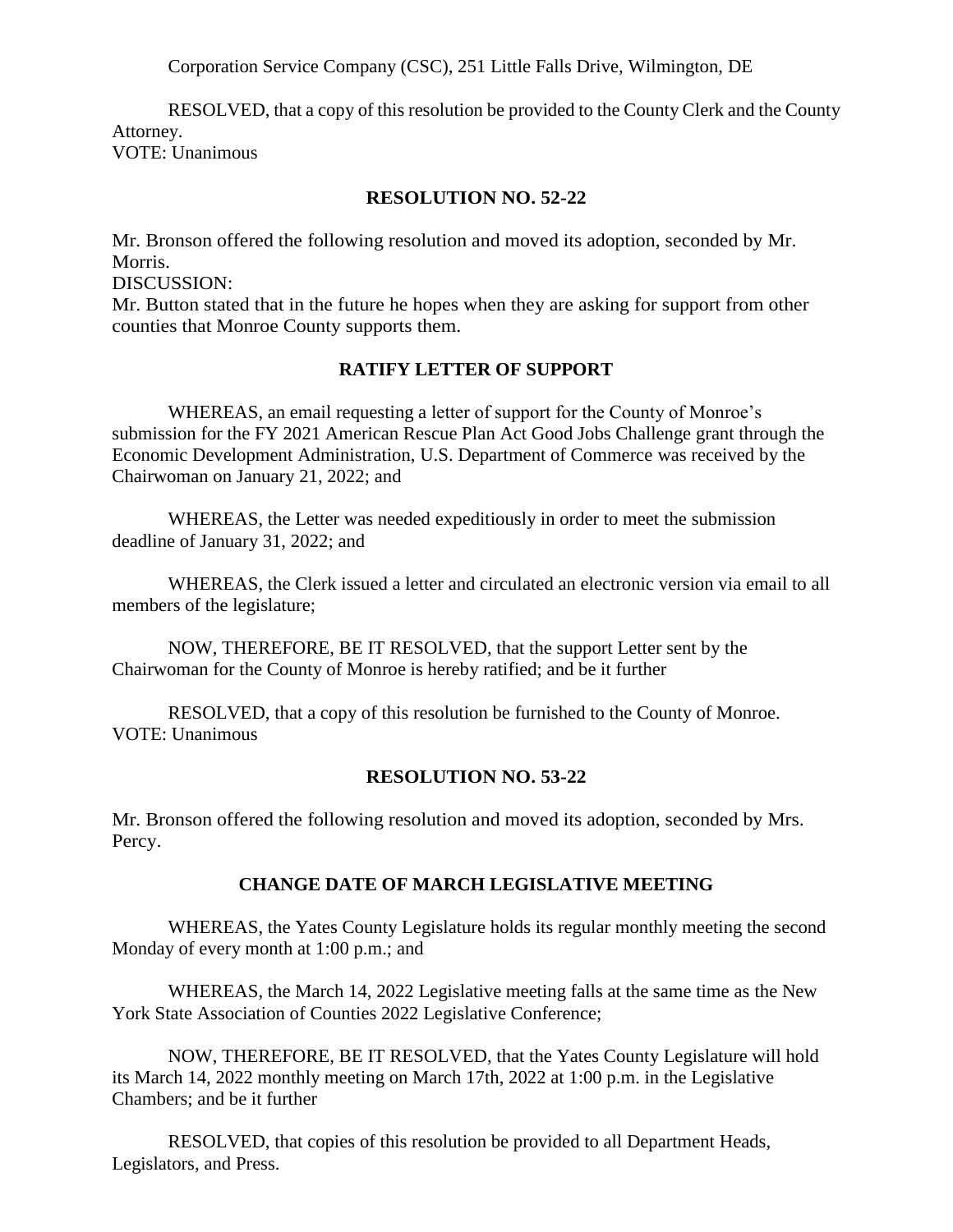# **RESOLUTION NO. 54-22**

Mr. Bronson offered the following resolution and moved its adoption, seconded by Mrs. Percy.

## **CHANGE DATE OF OCTOBER LEGISLATIVE MEETING**

WHEREAS, the Yates County Legislature holds its regular monthly meeting the second Monday of every month at 1:00 p.m.; and

WHEREAS, the October 10, 2022 Legislative meeting falls on Columbus Day;

NOW, THEREFORE, BE IT RESOLVED, that the Yates County Legislature will hold its October 10, 2022 monthly meeting on October 11, 2022 at 1:00 p.m. in the Legislative Chambers; and be it further

RESOLVED, that copies of this resolution be provided to all Department Heads, Legislators, and Press. VOTE: Unanimous

## **RESOLUTION NO. 55-22**

Mr. Bronson offered the following resolution and moved its adoption, seconded by Ms. Chilson.

DISCUSSION:

Mr. Banach stated that during the Super Bowl there was an awful lot of advertisement on gambling. Typically, when they do an advertisement on gambling they put a disclaimer on it that if you have a problem call this number. It is something everyone needs to be aware of, it is too easy to pick up your phone and bet \$5 and then all of a sudden it's \$100.

## **PROBLEM GAMBLING AWARENESS MONTH 2022**

WHEREAS, problem gambling is a preventable addiction issue that affects over 600,000 New York residents of all ages, races, and ethnic backgrounds, and causes significant societal and economic costs for families, businesses, and communities;

WHEREAS, expanding availability and accessibility of gambling activities in New York State increase our collective risk for problem gambling;

WHEREAS, problem gambling is treatable, and treatment is effective in minimizing this harm to both individuals and society;

WHEREAS, promoting public awareness provides New Yorkers an opportunity to educate the public and policymakers about the warning signs and available support for individuals and families struggling with problems related to gambling activity;

WHEREAS, the New York Council on Problem Gambling and its partners have encouraged individuals, professionals, and organizations to join the effort to raise awareness of this issue, support those struggling, and become advocates for the cause through [StrongerThanYouThinkNY.org;](https://strongerthanyouthinkny.org/)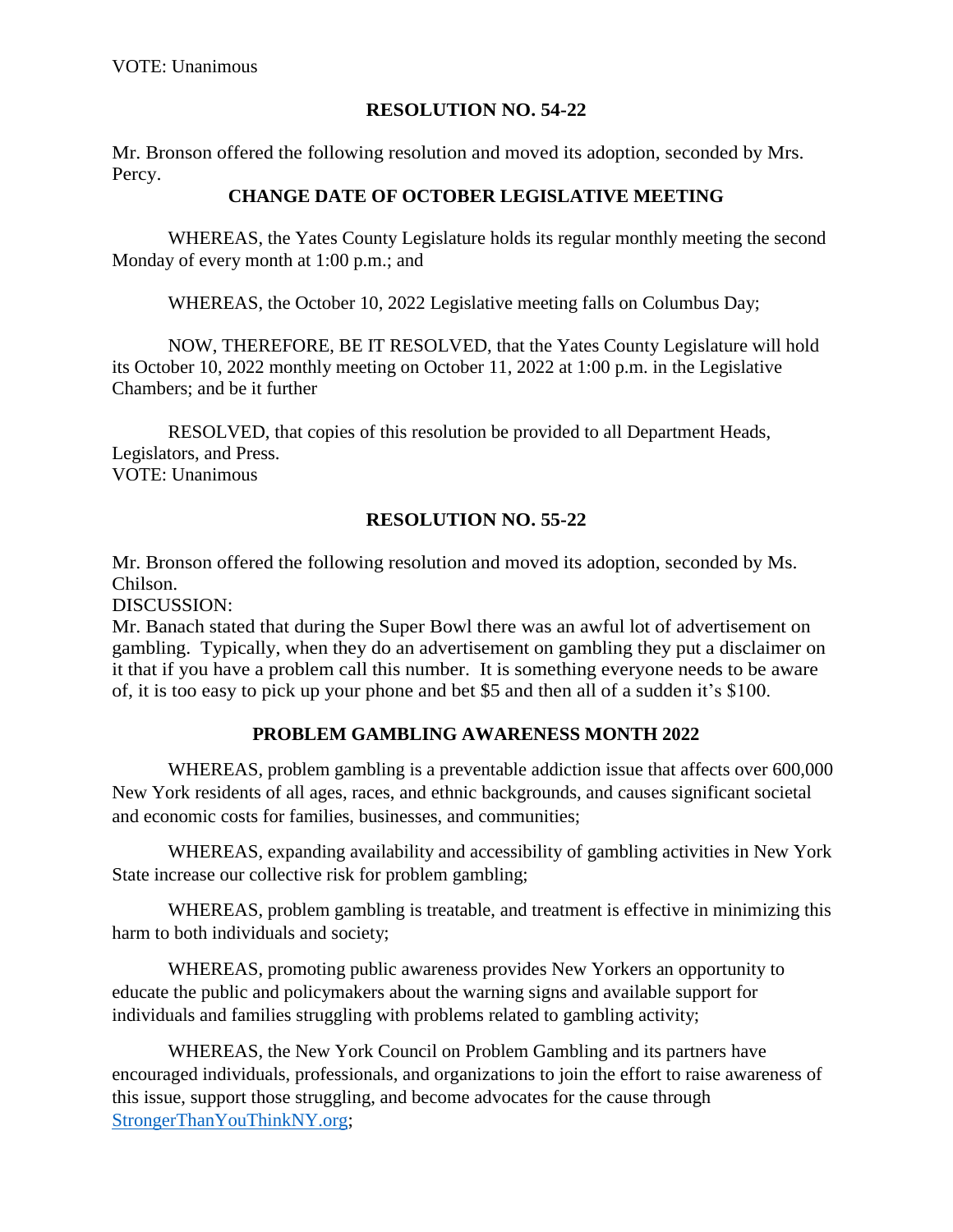WHEREAS, the New York Council on Problem Gambling, and the Finger Lakes Problem Gambling Resource Center invite all residents of Yates, NY to participate in Problem Gambling Awareness Month;

WHEREAS, the National Council on Problem Gambling, the New York Council on Problem Gambling, and the Finger Lakes Problem Gambling Resource Center have designated March 2022 as Problem Gambling Awareness Month.

NOW, THEREFORE, BE IT RESOLVED, the Yates County Legislature, does hereby proclaim the month of March 2022 as

## **Problem Gambling Awareness Month in Yates County**

and encourage all citizens to support the New York Council on Problem Gambling, and the Finger Lakes Problem Gambling Resource Center in their efforts to raise awareness and stimulate action for the issue of problem gambling with friends, family, clients, and communities; and be it further

RESOLVED, a copy of this resolution be distributed to David Young, Program Manager Problem Gambling Resource Center, Social Services Commissioner Amy Miller and Community Services Director George Roets. VOTE: Unanimous

## **RESOLUTION NO. 56-22**

Mr. Bronson offered the following resolution and moved its adoption, seconded by Mr. Harper.

## **AUTHORIZE SHERIFF TO CREATE AND FILL FULL TIME TEMPORARY CORRECTION OFFICER POSITION**

WHEREAS, the Sheriff is requesting to fill a full time temporary Correction Officer position due to the residual effect of new hires attending basic training and absences related to COVID-19; and

WHEREAS, the estimated cost to create the position is \$53,092, which includes fringe benefits;

NOW, THEREFORE, BE IT RESOLVED, that effective March 1, 2022 a temporary full time Correction Officer position is hereby created for up to twelve (12) months, unless the appointment is ended sooner by the Sheriff; and be it further

RESOLVED, that copies of this resolution be given to the Sheriff, Personnel Officer, County Administrator, Director of Finance, Budget Officer, and County Treasurer. VOTE: Unanimous

## **RESOLUTION NO. 57-22**

Mr. Bronson offered the following resolution and moved its adoption, seconded by Ms. Chilson.

# **AUTHORIZE DIRECTOR OF VETERANS SERVICES TO FILL VETERANS SERVICES OFFICER POSITION**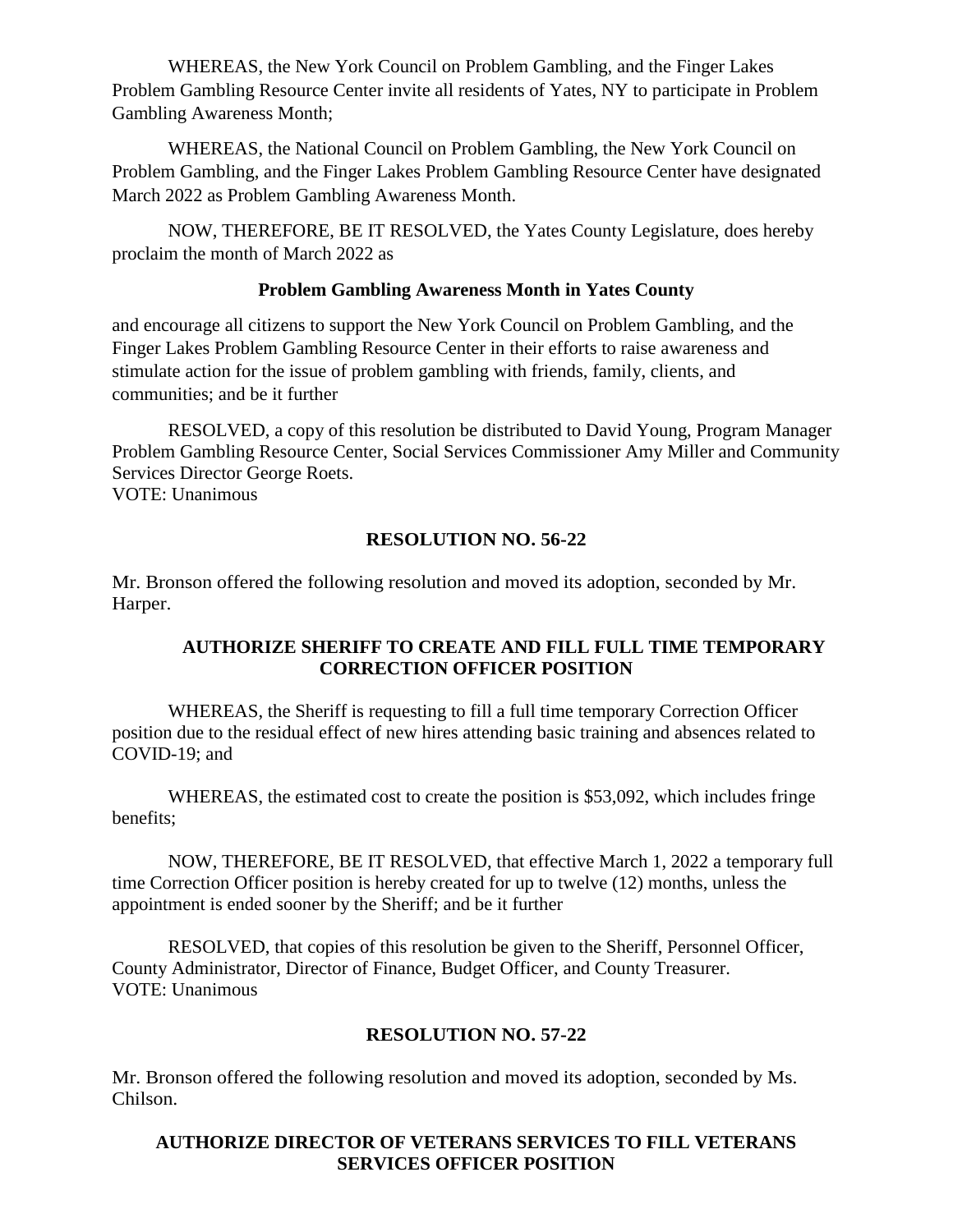WHEREAS, the Veterans Services Officer position became vacant effective January 28, 2022 as the result of a resignation; and

WHEREAS, the Director of Veterans Services through the vacancy review process has identified the continued need for the Veterans Services Officer position and is requesting the position be filled; and

WHEREAS, the estimated annual cost to fill the position, including fringe, is \$51,559 to \$75,488, depending on health insurance;

NOW, THEREFORE, BE IT RESOLVED, that effective February 14, 2022 the Director of Veterans Services is hereby authorized to fill a full-time Veterans Services Officer position; and be it further

RESOLVED, that copies of this resolution shall be provided the Director of Veterans Services, Personnel Officer, County Administrator, Budget Officer, and Director of Finance. VOTE: Unanimous

### **RESOLUTION NO. 58-22**

Mr. Bronson offered the following resolution and moved its adoption, seconded by Mr. Morris.

DISCUSSION:

Mr. Banach stated that he had already talked to Mike and they have a meeting this Thursday that he will attend.

## **APPOINT MEMBER TO THE REGION 8 FISH AND WILDLIFE MANAGEMENT BOARD**

WHEREAS, pursuant to Article 11, Section 11-0501 of the Environmental Conservation Law of the State of New York, the Chairwoman of the Legislature shall appoint members to the Region 8 Fish and Wildlife Management Board, subject to confirmation by the County Legislature; and

WHEREAS, Leigh Williams (Alternate Landowner Representative) unfortunately, passed away 01/11/22;

NOW, THEREFORE, BE IT RESOLVED, the following appointment to the Region 8 Fish and Wildlife Management Board is hereby confirmed by this Legislature for the term of 02/01/2022 through 12/31/2023:

> Mike Christensen (Alternate Landowner Representative) 217 Sherman St. Penn Yan, NY 14527

And be it further

RESOLVED, that copies of this resolution be provided to NYSDEC and Mike Christensen. VOTE: Unanimous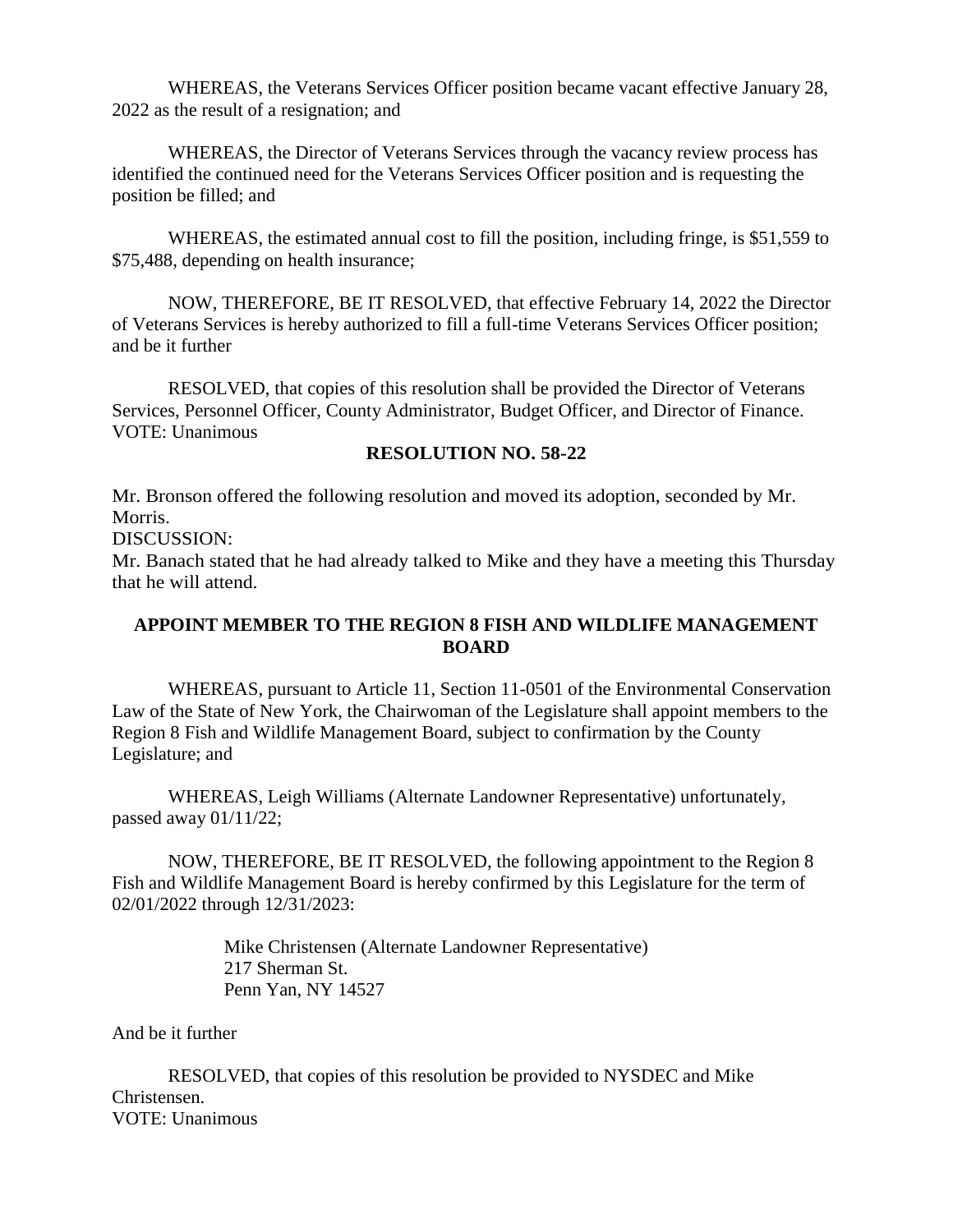### **RESOLUTION NO. 59-22**

Ms. Chilson offered the following resolution and moved its adoption, seconded by Mr. Bronson.

## **AUTHORIZE CHAIRWOMAN TO EXECUTE DISTRIBUTION # 12 NON-COMPETITIVE GRANT AND ANY CONTRACT EXTENSIONS RELATING TO DISTRIBUTION # 12 NON-COMPETITIVE GRANT**

WHEREAS, there are funds available to the Yates County Public Defender's Office through non-competitive grants; and

WHEREAS, a grant was written titled "Distribution 12" in the amount of \$48,684.00 of available funds; and

WHEREAS, to access these funds a "New York State Master Contract for Grants" grant disbursement agreement must be executed by the County by signature of the Chairwoman of the Legislature for the receipt of the same (hereinafter referred to as "Distribution 12 Master Contract"); and

WHEREAS, if the monies are not all used prior to the grant term of January 1, 2022 – December 31, 2024 for expenditures that are reimbursable under the Distribution 12 Master Contract, applicable contract extension(s) must be submitted to the Office of Indigent Legal Services (ILS) in order to obtain reimbursement for these claims; and

WHEREAS, the time period for claim submittal can only be extended at intervals of one year at a time; and

WHEREAS, multiple extensions may be necessary to submit for claims for monies paid out after December 31, 2024 pursuant to the above recited grant disbursement agreement; and

WHEREAS, in order to shorten the contract extension process to allow the County to be reimbursed for submitted claims more quickly, the Public Defender's Office is requesting authorization to have the Chairwoman of the Legislature sign any future contract extensions pursuant to the above recited grant disbursement agreement, thus forgoing the necessity of subsequent resolutions in this regard;

NOW, THEREFORE, BE IT RESOLVED, that the Chairwoman of the Legislature is authorized to execute Distribution 12 Master Contract as well as any future contract extension time periods, and any other necessary documentation related thereto, with notification being given to the Legislature; and be it further

RESOLVED, that the Public Defender, Director of Finance, Budget Officer, and the Treasurer be provided a copy of this resolution. VOTE: Unanimous

### **RESOLUTION NO. 60-22**

Ms. Chilson offered the following resolution and moved its adoption, seconded by Mr. Jayne.

### **AMENDMENT TO RESOLUTION 410-21**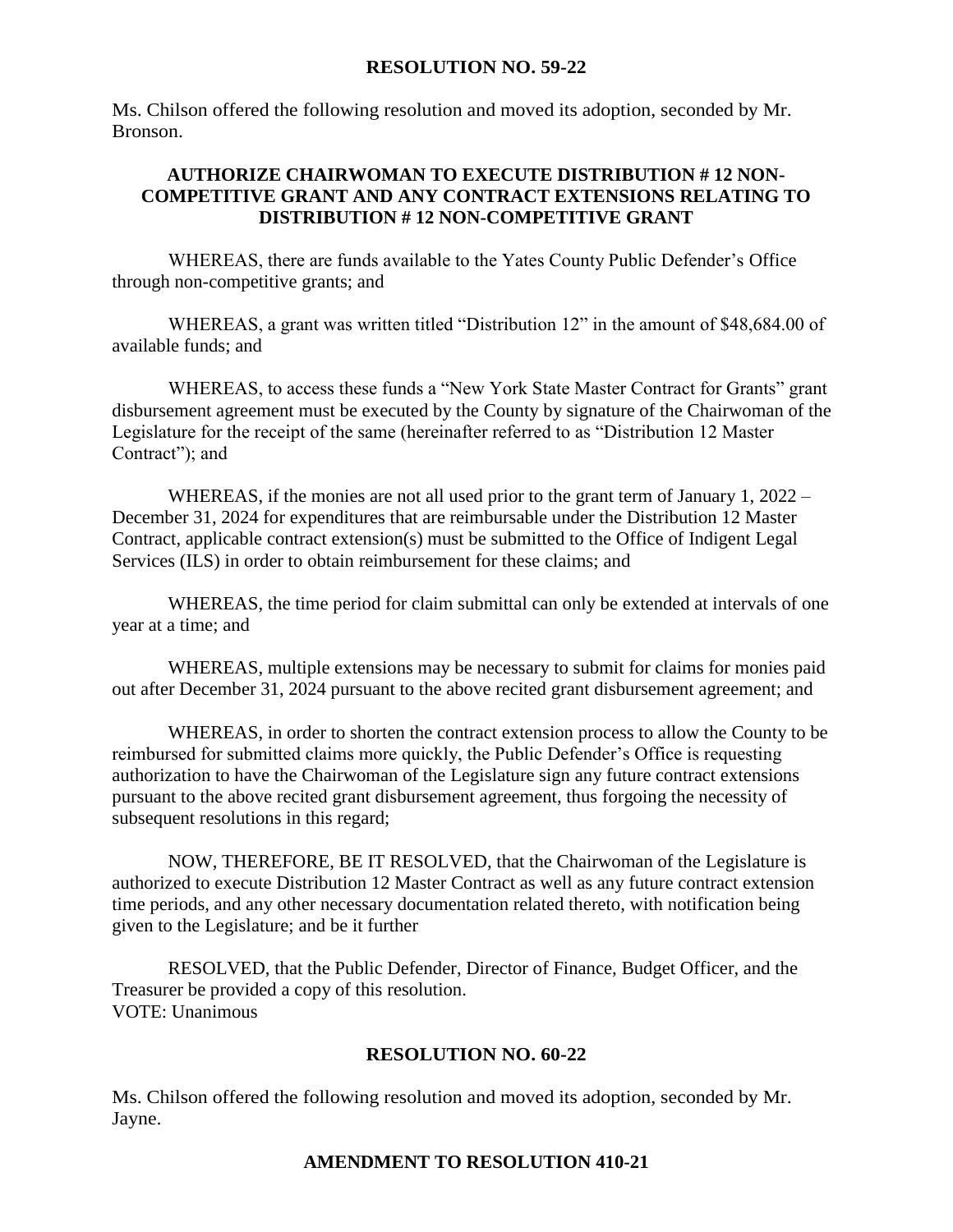## **(Reintegration Mental Health Counseling P.C.)**

WHEREAS, resolution 410-21 authorized signature of agreements for Sexual Behaviors Outreach Consultants and persons; and

WHEREAS, notification of legal name change has been provided to change Sexual Behaviors Outreach Consultants to Reintegration Mental Health Counseling P.C.;

NOW, THEREFORE, BE IT RESOLVED, that Resolution 410-21 be amended as follows:

| <b>Reintegration Mental</b> | Individual and Group Treatment | $$200/Group$ as  |
|-----------------------------|--------------------------------|------------------|
| <b>Health Counseling</b>    |                                | needed and       |
| P.C.                        |                                | \$200/assessment |
|                             |                                | Not to exceed    |
|                             |                                | \$5,000          |

And be it further

RESOLVED, that copies of this resolution be provided to the Public Health office, Community Services, Budget Officer, Treasurer, and Finance Director. VOTE: Unanimous

## **RESOLUTION NO. 61-22**

Ms. Chilson offered the following resolution and moved its adoption, seconded by Mr. Harper.

## **REQUEST STATE FUNDING FOR THE ESTABLISHMENT OF A PFC JOSEPH DWYER PEER-TO-PEER SUPPORT PROGRAM IN YATES COUNTY**

WHEREAS, the Yates County Community Services Office is seeking to establish a PFC Joseph Dwyer Peer-to-Peer Support Program to serve all of Yates County; and

WHEREAS, named to honor the memory of Iraq combat medic from Mount Sinai, New York that returned from war with Post-Traumatic Stress Disorder (PTSD) and a brain injury, the Dwyer Program is a non-clinical program that provides a secure, comfortable setting for Vet-to-Vet support among veterans who personally understand the effects of PTSD and Traumatic Brain Injury (TBI); and

WHEREAS, the purpose of the program was to design and implement a peer – based program with the following goals:

- (1) Pursue outreach and education;
- (2) Provide peer support;
- (3) Build resiliency among peers;
- (4) Encourage a connection among family, friends, and community;
- (5) Provide access to suicide prevention/intervention initiatives;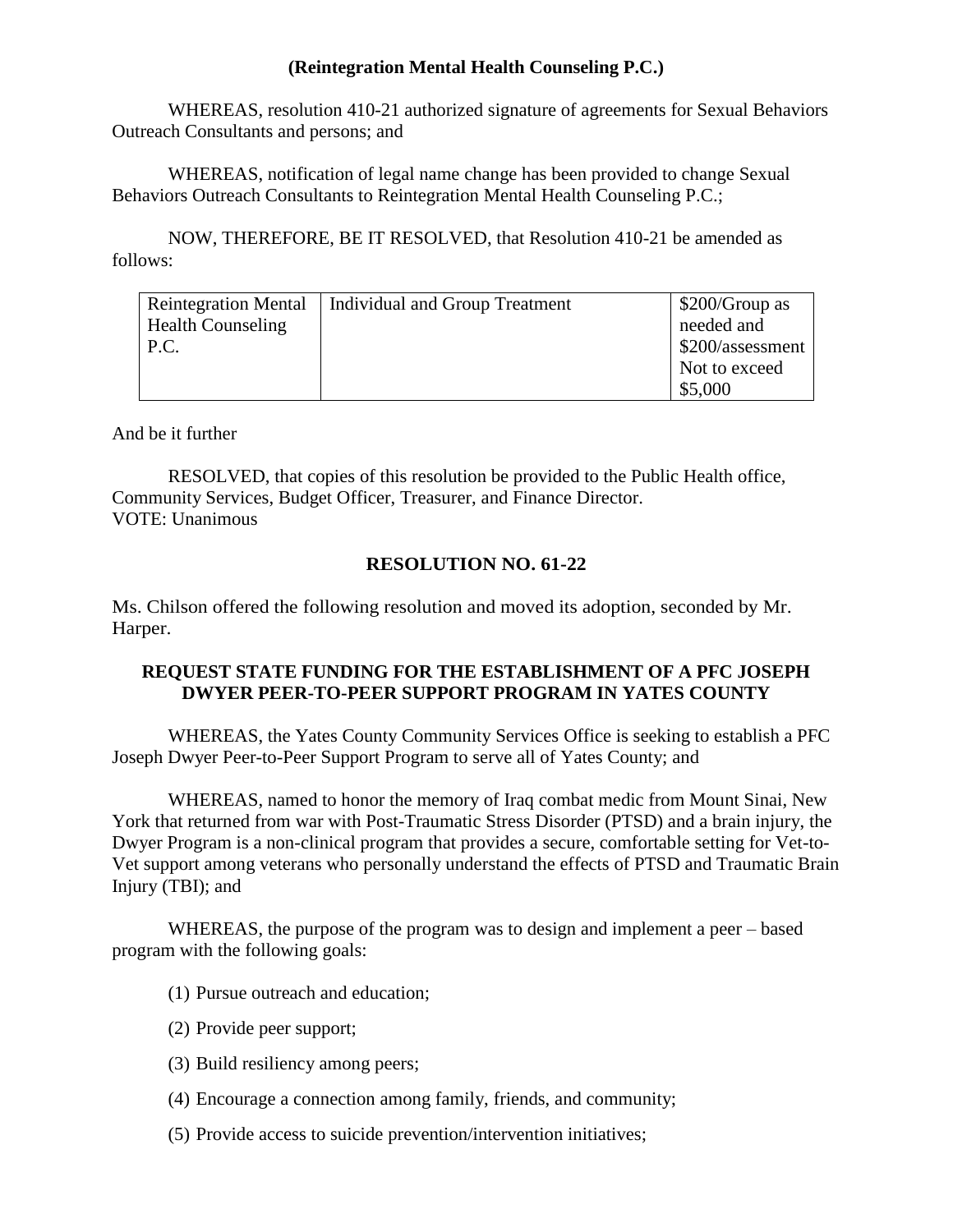(6) Foster hope; and

WHEREAS, the free and confidential program is available to all Veterans, members of the Armed Forces, Guard and Reserves regardless of service dates, discharge status or dependency status; and

WHEREAS, the PFC Joseph Dwyer Peer-to-Peer Program is funded and administered through the New York Office of Mental Health and managed locally by the county community services office; and

WHEREAS, the Legislative body of Yates County recognizes the honorable services and sacrifices of Yates County Veterans and their families;

NOW THERFORE, BE IT RESOLVED, that the Yates County Legislature does hereby requests PFC Joseph Dwyer Peer-to-Peer Program funding be placed in the New York State budget and provided to Yates County; and

NOW, THERFORE, BE IT RESOLVED, that the Clerk of the Legislature shall forward this resolution to Senator Tom O'Mara, Senator John E. Brooks, Senator David Carlucci, Senator Liz Krueger, Senator Andrea Stewart-Cousins, Assemblyman Phil Palmesano, and all others deemed necessary and appropriate. VOTE: Unanimous

## **RESOLUTION NO. 62-22**

Ms. Chilson offered the following resolution and moved its adoption, seconded by Dr. Cutler.

## **AUTHORIZE CHAIRWOMAN TO SIGN AGREEMENT WITH MEGAN SCHEWE, OCCUPATIONAL THERAPIST**

WHEREAS, Yates County Public Health seeks to sign an agreement with Megan Schewe, Occupational Therapist, to provide services to children with developmental delays and disabilities in the Preschool Program;

NOW, THERFORE, BE IT RESOLVED, that upon approval of the County Attorney, the Chairman of the Legislature be herby authorized to sign an agreement with Megan Schewe, Occupational Therapist at the following all-inclusive rates: \$66.00 in 2022, \$67.00 in 2023, \$68.00 in 2024, \$69.00 in 2025, and \$70.00 in 2026, for the period 1/1/2022 to 12/31/2026; and be it further

RESOLVED, that a copy of this resolution be sent to the Public Health office, Treasurer, Budget Officer, and Finance Director. VOTE: Unanimous

### **RESOLUTION NO. 63-22**

Ms. Chilson offered the following resolution and moved its adoption, seconded by Mr. Button.

## **AUTHORIZE CONTRACT WITH SAFE HARBORS**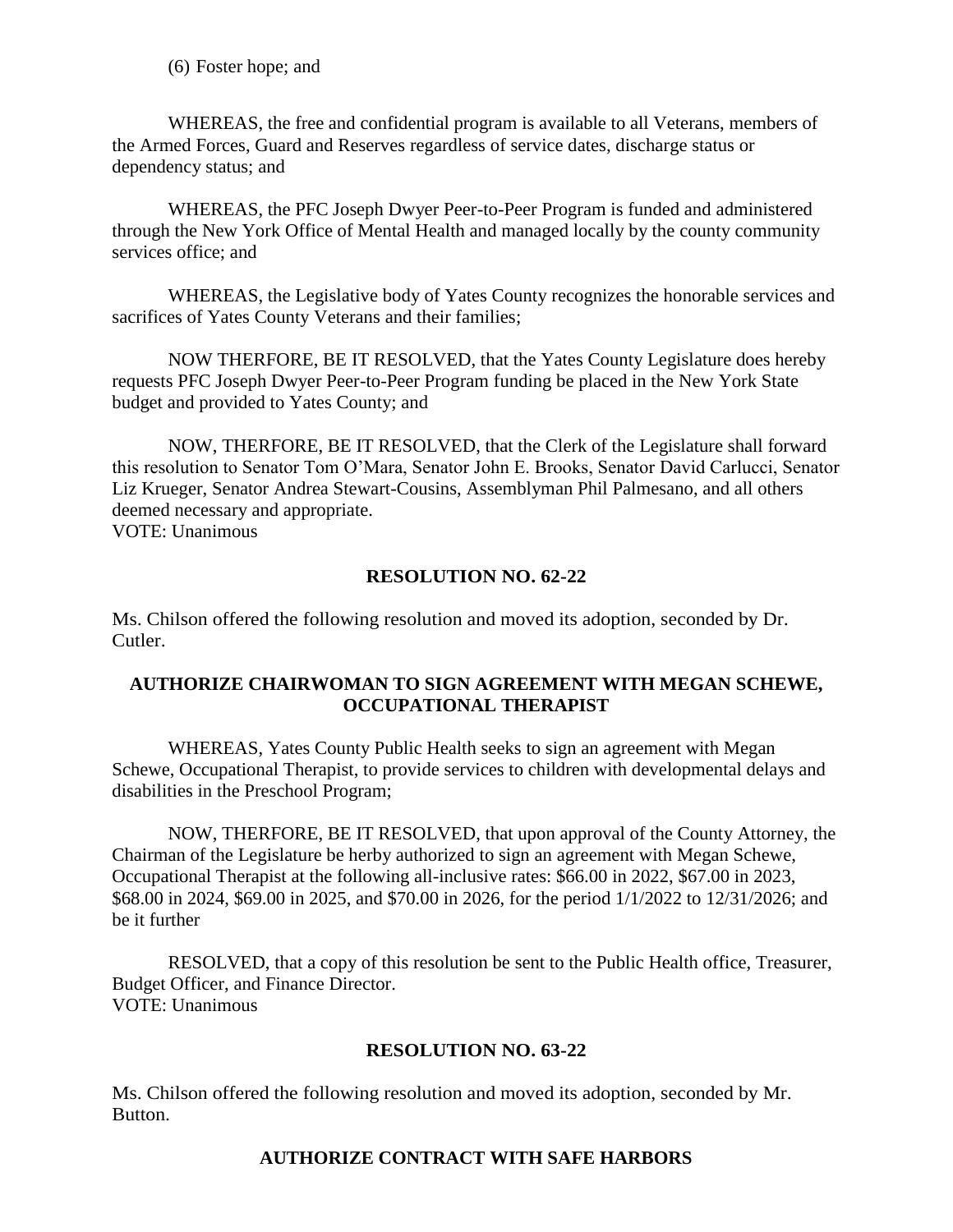BE IT RESOLVED, that after review by the County Attorney, the Youth Bureau Director and the Chairwoman of the Legislature be authorized to sign contracts with the following agency for approved Youth Bureau funding for the time frame 1/1/2022-12/31/2022:

| Agency/Organization | Program                                                                 | Amount   |
|---------------------|-------------------------------------------------------------------------|----------|
|                     |                                                                         |          |
|                     | Safe Harbors of the Finger Lakes - Sexually Exploited Youth Programming | \$45,000 |

And be it further

RESOLVED, that copies of this resolution be given to the Youth Bureau Director, Director of Finance, Budget Officer, and the County Treasurer. VOTE: Unanimous

## **RESOLUTION NO. 64-22**

Ms. Chilson offered the following resolution and moved its adoption, seconded by Dr. Cutler.

# **AUTHORIZE CONTRACT WITH PATHWAYS**

WHEREAS, Yates County and the Yates County Department of Social Services wishes to enter into contract with the following agency; and

WHEREAS, the term of this contract is January 1, 2022 through December 31, 2022;

NOW, THEREFORE, BE IT RESOLVED, that after review by the County Attorney, the Chairwoman of the Yates County Legislature and Commissioner of Social Services are authorized to a contract with the following agency with a cost not to exceed \$131,740:

• Pathways, for the provision of parenting and family aid services

And, be it further;

RESOLVED, that copies of this resolution be forwarded to the Yates County Treasurer, Director of Finance, Budget Officer, and the Yates County Department of Social Services. VOTE: Unanimous

## **RESOLUTION NO. 65-22**

Ms. Chilson offered the following resolution and moved its adoption, seconded by Dr. Cutler.

## **AUTHORIZE CHAIRWOMAN TO SIGN MEMORANDUM OF UNDERSTANDING FOR ALLOCATION OF FUNDING**

WHEREAS, funding has been appropriated in the 2021 Yates County Budget for the following municipalities:

> Village of Penn Yan (Lifeguard Services) \$10,260.00 Town of Middlesex (Lifeguard Services) \$1,026.00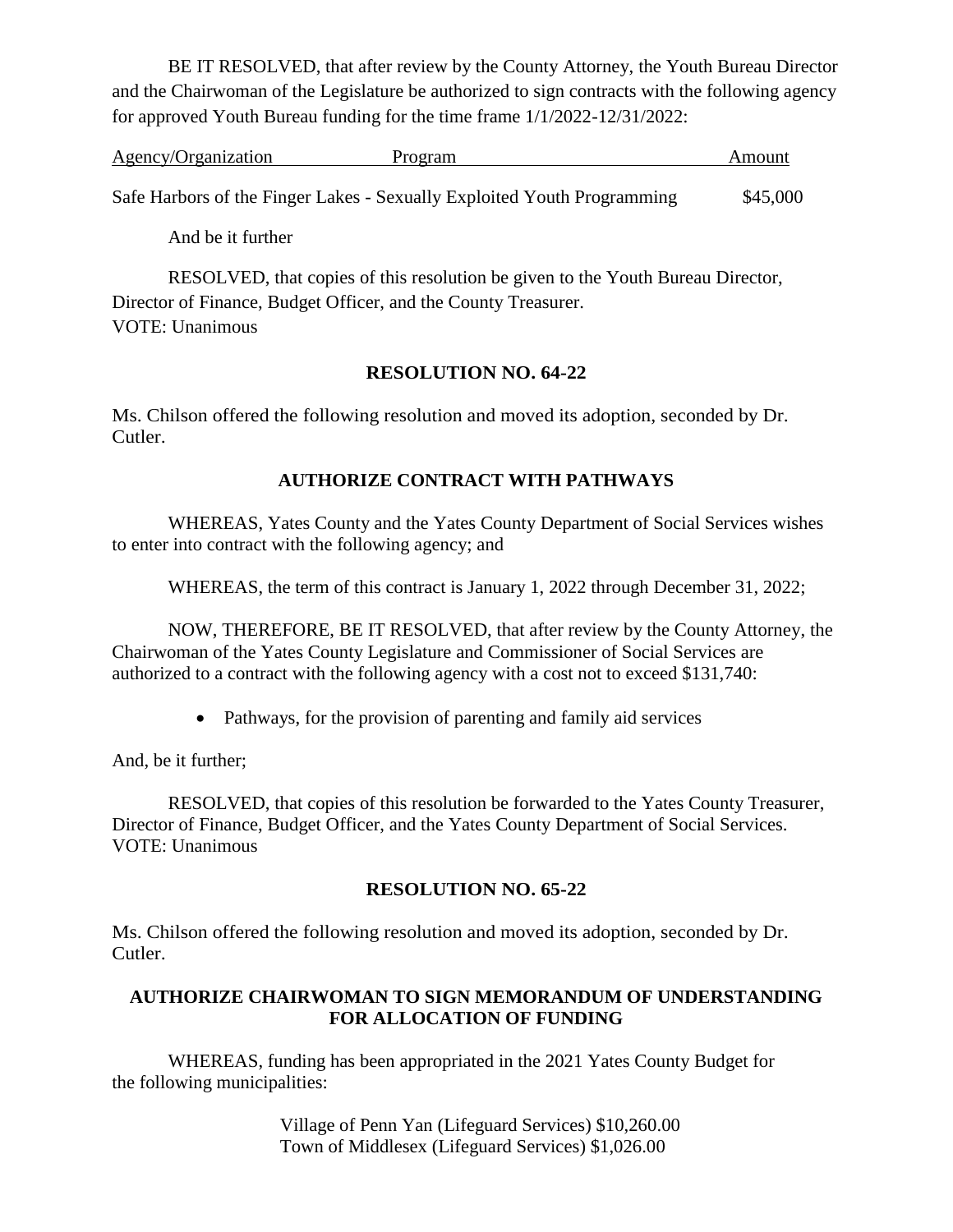## Town of Torrey (Lifeguard Services) \$1,026.00

NOW, THEREFORE, BE IT RESOLVED, the Chairwoman of the Yates County Legislature is hereby authorized to sign said memorandums of understanding for the allocation for these funds; and be it further

RESOLVED, that a copy of this resolution be provided to the County Treasurer, Budget Officer, Director of Finance, and the Youth Bureau Director. VOTE: Unanimous

### **RESOLUTION NO. 66-22**

Ms. Chilson offered the following resolution and moved its adoption, seconded by Mrs. Percy.

### **RECOGNIZE YATES COUNTY DISTINGUISHED YOUTH AWARD RECIPIENT**

WHEREAS, the Yates County Youth Board selected Mason Harris for recognition as a Yates County Distinguished Youth of 2021, acknowledging his outstanding service to his community;

NOW, THEREFORE, BE IT RESOLVED, that this Legislature take recognition of this honor bestowed upon Mason Harris by the Yates County Youth Board on February 14, 2022 in Penn Yan, NY, and thank him for his dedicated service to the community of Penn Yan and to the citizens of Yates County; and be it further

RESOLVED, that a copy of this resolution be provided to Mason Harris and the Youth Bureau Director. VOTE: Unanimous

### **RESOLUTION NO. 67-22**

Mr. Banach offered the following resolution and moved its adoption, seconded by Mr. Paddock.

# **AUTHORIZE CHAIRWOMAN TO SIGN MULTI-MODAL AGREEMENT #4, PROJECT ID# D025934 TITLED: RESURFACING CR23, LOVEJOY ROAD, FROM CR22 (East Sherman Hollow Rd) TO CR2 (Ferguson Corners Road)**

WHEREAS, New York State has provided an opportunity for the Yates County Highway Department to receive a one-time reimbursement payment in the amount of \$50,000 of Multi-Modal funding for costs incurred to resurface the segment of Lovejoy Road from CR22, East Sherman Hollow to CR 2, Ferguson Corners Rd; and

WHEREAS, the Multi-Modal agreement for the amount of \$50,000 has been received from the NYSDOT and must be signed by the RLO and an Authorized Officer of the County;

NOW, THEREFORE, BE IT RESOLVED, to authorize the Yates County Highway Superintendent to sign as the RLO for the Multi Modal Project, Project ID #D025934, and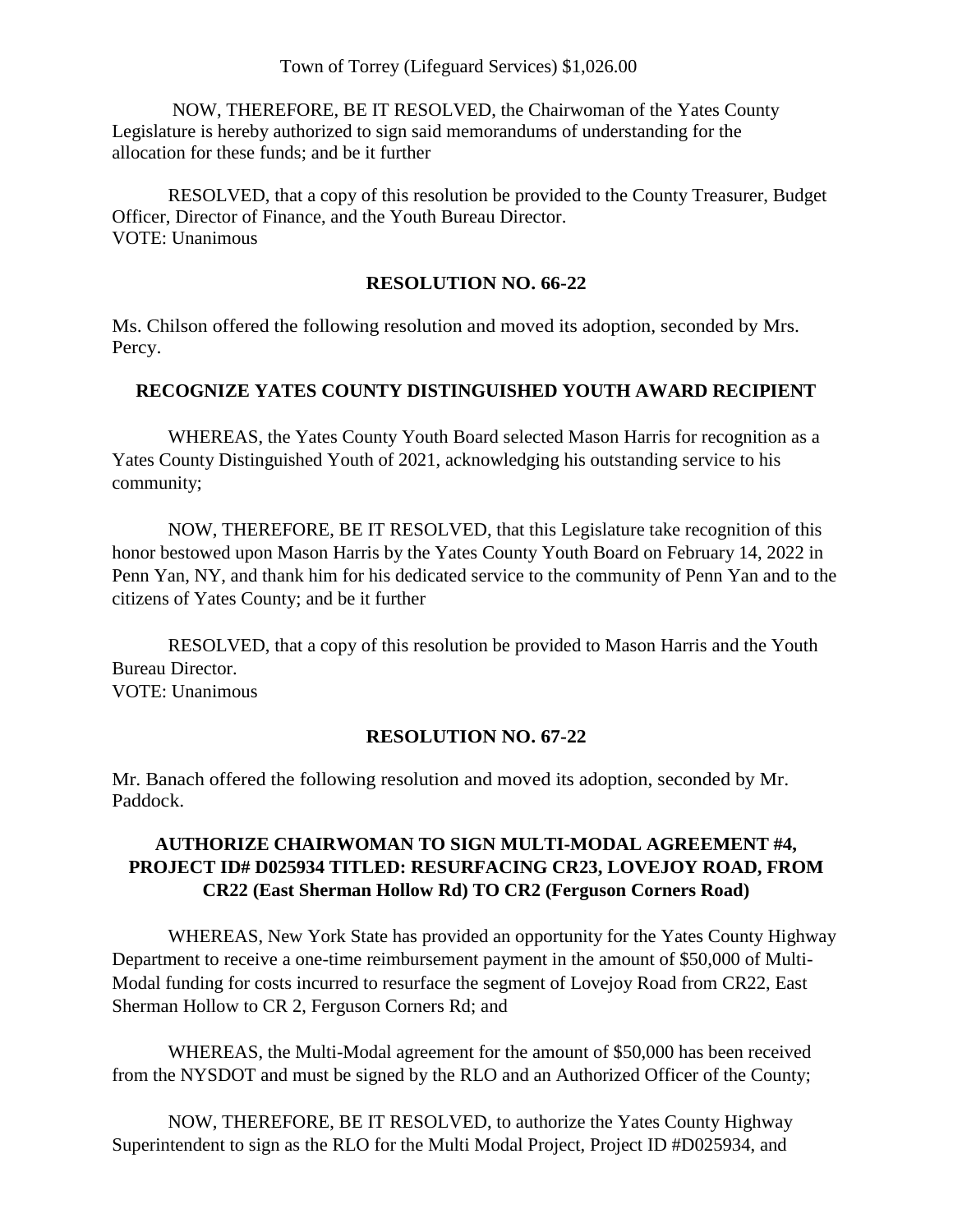authorize the Legislature Chairwoman to sign the agreement for \$50,000 of reimbursement funding to be applied for upon completion of the project; and be it further

RESOLVED, that a copy of this resolution be sent to the Yates County Highway Department, the Finance Director, the Budget Officer, the Yates County Treasurer and Phil Palmesano.

VOTE: Unanimous

#### **RESOLUTION NO. 68-22**

Mr. Banach offered resolutions 68-22 through 72-22 and moved their adoption, seconded by Dr. Cutler.

### **AWARD BID FOR GASOLINE AND DIESEL FUEL**

WHEREAS, bids were requested for Gasoline and Diesel Fuel and received on January 27, 2022 at 10:00 a.m. and two firms submitted bids to the Yates County Highway Department; and

| <b>Bidder:</b>              | Hometowne<br><b>Energy</b> | <b>Petroleum</b><br><b>Traders</b><br>Corporation |
|-----------------------------|----------------------------|---------------------------------------------------|
| #2D Ultra-Low Sulfur Diesel |                            |                                                   |
| Per Gallon Differential:    | \$0.0900                   | \$0.0611                                          |
| <b>Unleaded 87 Octane</b>   |                            |                                                   |
| Per Gallon Differential:    | \$0.1200                   | \$0.1503                                          |

WHEREAS, the combined per gallon differential price for both products from Petroleum Traders Corporation is \$0.2114; and

WHEREAS, the combined per gallon differential price for both products from Hometowne Energy is \$0.2100; and

NOW, THEREFORE BE IT RESOLVED, to award the bid to Hometowne Energy; and be it further

 RESOLVED, that copies of this resolution be forwarded to each bidder, the Yates County Treasurer, the Finance Director, the Budget Officer, and the Yates County Highway Superintendent.

## **RESOLUTION NO. 69-22**

### **AWARD BID FOR ABRASIVE SAND**

WHEREAS, bids were requested for Abrasive Sand and received on January 27, 2022 at 10:00 a.m. and four firms submitted a bid to the Yates County Highway Department;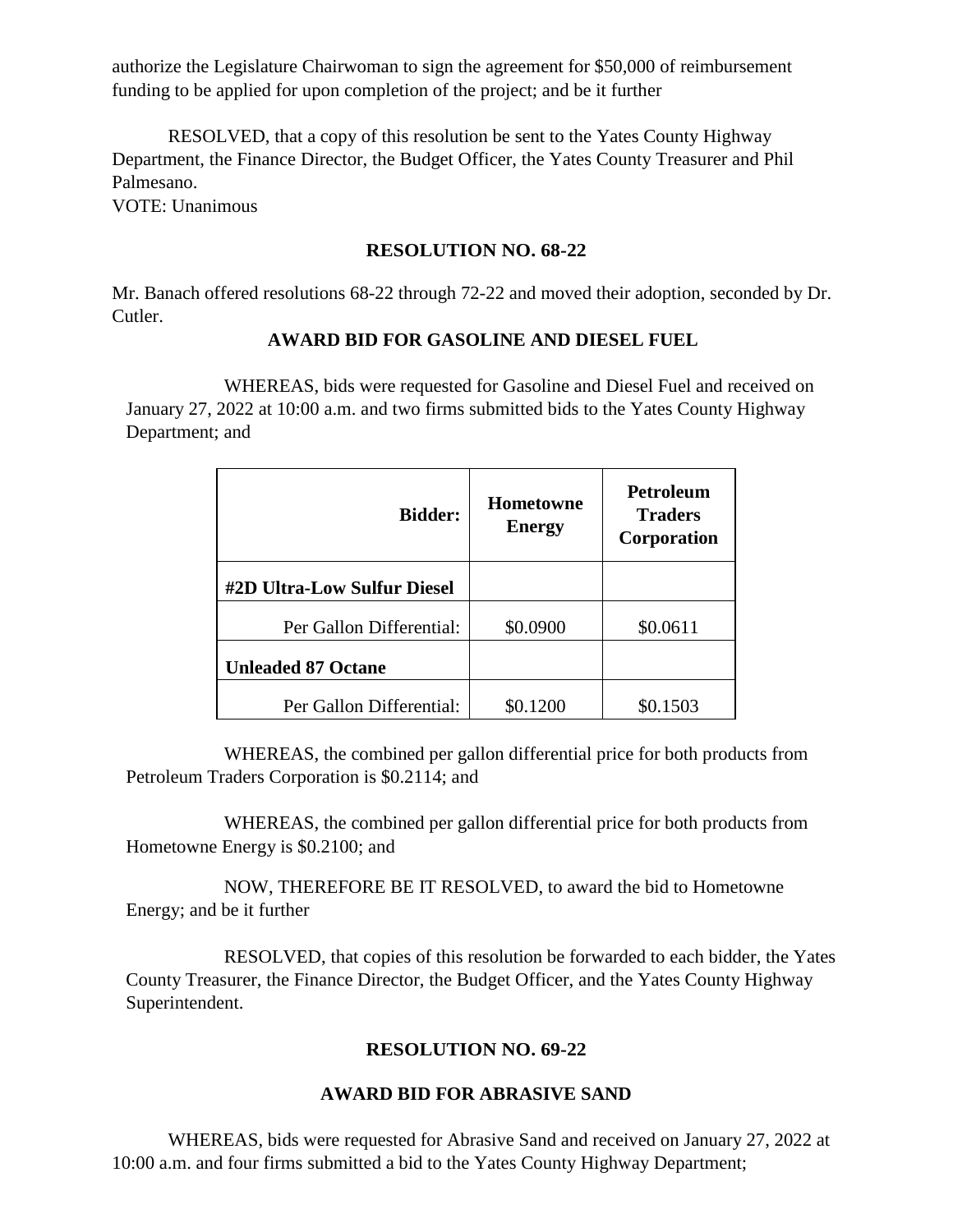| <b>BIDDERS:</b>             | <b>Hanson</b><br><b>Aggregates</b><br><b>New York</b><br><b>LLC</b> | <b>Dolomite</b><br><b>Products</b><br>Co. Inc | <b>Syracuse</b><br>Sand &<br><b>Gravel</b><br><b>LLC</b> | <b>Spallina</b><br><b>Materials</b><br>Inc |
|-----------------------------|---------------------------------------------------------------------|-----------------------------------------------|----------------------------------------------------------|--------------------------------------------|
| FOB @ Vendor Yard           | \$10.00                                                             | \$6.50                                        | \$15.00                                                  | \$7.75                                     |
| Pit Location                | Phelps                                                              | Palmyra                                       | Phelps                                                   | Cohocton                                   |
| Pit Location (if more than  |                                                                     |                                               |                                                          |                                            |
| one)                        |                                                                     |                                               |                                                          |                                            |
| <b>Delivered to:</b>        |                                                                     |                                               |                                                          |                                            |
| Yates Co. Hwy - Benton      | \$16.00                                                             | \$13.25                                       | \$25.00                                                  | \$15.15                                    |
| Barrington Hwy - Bath Rd    | \$18.00                                                             | \$15.75                                       | \$25.00                                                  | \$15.15                                    |
| Italy Hwy - Italy Valley Rd | \$20.00                                                             | \$15.00                                       | \$25.00                                                  | \$14.75                                    |
| Middlesex Hwy - Mill St.    | \$18.00                                                             | \$13.75                                       | \$25.00                                                  | \$14.35                                    |
| Potter Hwy - Phelps Rd      | \$16.00                                                             | \$13.25                                       | \$25.00                                                  | \$14.50                                    |
| <b>Starkey Hwy - Dundee</b> |                                                                     |                                               |                                                          |                                            |
| <b>Starkey Rd</b>           | \$18.00                                                             | \$16.75                                       | \$25.00                                                  | \$15.80                                    |
| Torrey Hwy - Route 14       | \$17.00                                                             | \$13.25                                       | \$25.00                                                  | \$16.15                                    |

NOW, THEREFORE, BE IT RESOLVED, that the F.O.B. at vendor's yard be awarded to all bidders; and be it further

RESOLVED, that the delivered prices shall be awarded to Dolomite Products Co. Inc. for Yates County Highway, Middlesex Highway, Potter Highway, and Torrey Highway. To Spallina Materials Inc, for Barrington Highway, Italy Highway, Starkey Highway; and be it further

RESOLVED, that all awards will be contingent upon approval of vendor's material by the Yates County Highway Superintendent or his designee; and be it further

RESOLVED, that copies of this resolution be forwarded to all bidders, the Yates County Treasurer, the Finance Director, the Budget Officer, and the Yates County Highway Superintendent.

## **RESOLUTION NO. 70-22**

### **AWARD BID FOR COLD MIX PATCH**

WHEREAS, bids were requested for Cold Mix Patch and received on January 27, 2022 at 10:00 a.m. and five firms submitted a bid to the Yates County Highway Department;

| <b>BIDDER</b>              | <b>COARSE MIX</b><br>AT<br><b>SUPPLIER'S</b><br>YARD | <b>INTERMEDIATE</b><br><b>MIX</b><br><b>AT SUPPLIER'S</b><br>YARD | <b>HFMS-2GWS</b><br>with PUG<br><b>MILL</b> (gallon) | SК<br><b>MODIFIED</b> | <b>OTHER BID</b><br><b>ITEMS</b><br><b>FOB AT</b><br><b>VENDOR SITE</b> | <b>SITE OF</b><br><b>OPERATIONS</b> |
|----------------------------|------------------------------------------------------|-------------------------------------------------------------------|------------------------------------------------------|-----------------------|-------------------------------------------------------------------------|-------------------------------------|
|                            |                                                      |                                                                   |                                                      |                       |                                                                         |                                     |
| Dolomite Products Co. Inc. | NB                                                   | NB                                                                | NB                                                   | \$125.00 / ton        | NB                                                                      | <b>Clifton Springs</b>              |
|                            |                                                      |                                                                   |                                                      |                       |                                                                         |                                     |
| Hanson Aggregates NY LLC   | $$120.00 / \text{ton}$                               | NB                                                                | NB                                                   | \$135.00 / ton        | N <sub>B</sub>                                                          | <b>Oaks Corners</b>                 |
|                            |                                                      |                                                                   |                                                      |                       | UPM \$125.00 /                                                          |                                     |
| Seneca Stone Corporation   | NB                                                   | NB                                                                | NB                                                   | NB                    | ton                                                                     | Seneca Falls                        |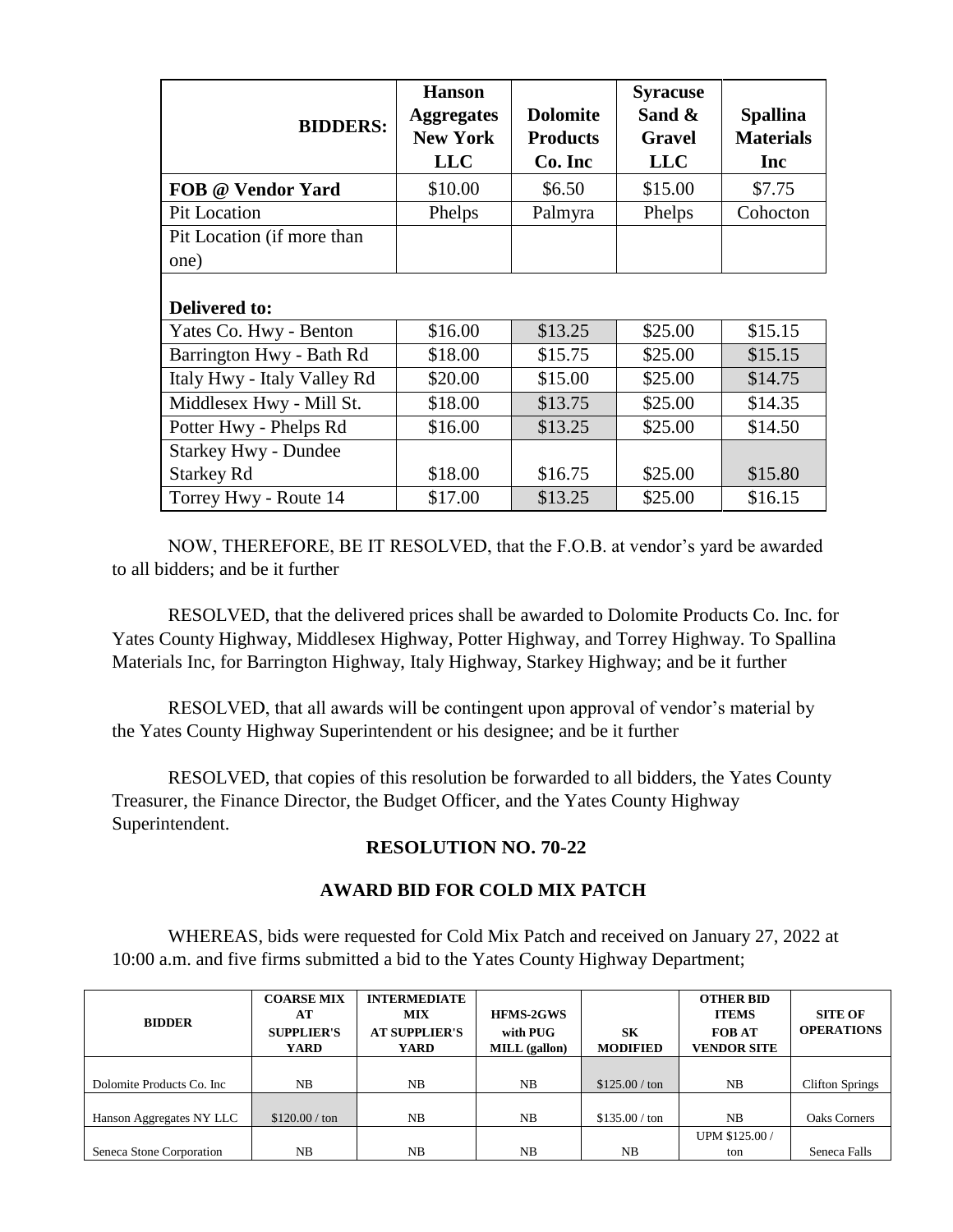| Northern Asphalt LLC         | \$120.00 / ton | $$120.00 / \text{ton}$ | NΒ                | \$130.00 / ton | NB | Fulton              |
|------------------------------|----------------|------------------------|-------------------|----------------|----|---------------------|
| <b>Suit Kote Corporation</b> | NB             | \$104.09 / ton         | $$3.926 /$ gallon | NΒ             | NB | <b>Watkins Glen</b> |

NOW, THEREFORE, BE IT RESOLVED, to award the bid to Hanson Aggregates NY LLC and Northern Asphalt LLC for Course Mix at Suppliers Yard. To Suit Kote Corporation for Intermediate Mix at Suppliers Yard, HFMS-2GWS with Pug Mill. To Dolomite Products Co. Inc for SK Modified; and be it further

 RESOLVED, that copies of this resolution be forwarded to all bidders, the Yates County Treasurer, the Finance Director, the Budget Officer, and the Yates County Highway Superintendent.

## **RESOLUTION NO. 71-22**

## **AWARD BID FOR GRAVEL**

WHEREAS, bids were requested for Gravel and received on January 27, 2022 at 10:00 a.m. and five firms submitted a bid to the Yates County Highway Department;

|                                                 |                                  | <b>ITEM I (FOB)</b>      | <b>ITEM II</b><br>(FOB)             |                              |
|-------------------------------------------------|----------------------------------|--------------------------|-------------------------------------|------------------------------|
|                                                 | <b>Screened</b><br><b>Gravel</b> | <b>Crushed</b><br>Gravel | <b>Bank</b><br>Run<br><b>Gravel</b> | Site of<br><b>Operations</b> |
| <b>Morehouse Gravel</b>                         | $$8.00 / \text{ton}$             | NB                       | $5.50 / \text{ton}$                 | Himrod                       |
| SJ Kula Inc.                                    | \$10.00/<br>ton                  | \$13.75/<br>ton          | \$8.00/<br>ton                      | <b>Naples</b>                |
| <b>RK Howell Gravel Products</b><br><b>LLC</b>  | $$8.25 / \text{ton}$             | NB                       | \$5.75/<br>ton                      | Dundee                       |
| <b>Syracuse Sand &amp; Gravel</b><br><b>LLC</b> | \$12.00 / cy                     | \$20.00 / cy             | \$9.00 / cy                         | Dresden                      |
| <b>Spallina Materials Inc.</b>                  | $$8.50 / \text{ton}$             | \$10.00/<br>ton          | \$8.00/<br>ton                      | Cohocton                     |

WHEREAS, all gravel must be sampled and meet or exceed the required bid specifications parameter when tested by an independent laboratory;

NOW, THEREFORE, BE IT RESOLVED, that the award for F.O.B. gravel shall be made to all bidders and final purchase of product will be determined by combining the price per ton/cy at the vendors site of operation and the Yates County cost for hauling the materials to various job sites; and be it further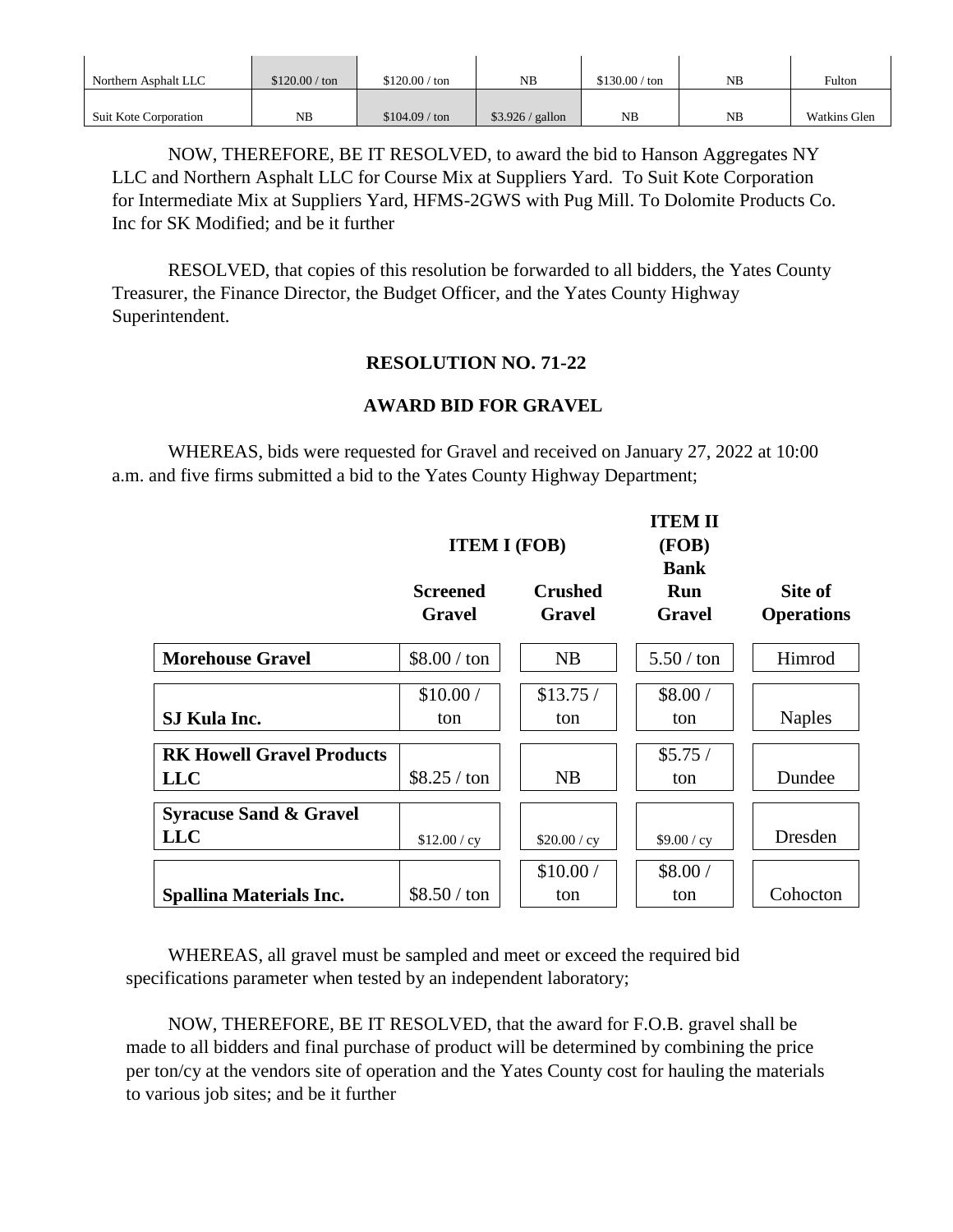RESOLVED, that copies of this resolution be forwarded to all bidders, the Yates County Treasurer, the Finance Director, the Budget Officer, and the Yates County Highway Superintendent.

# **RESOLUTION NO. 72-22**

# **AWARD BID FOR CRUSHED STONE**

WHEREAS, bids were requested for Crushed Stone and received on January 27, 2022 at 10:00 a.m. and six firms submitted a bid to the Yates County Highway Department;

|               |                     | Dalrymple<br>Gravel &<br>Contracting            | Dolomite<br>Products Co.         | Hanson<br>Aggregates           | Seneca<br>Stone                | Syracuse<br>Sand &<br>Gravel               | Spallina<br>Materials,         |
|---------------|---------------------|-------------------------------------------------|----------------------------------|--------------------------------|--------------------------------|--------------------------------------------|--------------------------------|
|               | <b>Bidder:</b>      | Co Inc.                                         | Inc.                             | NY LLC                         | Corporation                    | <b>LLC</b>                                 | Inc.                           |
|               | Stone Type:         | <b>GS</b>                                       | LS                               | LS                             | LS                             | LS.                                        | <b>GS</b>                      |
| <b>1 ST</b>   | <b>FOB</b>          | 18.00                                           | 16.75                            | 18.50                          | 17.00                          | NB                                         | 15.00                          |
| Delivered To: | <b>Benton Barns</b> | NB                                              | 21.50                            | 21.00                          | 21.50                          | NB                                         | NB                             |
|               | Guyanoga Barns      | NB                                              | 22.50                            | 22.00                          | 23.00                          | NB                                         | NB                             |
|               |                     |                                                 |                                  |                                |                                |                                            |                                |
| <b>1A</b>     | <b>FOB</b>          | 18.00                                           | 17.00                            | 18.50                          | 17.50                          | 25.00                                      | 16.00                          |
| Delivered To: | <b>Benton Barns</b> | NB                                              | 21.75                            | 21.00                          | 22.00                          | 35.00                                      | NB                             |
|               | Guyanoga Barns      | NB                                              | 22.75                            | 22.00                          | 23.50                          | 37.00                                      | NB                             |
|               |                     |                                                 |                                  |                                |                                |                                            |                                |
| 1B            | <b>FOB</b>          | NB                                              | 17.00                            | 16.50                          | 17.50                          | 17.00                                      | NB                             |
| Delivered To: | <b>Benton Barns</b> | NB                                              | 21.75                            | 20.00                          | 22.00                          | 27.00                                      | NB                             |
|               | Guyanoga Barns      | NB                                              | 22.75                            | 21.00                          | 23.50                          | 29.00                                      | NB                             |
|               |                     |                                                 |                                  |                                |                                |                                            |                                |
| #1            | <b>FOB</b>          | 16.50                                           | 16.00                            | 16.50                          | 17.00                          | 16.00                                      | 15.00                          |
| Delivered To: | <b>Benton Barns</b> | NB                                              | 20.75                            | 20.00                          | 21.50                          | 26.00                                      | NB                             |
|               | Guyanoga Barns      | NB                                              | 21.75                            | 21.00                          | 23.00                          | 28.00                                      | 22.50                          |
|               |                     |                                                 |                                  |                                |                                |                                            |                                |
| #2            | <b>FOB</b>          | 16.50                                           | 16.00                            | 16.50                          | 16.25                          | 16.00                                      | 15.00                          |
| Delivered To: | <b>Benton Barns</b> | NB                                              | 20.75                            | 20.00                          | 20.75                          | 26.00                                      | NB                             |
|               | Guyanoga Barns      | NB                                              | 21.75                            | 21.00                          | 22.25                          | 28.00                                      | 22.50                          |
|               |                     |                                                 |                                  |                                |                                |                                            |                                |
| #3            | <b>FOB</b>          | NB                                              | 16.00                            | 16.50                          | 17.50                          | 16.00                                      | NB                             |
| Delivered To: | <b>Benton Barns</b> | NB                                              | 20.75                            | 20.00                          | 22.00                          | 26.00                                      | NB                             |
|               | Guyanoga Barns      | NB                                              | 21.75                            | 21.00                          | 23.50                          | 28.00                                      | NB                             |
|               | <b>Bidder:</b>      | Dalrymple<br>Gravel &<br>Contracting<br>Co Inc. | Dolomite<br>Products Co.<br>Inc. | Hanson<br>Aggregates<br>NY LLC | Seneca<br>Stone<br>Corporation | Syracuse<br>Sand &<br>Gravel<br><b>LLC</b> | Spallina<br>Materials,<br>Inc. |
|               | Stone Type:         | $\mathbf{G}\mathbf{S}$                          | LS                               | ${\rm LS}$                     | LS                             | ${\rm LS}$                                 | GS                             |
|               |                     |                                                 |                                  |                                |                                |                                            |                                |
| 3/8" Modified | <b>FOB</b>          | NB                                              | 18.00                            | 19.50                          | 17.50                          | NB                                         | $_{\rm NB}$                    |
|               | <b>Benton Barns</b> | NB                                              | 22.75                            | 22.00                          | 22.00                          | NB                                         | NB                             |
| Delivered To: | Guyanoga Barns      | ${\rm NB}$                                      | 23.75                            | 23.00                          | 23.50                          | ${\rm NB}$                                 | NB                             |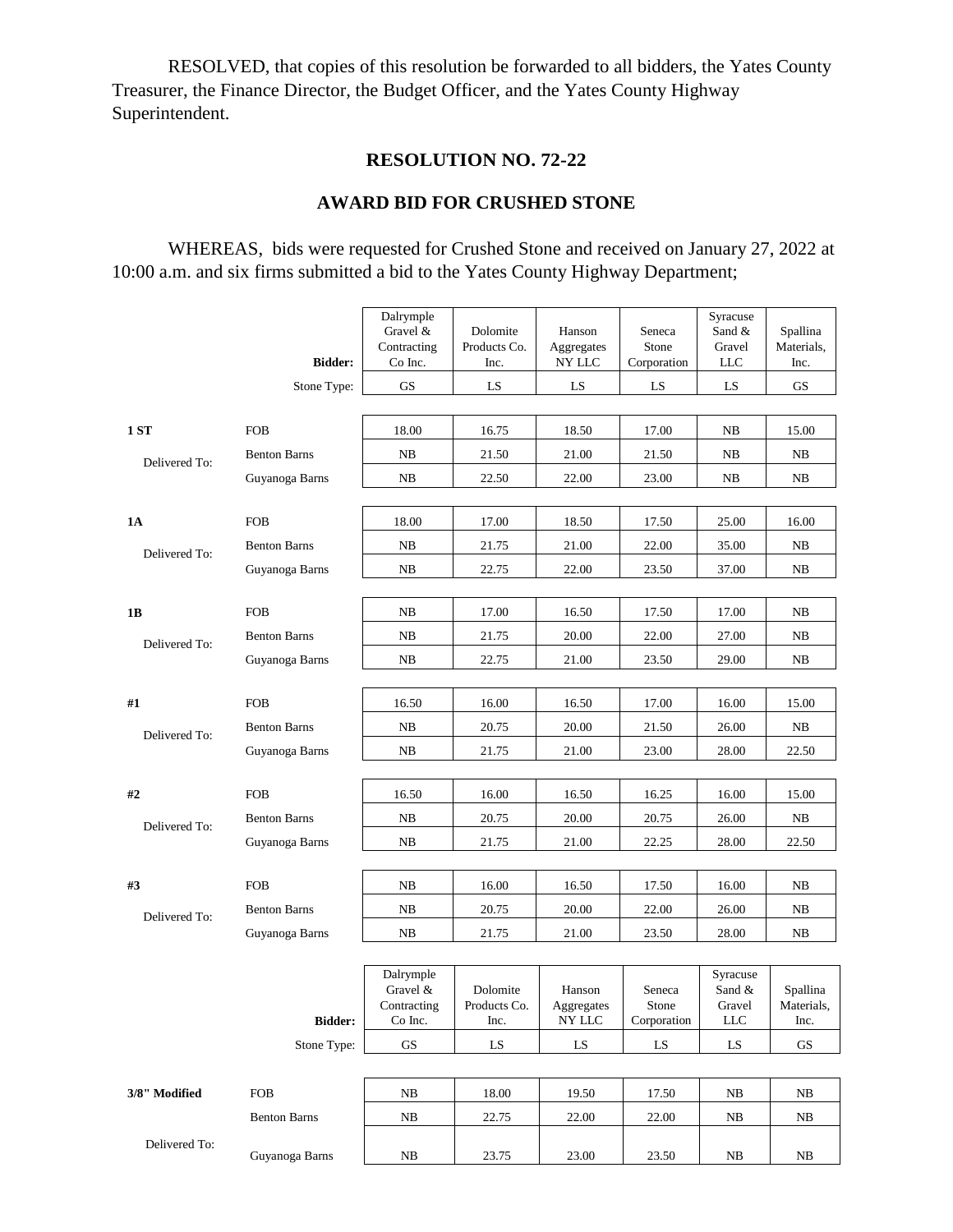| #1 & 1A Blend         | <b>FOB</b>          | 18.00                  | 18.00 | 18.00 | 17.50 | 25.00 | 15.00 |
|-----------------------|---------------------|------------------------|-------|-------|-------|-------|-------|
|                       | <b>Benton Barns</b> | NB                     | 22.75 | 21.00 | 22.00 | 35.00 | NB    |
| Delivered To:         | Guyanoga Barns      | NB                     | 23.75 | 22.00 | 23.50 | 37.00 | NB    |
| #1 & 2 Blend          | <b>FOB</b>          | 16.50                  | 16.00 | 17.00 | 16.75 | 16.00 | 15.00 |
|                       | <b>Benton Barns</b> | NB                     | 20.75 | 21.00 | 21.25 | 26.00 | NB    |
| Delivered To:         | Guyanoga Barns      | NB                     | 21.75 | 22.00 | 22.75 | 28.00 | NB    |
| #2, 1 & 1A Blend      | <b>FOB</b>          | 18.00                  | 18.00 | 18.00 | 17.00 | 19.00 | 15.25 |
|                       | <b>Benton Barns</b> | NB                     | 22.75 | 21.00 | 21.50 | 29.00 | NB    |
| Delivered To:         | Guyanoga Barns      | NB                     | 23.75 | 22.00 | 23.00 | 31.00 | NB    |
| <b>Gabion Stone</b>   | <b>FOB</b>          | NB                     | 19.00 | 19.00 | 17.00 | 20.00 | NB    |
|                       | <b>Benton Barns</b> | NB                     | 23.75 | 23.00 | 21.50 | 30.00 | NB    |
| Delivered To:         | Guyanoga Barns      | NB                     | 24.75 | 25.00 | 23.00 | 32.00 | NB    |
| <b>Medium Rip Rap</b> | <b>FOB</b>          | NB                     | 25.00 | 26.00 | 23.00 | 25.00 | NB    |
|                       | <b>Benton Barns</b> | NB                     | NB    | 32.00 | 31.00 | 45.00 | NB    |
| Delivered To:         | Guyanoga Barns      | $\mathbf{N}\mathbf{B}$ | NB    | 33.00 | 33.00 | 47.00 | NB    |
|                       |                     |                        |       |       |       |       |       |
| <b>Heavy Rip Rap</b>  | <b>FOB</b>          | NB                     | NB    | 30.00 | 26.00 | 30.00 | NB    |
|                       | <b>Benton Barns</b> | NB                     | NB    | 38.00 | 34.00 | 50.00 | NB    |
| Delivered To:         | Guyanoga Barns      | NB                     | NB    | 40.00 | 36.00 | 52.00 | NB    |

|                     |                     | Dalrymple<br>Gravel &<br>Contracting | Dolomite<br>Products Co. | Hanson<br>Aggregates | Seneca<br>Stone | Syracuse<br>Sand $&$<br>Gravel | Spallina<br>Materials, |
|---------------------|---------------------|--------------------------------------|--------------------------|----------------------|-----------------|--------------------------------|------------------------|
|                     | <b>Bidder:</b>      | Co Inc.                              | Inc.                     | NY LLC               | Corporation     | <b>LLC</b>                     | Inc.                   |
|                     | Stone Type:         | <b>GS</b>                            | LS                       | LS.                  | LS              | LS                             | <b>GS</b>              |
|                     |                     |                                      |                          |                      |                 |                                |                        |
| <b>Crusher Run</b>  | <b>FOB</b>          | NB                                   | 10.00                    | 10.25                | 9.75            | 9.50                           | 10.00                  |
|                     | <b>Benton Barns</b> | NB                                   | 14.75                    | 15.00                | 14.25           | 18.50                          | NB                     |
| Delivered To:       | Guyanoga Barns      | NB                                   | 15.75                    | 16.00                | 15.75           | 20.50                          | NB                     |
|                     |                     |                                      |                          |                      |                 |                                |                        |
| <b>Fine Crusher</b> | <b>FOB</b>          | NB                                   | 11.25                    | 11.50                | 10.50           | 10.50                          | 10.50                  |
|                     | <b>Benton Barns</b> | NB                                   | 16.00                    | 17.00                | 15.00           | 19.50                          | NB                     |
| Delivered To:       | Guyanoga Barns      | NB                                   | 17.00                    | 18.00                | 21.00           | 21.50                          | NB                     |

WHEREAS, due to various worksites throughout the County, the bid award for F.O.B. crushed stone shall be awarded to all bidders and the purchase of F.O.B. crushed stone from any vendor shall be determined by combining the price per ton at the vendor yard and the Yates County cost for hauling the materials to the job site;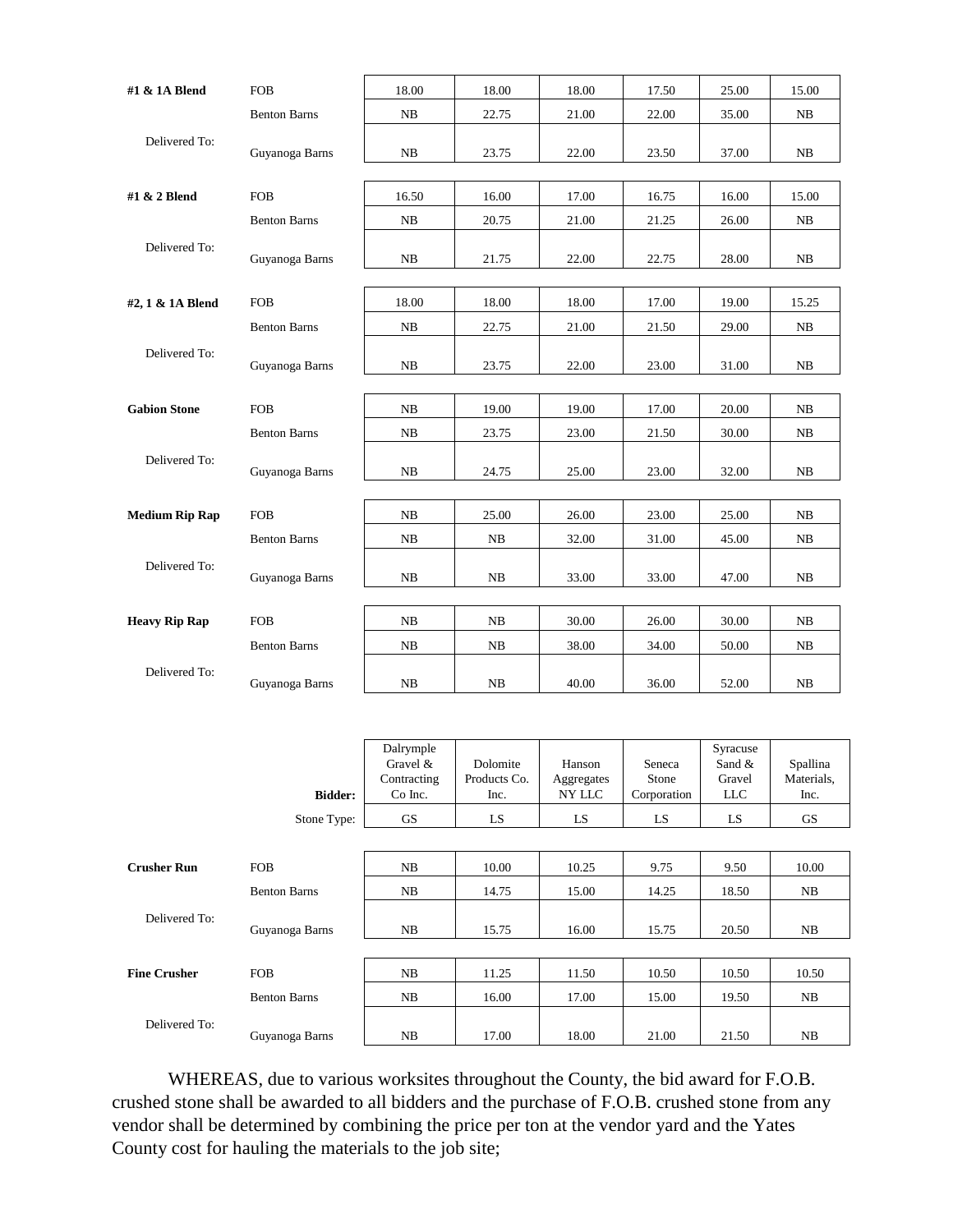NOW, THEREFORE, BE IT RESOLVED, to award the bid for crushed stone to be delivered to the various sites listed on the charts above to all bidders by individual product type to the lowest responsible bidder, pending availability and specifications, for each delivery site; and be it further

RESOLVED, that copies of this resolution be forwarded to all bidders, the Yates County Treasurer, the Finance Director, the Budget Officer, and the Yates County Highway Superintendent.

VOTE: Unanimous, Mr. Button abstained.

#### **RESOLUTION NO. 73-22**

Mr. Banach offered the following resolution and moved its adoption, seconded by Mr. Killen.

## **AUTHORIZE CHAIRWOMAN TO SIGN A CONTRACT WITH SIEMENS FOR UPDATING OUTDATED BUILDING AUTOMATION CONTROLS**

WHEREAS, the controls that control the Building Automation Controls (BAC) for the County Office Building and the Courthouse are outdate and no longer servable; and

WHEREAS, the Building Maintenance Supervisor sought proposals from two vendors for the updated controls for the aforementioned BAC. Received proposals from Trane for a sum of \$348,740.00 under US communities contract pricing and one from Siemens for \$155,753.00 under state contract pricing for this service;

NOW, THEREFORE, BE IT RESOLVED, that upon the approval of the County Attorney, the Chairwoman of the Legislature is authorized to enter into a contract with Siemens to update the outdated controls on the BAC system; and be it further

RESOLVED, that said contract will run from 2-14-22 to 12-31-22 for a total sum of up to \$155,753.00; and be it further

RESOLVED, that copies of the resolution be given to the Building Maintenance Supervisor, Budget Officer, Treasurer and Director of Finance. VOTE: Unanimous

#### **RESOLUTION NO. 74-22**

Mr. Holgate offered the following resolution and moved its adoption, seconded by Mr. Morris. DISCUSSION: Mr. Button thanked Mr. Holgate for his service on this board.

## **APPOINTMENT TO THE FINGER LAKES ECONOMIC DEVELOPMENT CENTER (YATES COUNTY IDA) BOARD, THE YATES CAPITAL RESOURCE CORP. BOARD AND THE FINGER LAKES HORIZON ECONOMIC DEVELOPMENT CORP.**

BE IT RESOLVED, that the following individuals be appointed to Finger Lakes Economic Development Center (Yates County IDA) Board, The Yates Capital Resource Corp. Board and The Finger Lakes Horizon Economic Development Corp. the for the terms indicated: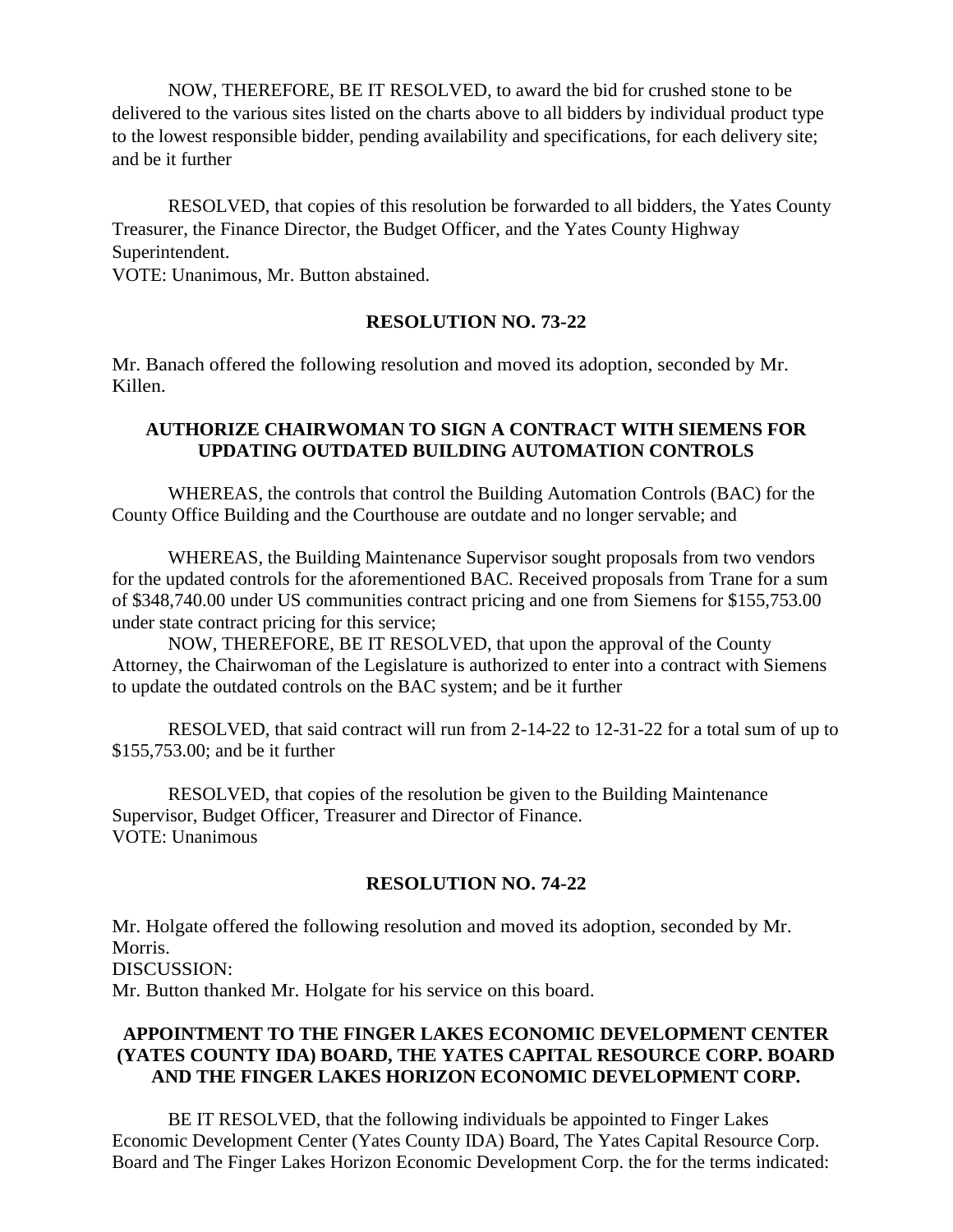| Term: $1/1/22$ to $12/31/23$ |
|------------------------------|
| Term: 1/1/22 to 12/31/23     |
| Term: $1/1/22$ to $12/31/23$ |
| Term: 2/1/22 to 12/31/23     |
|                              |

RESOLVED, that a copy of this resolution be forwarded to Steven Griffin, Executive Director of the FLEDC, the Department of State, and the County Clerk. VOTE: Unanimous, Dr. Cutler abstained.

## **RESOLUTION NO. 75-22**

Mr. Holgate offered the following resolution and moved its adoption, seconded by Mr. Harper.

# **2021 BUDGET TRANSFERS (EOY)**

BE IT RESOLVED, that the following transfers be made in the 2021 budget:

| From:                                                 | To:                                                                  | Amount:         |
|-------------------------------------------------------|----------------------------------------------------------------------|-----------------|
| A1990.54905 Contingent                                | A8020.54069 PL-Reconnect 1 Shared                                    | \$57,802.10     |
| A1990.54905 Contingent                                | A8020.54011 PL-Consultants                                           | \$30,176.40     |
| A1410.58303 CC- Med Ins. CSEA                         | A1410.54515 CC- Postage                                              | \$<br>700.00    |
| A1680.52125 IT- Laptops                               | A1680.54571 IT- Computer Software                                    | 1,980.00        |
| A6102.54312 SS- MMIS                                  | A6140.54314 SS- Safety Net                                           | \$50,000.00     |
| A6102.54312 SS -MMIS                                  | A6070.54302 SS- Counseling Contract                                  | \$10,000.00     |
| A1625.54011 B&G -Consultants                          | A1623.54435 B&G - Generator Maint.                                   | \$<br>10,785.00 |
| A1625.54011 B&G Consultants                           | A1623.54418 B&G - Elevator Maint.                                    | \$<br>7,800.00  |
| A1621.54684 B&G- Water                                | A1623.54418 B&G - Elevator Maint.                                    | \$<br>5,600.00  |
| A1621.54677 B&G - Electric                            | A1625.54419 B&G - Yard Equip. Maint.                                 | \$<br>1,167.00  |
| A4010.54116 PH-TB Care                                | A4042.54855 PH- Rabies                                               | \$<br>1,400.00  |
| A4010.54113 PH- STD Treat.                            | A4042.54855 PH- Rabies                                               | \$<br>2,500.00  |
| A4010.54152 PH-Conference                             | A4042.54855 PH- Rabies                                               | \$<br>500.00    |
| A4010.54469 PH- Nursing Supp.                         | A4042.54855 PH-Rabies                                                | \$<br>1,000.00  |
| A4010.54120 PH-Corp. Comp.                            | A4042.54855 PH-Rabies                                                | \$<br>1,000.00  |
| A4010.54911 PH- Insurance                             | A4042.54855 PH- Rabies                                               | \$<br>250.00    |
| A4010.54654 PH- Compliance                            | A4042.54855 PH-Rabies                                                | 1,400.00        |
| A3021.51701 E911- Sr. Dispatch                        | A3021.54770 E911- E911 Expense                                       | \$<br>9,100.00  |
| A3021.58100 E911- FICA/Medicare A3021.54771 E911-W911 |                                                                      | 30,000.00       |
| A1430.54011 PER-Consultants                           | A1430.51615 PER- Exam Monitor                                        | \$<br>150.00    |
| A1680.54571 IT- Comp Software                         | A3645.52946 OEM- SHSP2020                                            | \$<br>1,980.00  |
|                                                       | A3021.58100 E911- FICA/Medicare A3020.54230 COMM-Maint Agree- Micro  | \$<br>4,972.99  |
|                                                       | A3021.58100 E911- FICA/Medicare A3020.54231 COMM-Maint. Agree- Radio | \$<br>3,678.11  |
|                                                       | A3021.58100 E911- FICA/Medicare A3020.54735 COMM- Tower Site Maint.  | \$<br>2,499.38  |
| A3021.51702 E911-Sr. Dispatcher                       | A3021.52504 E911-W911                                                | \$<br>4,299.86  |
| A3021.51702 E911-Sr. Dispatcher                       | A3021.54770 E911- Expenses                                           | \$<br>1,358.65  |
| A3021.51702 E911-Sr. Dispatcher                       | A3021.54771 E911-W911                                                | \$<br>1,186.01  |
| A3110.52422 SH-Camera                                 | A3110.54653 SH- Gasoline                                             | 9,167.20        |
| A1450.51596 ELEC- Elec. Worker                        | A1450.54461 ELEC-Election Supplies                                   | \$11,366.00     |
| CD6292.11E WD- KKP Wage                               | CD6292.41E WD-KKP Youth Operate. Exp \$                              | 2.36            |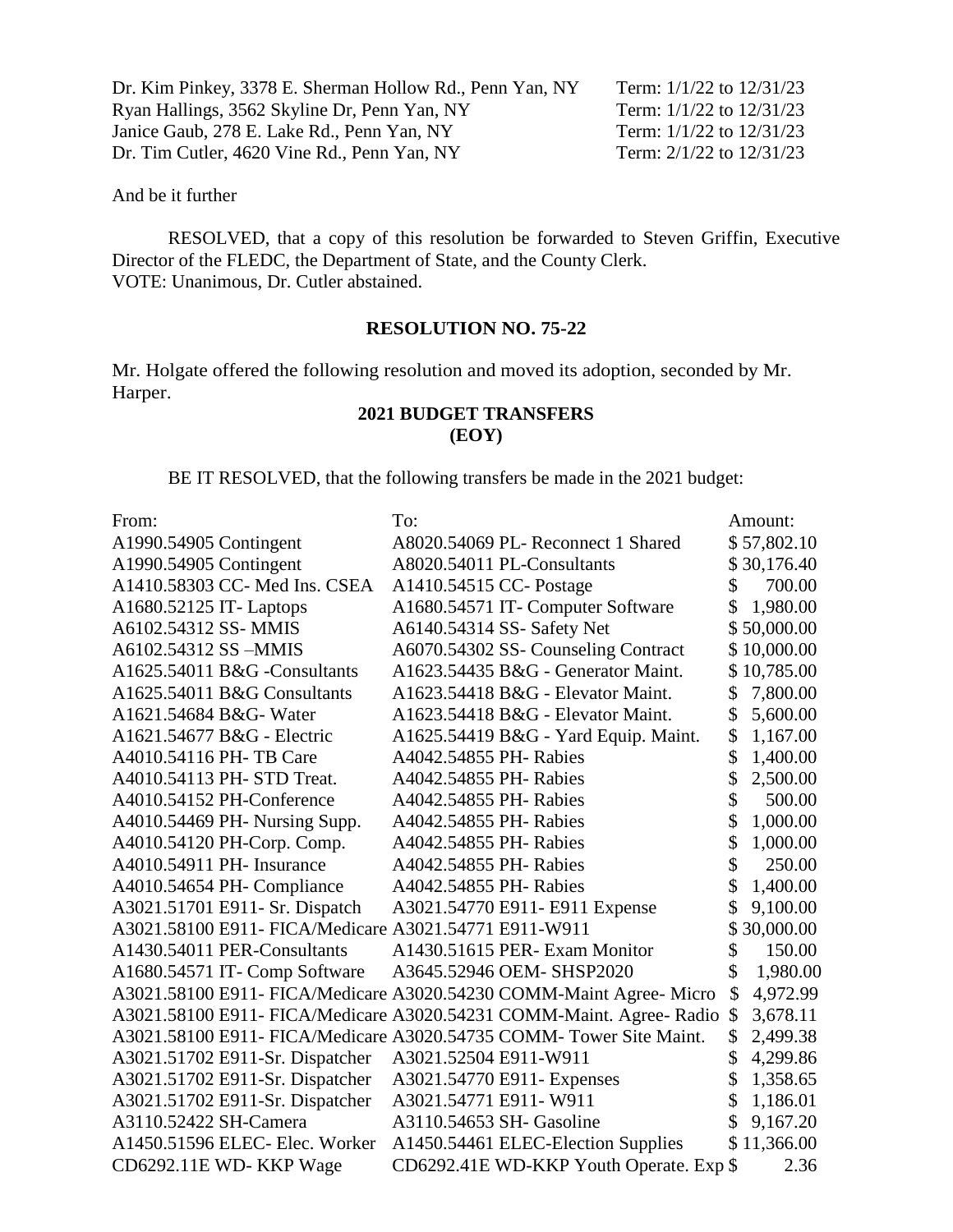| CD6292.81E WD- KKP Fringe                                          | CD6292.41E WD-KKP Youth Operate. Exp \$                                |          | 86.90            |
|--------------------------------------------------------------------|------------------------------------------------------------------------|----------|------------------|
| A1990.54905 Contingent                                             | A1325.51123 TR-Deputy Treasurer PT                                     | \$       | 4,141.29         |
| A1990.54905 Contingent                                             | A1325.58305 TR-Medical Ins. Non Union                                  | \$       | 605.00           |
| A6142.54319 SS - EAA                                               | A6141.54308 SS-HEAP                                                    | \$       | 7,000.00         |
| A1430.54011 PER- Consultants                                       | A1430.51615 PER- Exam Monitor                                          | \$       | 130.11           |
| A1430.54011 PER- Consultants                                       | A1430.51961 PER-35-40 Hours                                            |          | 83.70            |
| A3110.54727 SH-Lab                                                 | A1185.54006 COR-Autopsies                                              | \$       | 576.00           |
| A1185.58100 COR-FICA/Medi                                          | A1185.51983 COR-Coroner                                                | \$       | 0.03             |
| A3021.51958 E911- Ins B/O                                          | A1185.51983 COR-Coroner                                                | \$       | 397.00           |
| A3021.51958 E911- Ins B/O                                          | A3020.51949 COM-Comp. Time B/O                                         |          | 195.80           |
| A3021.51958 E911- Ins B/O                                          | A3020.51961 COM-35-40 Hours                                            | \$       | 221.38           |
| A3021.51958 E911- Ins B/O                                          | A3020.58100 COM- FICA/Medi                                             | \$       | 54.08            |
| A3190.58304 CTSEC- Medical Ins.                                    | A3190.51981 CTSEC- CO/CT Sec. PT                                       | \$       | 4,320.67         |
| A3190.52415 CTSEC-Weapons                                          | A3190.51981 CTSEC- CO/CT Sec. PT                                       | \$       | 160.00           |
|                                                                    | A3190.52514 CTSEC-Train. Rm Eq A3190. 51981 CTSEC- CO/CT Sec. PT       | \$       | 400.00           |
| A3190.52515 CTSEC-Sec. Rm Eq                                       | A3190. 51981 CTSEC- CO/CT Sec. PT                                      | \$       | 1,500.00         |
| A3190.54156 CTSEC-Training                                         | A3190. 51981 CTSEC- CO/CT Sec. PT                                      | \$       | 475.75           |
| A3190.54470 CTSEC Supplies; Off.                                   | A3190. 51981 CTSEC- CO/CT Sec. PT                                      | \$       | 246.34           |
|                                                                    | A3190.54730 CTSEC- Protect. ClothA3190.51951 CTSEC- Holiday OT CO      | \$       | 1,006.56         |
| A1623.58100 B&G- FICA/Med                                          | A1623.51510 B&G- Clothing Allow.                                       | \$       | 50.00            |
|                                                                    | CD6292.8G WD-DSS Work. Fringe CD6292.4G WD-DSS Work Operate Exp.       |          | 19.05            |
| A6102.54312 SS-MMIS                                                | A6109.54305 FA- Family Assistance                                      |          | \$17,897.12      |
| A6102.54312 SS- MMIS                                               | A6119.54307 CC- Foster/Child Care                                      |          | \$14,906.68      |
| A6102.54312 SS- MMIS                                               | A6140.54314 SN- Safety Net                                             |          | \$16,762.20      |
| A1990.54905 Contingent                                             | A2960.54154 EDPH- Edu. Handicap Child                                  |          | \$186,788.87     |
| A3020.51953 COM-Call Back CO                                       | A3020.51961 COM-34-40 Hours                                            | \$       | 73.74            |
|                                                                    | A3020.58304 COM-Medical Ins CO A3020.58100 COM- FICA/Medicare          | \$       | .60              |
| A3021.51706 E911-Dispatcher                                        | A3021.51952 E911- OT CO 82 Other                                       |          | 26,072.50        |
| A3021.51707 E911-Dispatcher                                        | A3021.51952 E911- OT CO 82 Other                                       | \$       | 530.53           |
| A3021.51707 E911-Dispatcher                                        | A3021.51710 E911-Dispatcher                                            |          | 45.20            |
| A3021.51707 E911-Dispatcher                                        | A3021.51713 E911-Dispatcher                                            | \$       | 45.20            |
| A3021.51712 E911-Dispatcher                                        | A3021.51949 E911-Comp. Time BO                                         |          | 1,988.08         |
| A3021.51712 E911-Dispatcher                                        | A3021.51950 E911- Diff. CO 82                                          |          | 3,354.95         |
| A3021.51712 E911-Dispatcher                                        | A3021.51951 E911- Holiday OT CO                                        |          | \$11,822.39      |
|                                                                    | A3021.51955 E911-Office in Charge CO                                   | \$       | 187.38           |
| A3021.51712 E911-Dispatcher                                        | A3021.51953 E911- Call Back CO                                         | \$       |                  |
| A3021.51712 E911-Dispatcher                                        |                                                                        | \$       | 3,463.93         |
| A3021.51714 E911-Dispatcher                                        | A3021.51953 E911- Call Back CO                                         | \$       | 5,130.99         |
| A3021.51715 E911-Dispatcher                                        | A3021.51953 E911- Call Back CO                                         |          | 201.60           |
| A3021.51716 E911-Dispatcher                                        | A3021.51953 E911- Call Back CO                                         | \$       | 408.40           |
| A3021.51956 E911- Edu. Bonus                                       | A3021.51953 E911- Call Back CO                                         | \$       | 56.42            |
| A3021.51704 E911-Sr. Dispatcher                                    | A3021.51953 E911- Call Back CO                                         | \$       | 632.24           |
| A3110.51661 SH-Comp. Time BO                                       | A3110.51730 SH-Dep. Sheriff, Lt.                                       | \$       | 484.44           |
| A3110.51661 SH-Comp. Time BO                                       |                                                                        |          | 515.56           |
|                                                                    | A3110.51731 SH-Dep. Sheriff, Lt.                                       | \$       |                  |
|                                                                    | A3110.51739 SH- Dep. Sheriff, Sgt. A3110.51731 SH- Dep. Sheriff, Lt.   | \$       | 352.77           |
|                                                                    | A3110.51739 SH- Dep. Sheriff, Sgt. A3110.51734 SH-Dep Sheriff, Cr Inv. | \$       | 2,272.90         |
|                                                                    | A3110.51739 SH- Dep. Sheriff, Sgt. A3110.51735 SH-Dep Sheriff, F/Sgt.  | \$       | 437.43           |
|                                                                    | A3110.51739 SH- Dep. Sheriff, Sgt. A3110.51737 SH-Dep Sheriff, Cr Inv. | \$       | 772.04           |
| A3110.51753 SH-Dep. Sheriff-Yth                                    | A3110.51736 SH-Dep Sheriff, Cr Inv.                                    | \$       | 1,076.03         |
| A3110.51753 SH-Dep. Sheriff-Yth                                    | A3110.51740 SH-Dep Sheriff, Sgt.                                       | \$       | 424.85           |
| A3110.51753 SH-Dep. Sheriff-Yth                                    | A3110.51742 SH-Dep Sheriff Sgt.                                        | \$       | 788.07           |
| A3110.51753 SH-Dep. Sheriff-Yth<br>A3110.51753 SH-Dep. Sheriff-Yth | A3110.51743 SH-Dep Sheriff Sgt.<br>A3110.51751 SH-Dep Sheriff          | \$<br>\$ | 406.40<br>697.15 |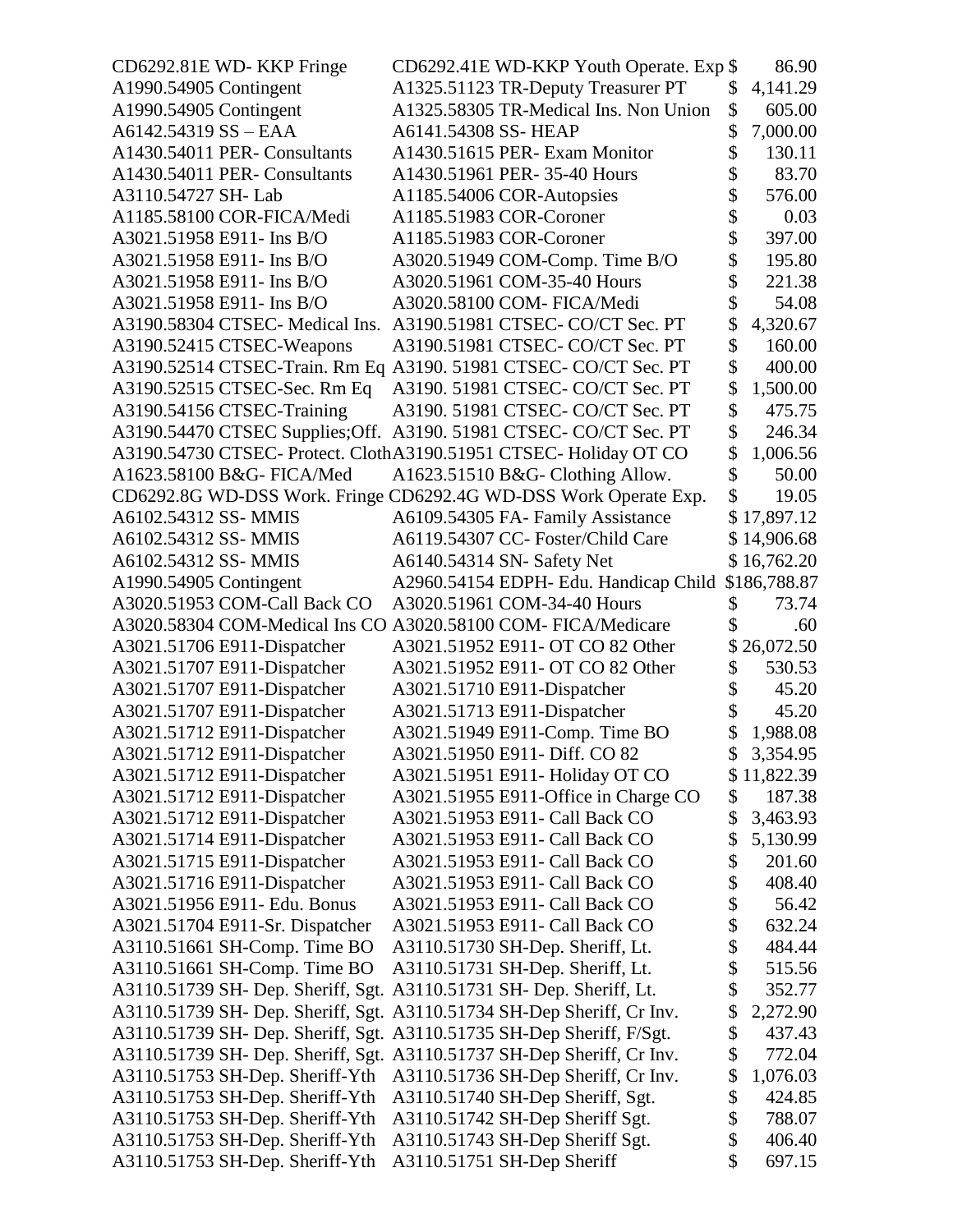A3110.51753 SH-Dep. Sheriff- $Yth$ A3110.51753 SH-Dep. Sheriff-Yth A3110.51753 SH-Dep. Sheriff- $Yth$ A3110.51755 SH- Deputy Sheriff A3110.51755 SH- Deputy Sheriff A3110.51755 SH- Deputy Sheriff A3110.51755 SH- Deputy Sheriff A3110.51755 SH- Deputy Sheriff A3110.51755 SH- Deputy Sheriff A3110.51755 SH- Deputy Sheriff A3110.51755 SH- Deputy Sheriff A3110.51755 SH- Deputy Sheriff A3110.51755 SH- Deputy Sheriff A3110.51755 SH- Deputy Sheriff A3110.51755 SH- Deputy Sheriff A3110.51755 SH- Deputy Sheriff A3110.51757 SH- Deputy Sheriff A3110.51942 SH- OT CO 82 LE A3110.51942 SH- OT CO 82 LE A3110.51942 SH- OT CO 82 LE A3110.51985 SH- Dep. Sheriff PT A3110.51997 SH- Clerk PT A3110.51985 SH- Dep. Sheriff PT A3110.51997 SH- Clerk PT A3150.51806 JAIL-Correction Off. A3150.51806 JAIL-Correction Off. A3150.51806 JAIL-Correction Off. A3150.51812 JAIL-Correction Off. A3150.51812 JAIL-Correction Off.  $A3150.51812$  JAIL-Correction Off. A3150.51812 JAIL-Correction Off. A3150.51812 JAIL-Correction Off. A3150.51812 JAIL-Correction Off. A3150.51815 JAIL-Correction Off. A3150.51824 JAIL-Correction Off. A3150.51824 JAIL-Correction Off. A3190.58304 COURT-Med. Ins. A3190.51859 COURT-Sergeant A3190.51860 COURT-CO/Ct. Sec. A3190.51861 COURT-CO/Ct. Sec. A3190.51862 COURT-CO/Ct. Sec. A3190.51863 COURT-CO/Ct. Sec. A3190.51864 COURT-CO/Ct. Sec. A3190.51944 COURT- YC FIT OT A3190.51949 COURT- Comp BO A3190.51950 COURT- Differential A3190.51952 COURT- OT CO A3190.51953 COURT- Call Back A3190.51955 COURT-Off. In Chg. A3190.51956 COURT-Edu. Bonus A3190.51960 COURT- OT PT A3510.51961 ANCNT- 35-40 Hrs

| A3110.51754 SH-Dep Sheriff              | \$            | 680.98      |
|-----------------------------------------|---------------|-------------|
| A3110.51756 SH-Dep Sheriff              | \$            | 56.64       |
| A3110.51759 SH-Dep Sheriff              | \$            | 330.38      |
| A3110.51752 SH- Deputy Sheriff          | \$            | 2,408.39    |
| A3110.51758 SH- Deputy Sheriff          | \$            | 1,003.07    |
| A3110.51761 SH- Deputy Sheriff          | \$            | 363.97      |
| A3110.51762 SH- Deputy Sheriff          | \$            | 7,251.71    |
| A3110.51763 SH- Deputy Sheriff          | \$            | 716.52      |
| A3110.51764 SH- Deputy Sheriff          | \$            | 724.29      |
| A3110.51765 SH- Deputy Sheriff          | \$            | 1,040.49    |
| A3110.51939 SH-Comp Time BO CO          | \$            | 2,845.14    |
| A3110.51940 SH-Differential CO          | \$            | 746.45      |
| A3110.51944 SH-YCFIT OT CO              | \$            | 1,516.35    |
| A3110.51945 SH-Officer in Charge        | \$            | 23.02       |
| A3110.51960 SH-Overtime PT              | \$            | 449.35      |
| A3110.51773 SH-Typist                   | \$            | 184.69      |
| A3110.51941 SH-Holiday OT CO 82 LE      |               | \$21,863.62 |
| A3110.51941 SH-Holiday OT CO 82 LE      | \$            | 3,780.24    |
| A3110.51943 SH- Call Back CO 82 LE      | \$            | 3,969.44    |
| A3110.51947 SH- Canine Care CO 82 LE    | \$            | 2,900.98    |
|                                         |               |             |
| A3110.51947 SH- Canine Care CO 82 LE    | \$            | 3,087.88    |
| A3110.51772 SH- Sr. Typist              | \$            | 7,156.35    |
| A3110.51948 SH- Ins BO CO 82 LE         | \$            | 4,195.42    |
| A3110.51948 SH- Ins BO CO 82 LE         | \$            | 3,771.86    |
| A3150.51813 JAIL- Corrections Off.      | \$            | 1,777.18    |
| A3150.51804 JAIL- Corrections Off.      | $\frac{1}{2}$ | 185.80      |
| A3150.51805 JAIL- Corrections Off.      | \$            | 4.13        |
| A3150.51829 JAIL- Corrections Off.      |               | \$13,282.44 |
| A3150.51826 JAIL- Corrections Off.      | \$            | 212.94      |
| A3150.51844 JAIL- Cook Manager          | $\frac{1}{2}$ | 530.23      |
| A3150.51950 JAIL-Differential CO        | \$            | 376.53      |
| A3150.51955 JAIL- Officer in Charge CO  | \$            | 143.00      |
| A3150.51956 JAIL- Edu Bonus CO 82       | \$            | 532.87      |
| A3150.51952 JAIL-Overtime CO 82         |               | \$25,803.99 |
| A3150.51990 JAIL- Correction Officer PT |               | \$21,212.33 |
| A3150.51951 JAIL-Holiday OT             |               | \$11,419.64 |
| A3190.58100 COURT- FICA/Medicare        | \$            | 223.42      |
| A3190.51981 COURT- CO/CT Sec. PT        | \$            | 854.85      |
| A3190.51981 COURT- CO/CT Sec. PT        | \$            | 211.85      |
| A3190.51981 COURT- CO/CT Sec. PT        | \$            | 0.95        |
| A3190.51981 COURT- CO/CT Sec. PT        | \$            | 81.57       |
| A3190.51981 COURT- CO/CT Sec. PT        | \$            | 2,325.92    |
| A3190.51981 COURT- CO/CT Sec. PT        | \$            | 0.36        |
| A3190.51981 COURT- CO/CT Sec. PT        | \$            | 919.27      |
| A3190.51981 COURT- CO/CT Sec. PT        | \$            | 607.19      |
| A3190.51981 COURT- CO/CT Sec. PT        | \$            | 46.85       |
| A3190.51981 COURT- CO/CT Sec. PT        | \$            | 2,153.35    |
| A3190.51981 COURT- CO/CT Sec. PT        | \$            | 17.74       |
| A3190.51981 COURT- CO/CT Sec. PT        | \$            | 209.62      |
| A3190.51981 COURT- CO/CT Sec. PT        | \$            | 597.39      |
| A3190.51981 COURT- CO/CT Sec. PT        | \$            | 500.00      |
| A3510.51551 ANCNT- Animal Cont. Off.    | \$            | 390.75      |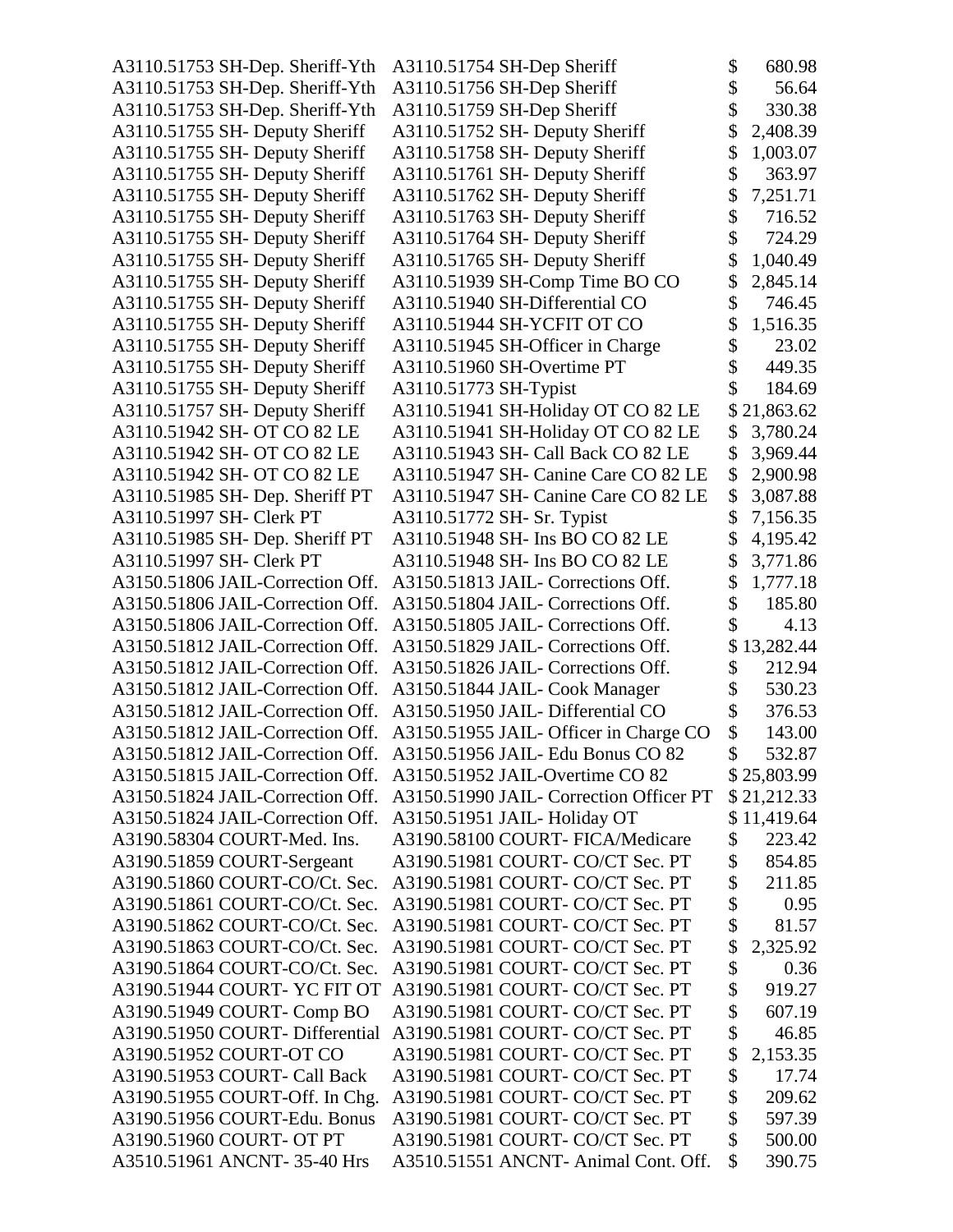| A3510.51961 ANCNT- 35-40 Hrs     | A3510.51951 ANCNT- Holiday OT                                          | \$<br>972.75    |
|----------------------------------|------------------------------------------------------------------------|-----------------|
| A3510.51961 ANCNT- 35-40 Hrs     | A3510.51953 ANCNT- Call Back CO                                        | \$<br>443.47    |
| A1620.54404 B&G- Build. Maint    | A1625.52320 B&G- Loader                                                | \$<br>70,198.00 |
| A1623.54423 B&G- Bldg. Parts     | A1625.54416 B&G- Parking Lot Maint.                                    | \$<br>1,400.00  |
| A1625.51163 B&G- Bldg. Helper    | A1625.54011 B&G- Consultants                                           | 14,475.00       |
| A1625.51166 B&G- Cleaner         | A1625.54011 B&G- Consultants                                           | \$<br>9,400.00  |
| A1990.54905 Contingent           | A3020.54736 COMM-Tower Transition                                      | \$167,974.06    |
| A3021.51701 E911- Sr. Dispatcher | A3021.52504 E911-W911                                                  | \$<br>1,079.98  |
| A3021.51701 E911- Sr. Dispatcher | A3021.54507 E911- Copier                                               | \$<br>273.31    |
| A3021.51701 E911- Sr. Dispatcher | A3021.54682 E911- Utilities Tel/Fax                                    | 284.79          |
| A3021.51701 E911- Sr. Dispatcher | A3021.54771 E911-W911                                                  | \$29,505.69     |
| A3021.51702 E911- Sr. Dispatcher | A3021.54771 E911-W911                                                  | \$12,418.72     |
| A3021.58100 E911-FICA/Medi       | A3021.54770 E911- E911                                                 | \$20,615.52     |
| A3021.51700 E911- Chief Disp.    | A1185.54006 COR-Autopsies                                              | \$<br>3,900.00  |
| A3021.51700 E911- Chief Disp.    | A1185.54023 COR-Hospital Charges                                       | \$<br>1,354.28  |
| A3021.51700 E911- Chief Disp.    | A3021.54770 E911-E911                                                  | \$<br>6,117.08  |
| A3110.54960 SH- SLETPP FY19      | A3110.51502 SH- SLETPP FY 19 OT                                        | \$<br>1,536.18  |
| A3110.54960 SH- SLETPP FY19      | A3110.52952 SH- SLETPP FY 19 Equip                                     | \$<br>1,014.11  |
| A3150.52506 JAIL-Corr Exp. Eq.   | A3150.54752 JAIL- Weapon Ammu.                                         | \$<br>51.40     |
| A3150.52515 JAIL- Sec. Equip.    | A3150.54752 JAIL-Weapon Ammu.                                          | \$<br>2,618.06  |
| A3150.52515 JAIL- Sec. Equip.    | A3150.54811 JAIL- Prisoner Food                                        | \$<br>2,920.32  |
|                                  | A3350.52419 DWI-Breath Test Dev. A3350.54751 DWI- Village of PY Patrol | \$<br>601.39    |
| A3350.52426 DWI-PY Police Dept   | A3350.54751 DWI- Village of PY Patrol                                  | \$<br>116.70    |
| A3110.52415 SH-Weapons           | A3110.54653 SH- Gasoline                                               | \$<br>8,889.07  |
| A3110.52415 SH-Weapons           | A3110.54661 SH- Vehicle P/M/R                                          | \$<br>4,483.05  |
| A3150.54035 JAIL-Physician       | A3150.51340 JAIL- Nurse Pract.                                         | 9,122.85        |
| A3150.54035 JAIL-Physician       | A3150.51991 JAIL- Jail Physician                                       | \$<br>9,122.85  |
| A3021.54470 E911-Supplies, Off.  | A1185.54006 COR-Autopsies                                              | \$<br>750.00    |
| A1990.54905 Contingent           | A3020.54736 COM-Tower Transition                                       | \$<br>81.96     |
| A1680.51502 IT-Holiday OT        | A1680.52125 IT- Desktops                                               | \$<br>200.00    |
| A1680.51505 IT- Overtime         | A1680.52125 IT- Desktops                                               | \$<br>1,512.00  |
| A1680.51509 IT- Comp Time BO     | A1680.52125 IT- Desktops                                               | \$<br>20.00     |
| A1680.51500 IT- Call Back CSEA   | A1680.52115 IT- Comp Hardware                                          | 500.00          |
| A1680.58303 IT- Med Ins. CSEA    | A1680.52115 IT- Comp Hardware                                          | \$<br>1,672.00  |
| A1680.58303 IT- Med Ins. CSEA    | A1680.54679 IT- Util. Internet                                         | \$<br>1,833.00  |
| A1680.58303 IT- Med Ins. CSEA    | A1680.54571 IT- Comp. Software                                         | \$<br>500.00    |
| A1430.54011 PER-Consultants      | A1430.51140 PER- Personnel Assist.                                     | \$<br>3.64      |
| A1430.54011 PER-Consultants      | A1430.54034 PER- Physicals                                             | \$<br>184.50    |
| A1430.54011 PER-Consultants      | A1430.54501 PER- Advertising                                           | \$<br>66.27     |
| A1990.54905 Contingent           | A1340.58100 BO-FICA                                                    | \$<br>6.00      |
| A1990.54905 Contingent           | A1180.54706 JUST- CT TWN/VIL                                           | \$<br>390.00    |
| A1990.54905 Contingent           | A1670.54407 CNT- Eq. Agreement                                         | \$<br>105.00    |
| A1990.54905 Contingent           | A1670.54470 CNT- Supplies; office                                      | \$<br>450.00    |
| A1990.54905 Contingent           | A1670.54515 CNT- Postage                                               | 6,000.00        |
|                                  |                                                                        |                 |
| A1990.54905 Contingent           | A1910.54923 UNALL-Unallocated Ins                                      | \$<br>1,940.00  |
| A1990.54905 Contingent           | A6420.54220 PRMO- PY Hotels                                            | \$<br>1,604.00  |
| A1990.54905 Contingent           | A7510.51075 HIST-Historian                                             | \$<br>106.00    |
| A1990.54905 Contingent           | A7510.58100 HIST-FICA/MED                                              | \$<br>8.00      |
| A1990.54905 Contingent           | A8020.51651 PL- Tech Temp                                              | \$<br>1,059.00  |
| CT9951.59106 Trans               | CT5610.54100 AIR- Cont.Exp.                                            | \$<br>9,293.00  |
| A1990.54905 Contingent           | A3645.51300 OEM- EMS Coord.                                            | \$12,990.81     |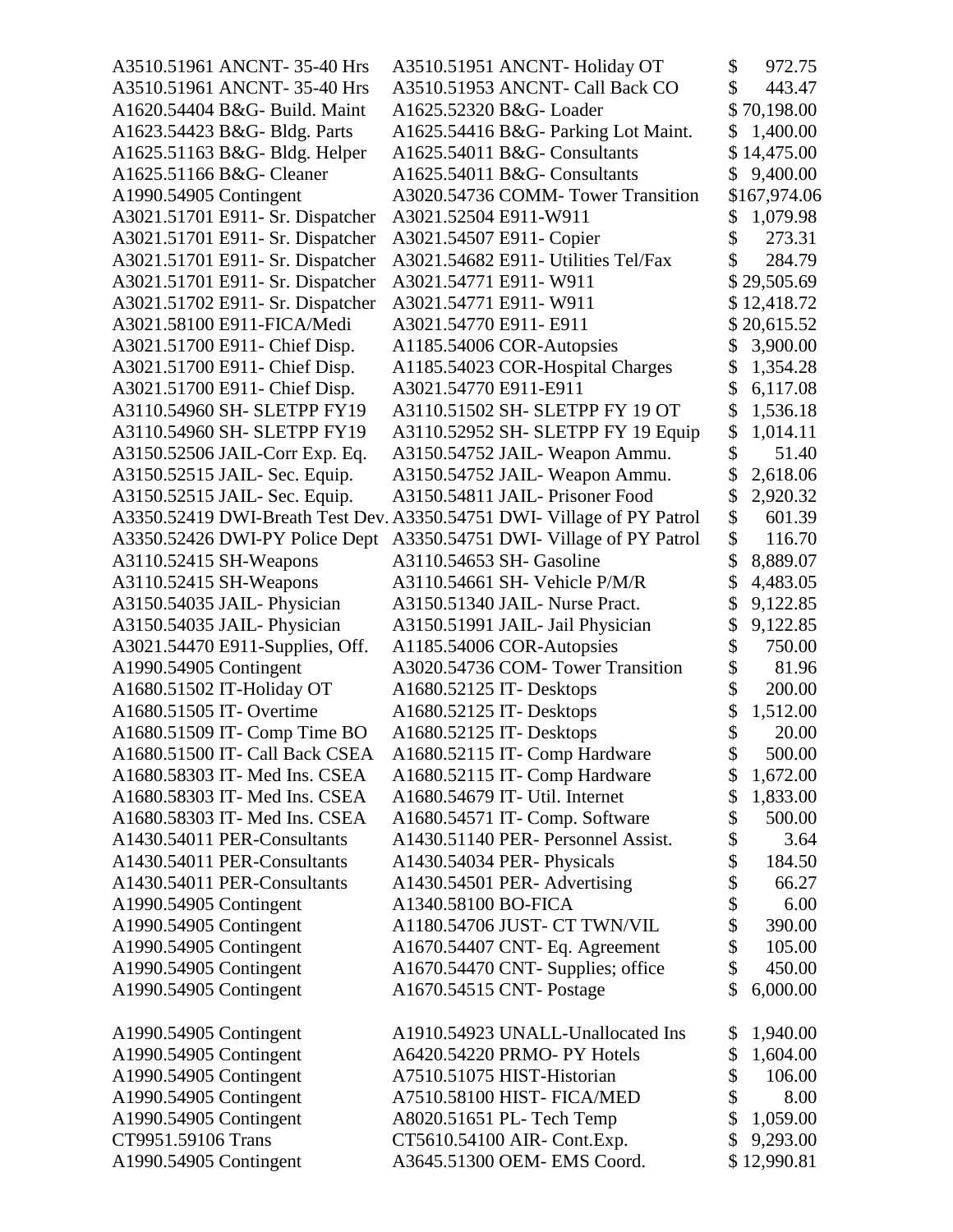| A3645.54156 OEM-Training    | A3645.58100 OEM-FICA/Medicare         | 842.74<br>\$. |
|-----------------------------|---------------------------------------|---------------|
| A1010.54660 LEG- Travel Exp | A1010.58305 LEG- Medical Ins. Non Un. | \$3,990.00    |
| A1010.54654 LEG-Mileage     | A1010.58100 LEG- FICA/Medicare        | \$1,220.00    |
| A1990.54905 Contingent      | A1010.51045 LEG- Clerk of Leg.        | \$16,392.00   |
| A1990.54905 Contingent      | A1172.54004 AC- Attorney Fees         | \$63,853.00   |
| A1990.54905 Contingent      | A6510.54654 VET-Mileage               | 561.00<br>S.  |
| A1990.54905 Contingent      | A1650.52115 CCOM-Comp Hardware        | \$24,479.00   |
| A1165.54654 DA- Mileage     | A1165.51961 DA-35-40 Hrs              | 82.00<br>\$.  |
| A1990.54905 Contingent      | A1165.51108 DA- Law Enforce. Liason   | \$5,978.00    |
| A1990.54905 Contingent      | A1170.51647 PD-Asst. PD               | \$42,187.00   |
|                             |                                       |               |

NOW, THEREFORE, BE IT RESOLVED, that copies of this resolution be given to the County Administrator, the Director of Planning, the County Clerk, the IT Director, the Commissioner of Social Services, the Building and Maintenance Supervisor, The Public Health Director, the Sheriff, the Personnel Director, the Office of Emergency Management, the Director of Community Services, the Election Commissioners, the Director of Finance, Treasurer and Budget Officer.

VOTE: Unanimous

#### **RESOLUTION NO. 76-22**

Mr. Holgate offered resolutions 76-22 through 80-22 and moved their adoption, seconded by Mr. Morris.

### **APPROPRIATE CARRYOVER OF MENTAL HEALTH FEDERAL AID (COMMUNITY SERVICES)**

WHEREAS, Community Services received a Mental Health Grant for the year 2021 and a balance of \$8,618.90 remained at the end of the 2021 year; and

WHEREAS, these funds are not part of the 2022 budget and can be carried over to the 2022 fiscal year;

NOW, THEREFORE, BE IT RESOLVED, that the following accounts be increased and tabulated below;

Revenue: A4320.44491 CS- Suicide Prevention Grant  $\qquad \qquad$  \$ 8.618.90

Appropriation: A4320.54282 CS- Suicide Prevention Grant  $\qquad \qquad$  \$ 8,618.90

And be it further

RESOLVED, that copies of this resolution be provided to the Community Service Director, Director of Finance, Treasurer and the Budget Officer.

#### **RESOLUTION NO. 77-22**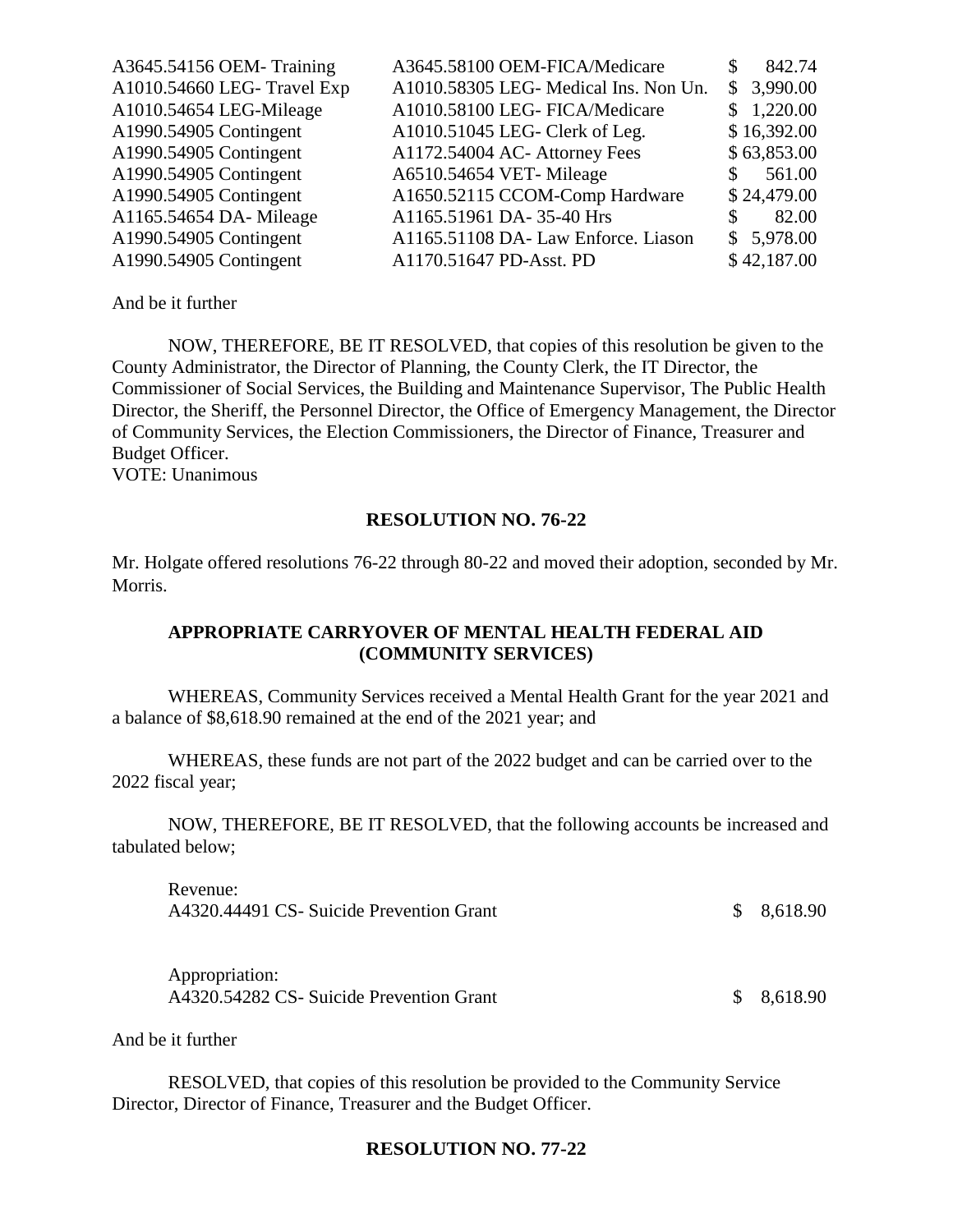### **APPROPRIATE ADDITIONAL STATE AID (SOCIAL SERVICES)**

WHEREAS, the Department of Social Services is to receive additional revenue for the Sexually Exploited Youth Program; and

WHEREAS, these funds are not part of the 2022 budget;

NOW, THEREFORE, BE IT RESOLVED that the following accounts be increased;

| Revenue:                             |             |
|--------------------------------------|-------------|
| A6010.43610 SS- Social Service Admin | \$52,020.00 |

| Appropriation:                           |             |
|------------------------------------------|-------------|
| A6010.54387 SS- Sexually Exploited Youth | \$52,020.00 |

And be it further

RESOLVED, that copies of this resolution be provided to the Commissioner of Social Services, Director of Finance, Treasurer, and the Budget Officer.

#### **RESOLUTION NO. 78-22**

## **APPROPRIATE ADDITIONAL STATE AID (YOUTH BUREAU)**

WHEREAS, the Youth Bureau Department is to receive additional revenue for the Sexually Exploited Youth Program; and

WHEREAS, these funds are not part of the 2022 budget;

NOW, THEREFORE, BE IT RESOLVED, that the following accounts be increased and tabulated below;

Revenue: A7310 43820 YTH- Youth Revenues \$ 52,020.00

| \$3,396.00  |
|-------------|
| 260.00      |
| \$3,364.00  |
| \$45,000.00 |
|             |

And be it further

RESOLVED, that copies of this resolution be provided to the Youth Bureau Director, Director of Finance, Treasurer, and the Budget Officer.

#### **RESOLUTION NO. 79-22**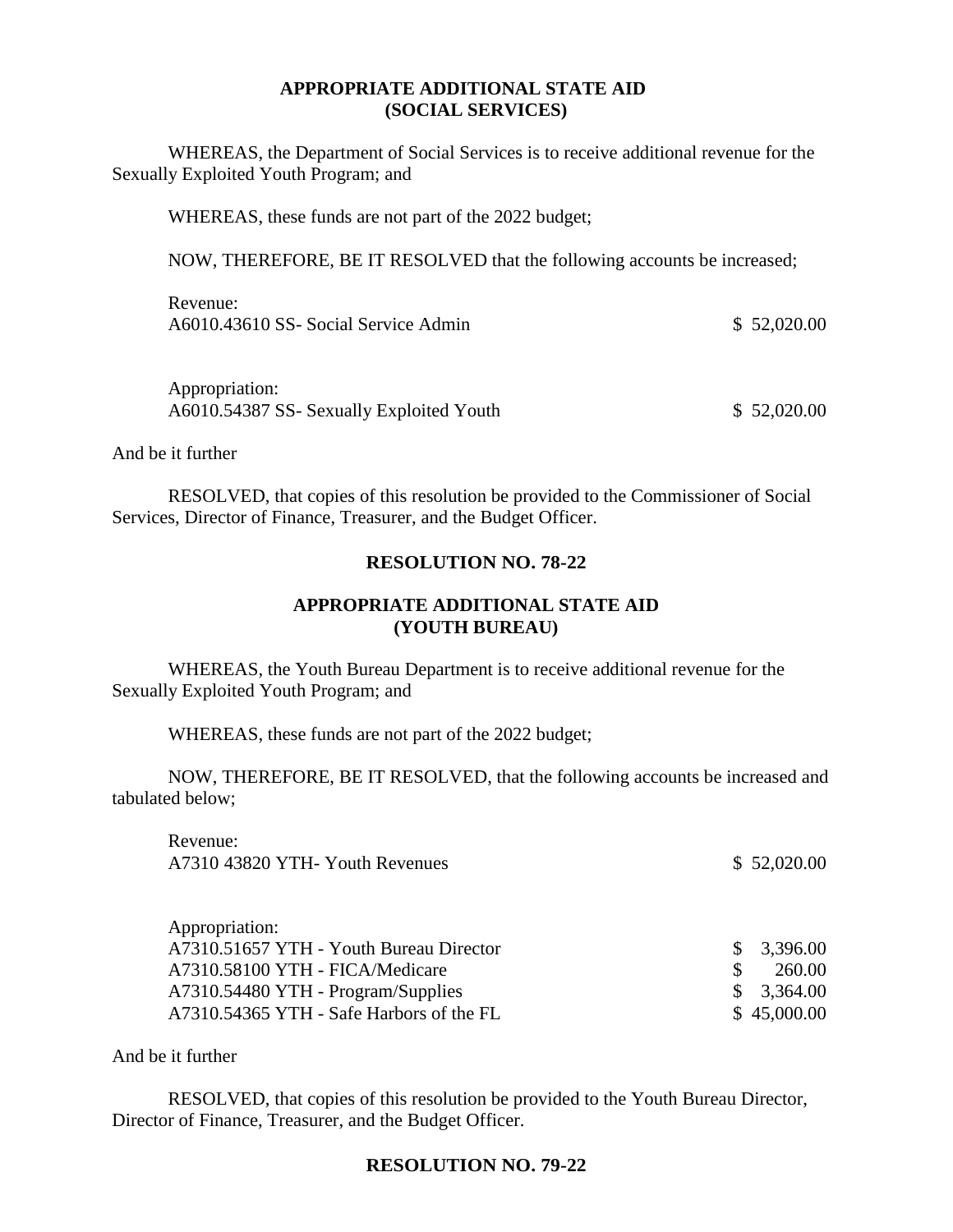### **APPROPRIATE ADDITIONAL FEDERAL AID (SOCIAL SERVICES)**

WHEREAS, the Social Service Department is to receive annual reimbursement revenue from Medicaid for 2021 for its CDPAP assessments that are part of the Adult Protective Consumer Directed Program; and

WHEREAS, these funds are not part of the 2022 budget and can be carried over to the 2022 fiscal year;

NOW, THEREFORE, BE IT RESOLVED, that the following accounts be increased and tabulated below;

| Revenue:                                           |             |
|----------------------------------------------------|-------------|
| A6010.43610 SS- Social Service Admin               | \$7,500.00  |
| A6010.44610 SS- Social Service Admin               | \$7,500.00  |
| Appropriation:<br>A6010.54069 SS-CDPAP Assessments | \$15,000.00 |

And be it further

RESOLVED, that copies of this resolution be provided to the Commissioner of Social Services, Director of Finance, Treasurer, and the Budget Officer.

### **RESOLUTION NO. 80-22**

## **APPROPRIATE ADDITIONAL ERAP STATE AID (SOCIAL SERVICES)**

WHEREAS, the Social Service Department will receive an Emergency Rental Assistance Program (ERAP) grant managed by the Grants Gateway for the 2022 year; and

WHEREAS, these funds are not part of the 2022 budget;

NOW, THEREFORE, BE IT RESOLVED, that the following accounts be increased and tabulated below;

| Revenue:<br>A6010.44610 SS- Social Service Admin | \$40,000.00 |
|--------------------------------------------------|-------------|
| Appropriation:<br>A6010.54027 SS-Miscellaneous   | \$40,000.00 |

And be it further

RESOLVED, that copies of this resolution be provided to the Commissioner of Social Services, Director of Finance, Treasurer, and the Budget Officer. VOTE: Unanimous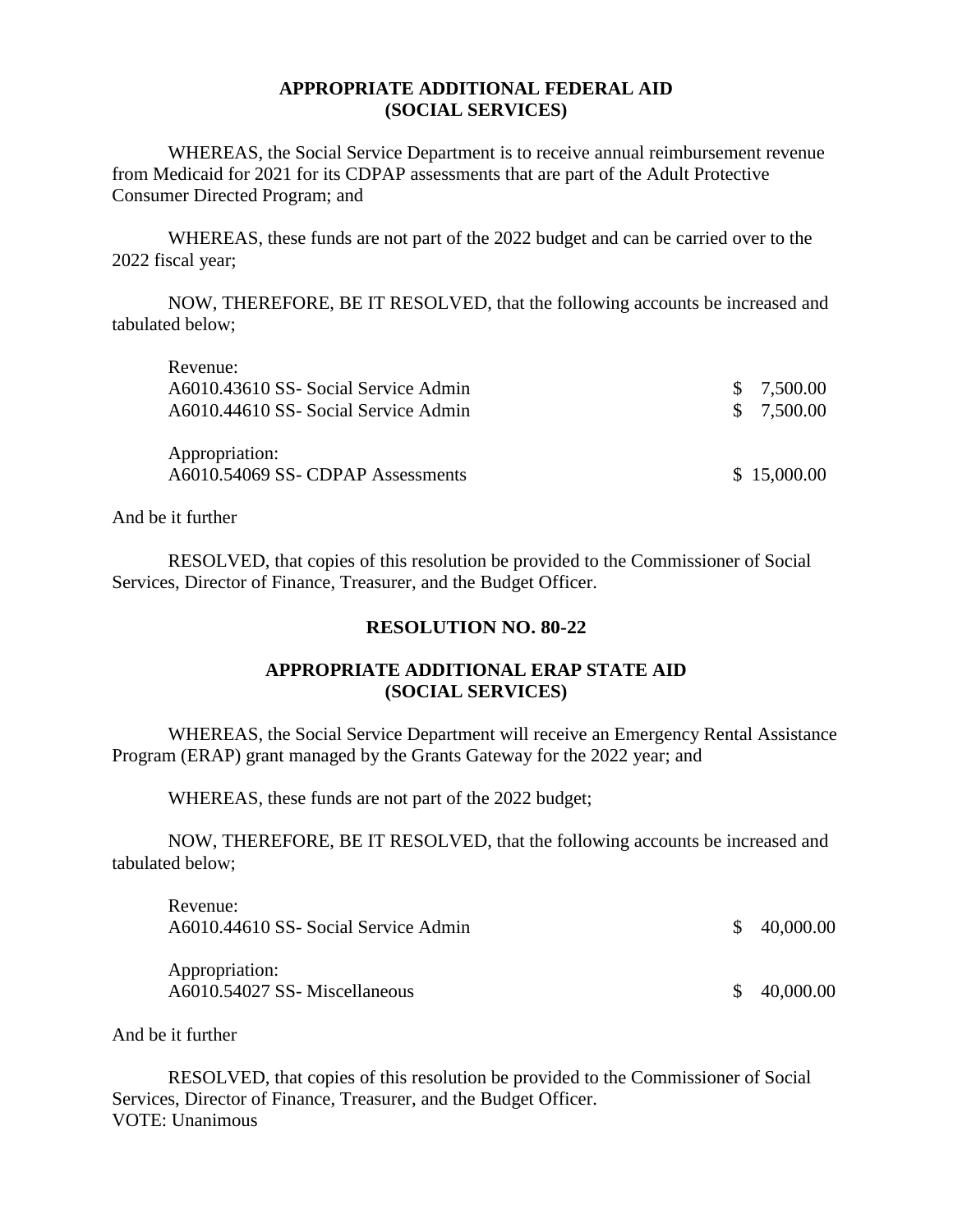### **RESOLUTION NO. 81-22**

Mr. Holgate offered resolutions 81-22 through 88-22 and moved their adoption, seconded by Mr. Harper.

DISCUSSION:

Mr. Button asked if any of these grants are in jeopardy for one more year.

Ms. Flynn stated that they are in compliance so they should all carry over.

## **APPROPRIATE CARRYOVER OF ERAP STATE AID (SOCIAL SERVICES)**

WHEREAS, the Social Service Department has received an Emergency Rental Assistance Program (ERAP) grant managed by the Grants Gateway and a balance of \$5,134.00 remained at the end of 2021; and

WHEREAS, these funds are not part of the 2022 budget and can be carried over to the 2022 fiscal year;

NOW, THEREFORE, BE IT RESOLVED, that the following accounts be increased and tabulated below;

| Revenue:                             |            |
|--------------------------------------|------------|
| A6010.44610 SS- Social Service Admin | \$5,134.00 |
|                                      |            |
| Appropriation:                       |            |
| A6010.54027 SS- Miscellaneous        | \$5,134.00 |
|                                      |            |

And be it further

RESOLVED, that copies of this resolution be provided to the Commissioner of Social Services, Director of Finance, Treasurer, and the Budget Officer.

## **RESOLUTION NO. 82-22**

## **APPROPRIATE CARRYOVER OF SLETPP FY19 GRANT (SHERIFF)**

WHEREAS, the Sheriff's department has received a SLETPP grant managed by the NYS Division of Homeland Security and Emergency Services (DHSES) and a balance of \$65.40 remained at the end of 2021; and

WHEREAS, these funds are not part of the 2022 budget and can be carried over to the 2022 fiscal year;

NOW, THEREFORE, BE IT RESOLVED, that the following accounts be increased by \$65.40;

Revenue: A3110.44304 SH- SLETPP FY19 \$ 65.40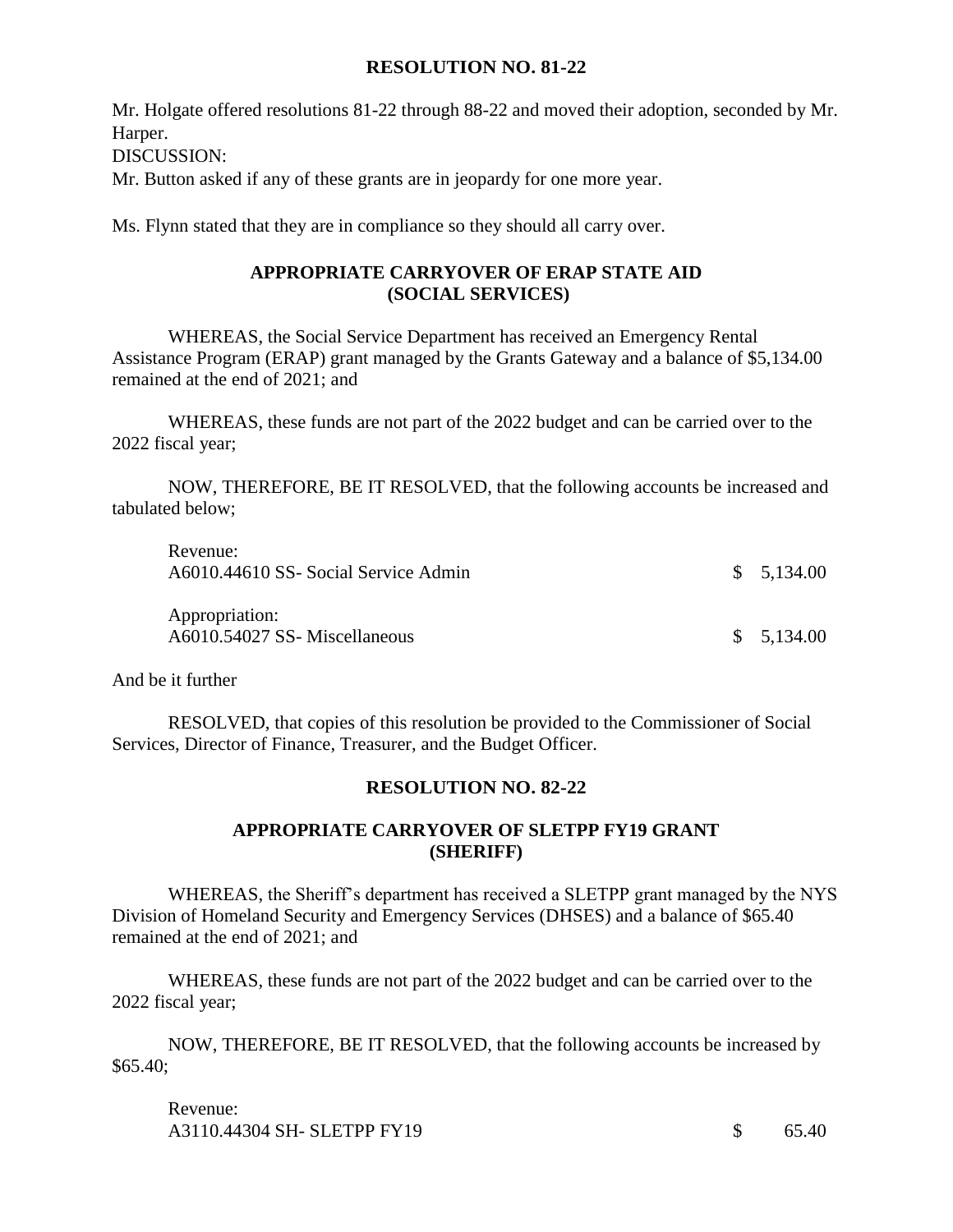RESOLVED, that copies of this resolution be provided to the Sheriff, Director of Finance, Treasurer, and the Budget Officer.

#### **RESOLUTION NO. 83-22**

### **APPROPRIATE CARRYOVER OF SLETPP FY20 GRANT (SHERIFF)**

WHEREAS, the Sheriff's department has received a SLETPP grant managed by the NYS Division of Homeland Security and Emergency Services (DHSES) and a balance of \$10,000.00 remained at the end of 2021; and

WHEREAS, these funds are not part of the 2022 budget and can be carried over to the 2022 fiscal year;

NOW, THEREFORE, BE IT RESOLVED, that the following accounts be increased by \$10,000.00;

| Revenue:<br>A3110.44312 SH- SLETPP FY20       | \$10,000.00 |
|-----------------------------------------------|-------------|
| Appropriation:<br>A3110.52963 SH- SLETPP FY20 | \$10,000.00 |

And be it further

RESOLVED, that copies of this resolution be provided to the Sheriff, Director of Finance, Treasurer, and the Budget Officer.

### **RESOLUTION NO. 84-22**

### **APPROPRIATE CARRYOVER OF SLETPP FY21 GRANT (SHERIFF)**

WHEREAS, the Sheriff's department has received a SLETPP grant managed by the NYS Division of Homeland Security and Emergency Services (DHSES) and a balance of \$3,416.00 remained at the end of 2021; and

WHEREAS, these funds are not part of the 2022 budget and can be carried over to the 2022 fiscal year;

NOW, THEREFORE, BE IT RESOLVED, that the following accounts be increased by \$3,416.00;

Revenue: A3110.44386 SH- SLETPP FY21 \$ 3.416.00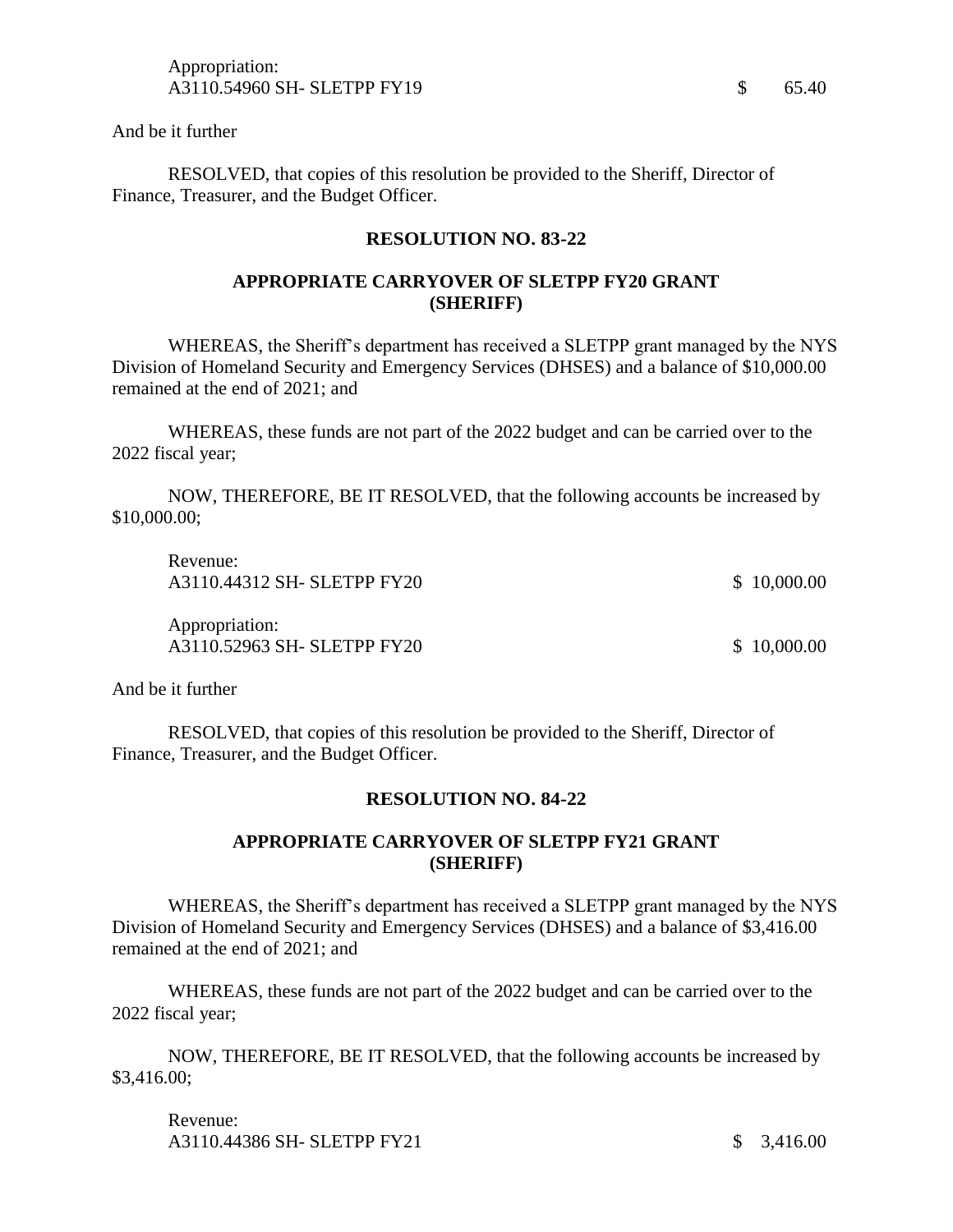RESOLVED, that copies of this resolution be provided to the Sheriff, Director of Finance, Treasurer, and the Budget Officer.

#### **RESOLUTION NO. 85-22**

### **APPROPRIATE CARRYOVER OF GTSC GRANT (SHERIFF)**

WHEREAS, the Sheriff's department has received a Child Passenger Safety Incentive Grant from the New York State Governor's Traffic Safety Committee (GTSC)) and a balance of \$1,200.00 remained at the end of 2021; and

WHEREAS, these funds are not part of the 2022 budget and can be carried over to the 2022 fiscal year;

NOW, THEREFORE, BE IT RESOLVED, that the following accounts be increased by \$1,200.00;

| Revenue:<br>A3110.43334 SH- CPS 2022      | $\frac{\$}{1,200.00}$ |
|-------------------------------------------|-----------------------|
| Appropriation:<br>A3110.54953 SH-CPS 2022 | \$1,200.00            |

And be it further

RESOLVED, that copies of this resolution be provided to the Sheriff, Director of Finance, Treasurer, and the Budget Officer.

### **RESOLUTION NO. 86-22**

### **APPROPRIATE CARRYOVER OF GTSC GRANT (SHERIFF)**

WHEREAS, the Sheriff's department has received a Police Traffic Services Grant from the New York State Governor's Traffic Safety Committee (GTSC)) and a balance of \$4,600.00 remained at the end of 2021; and

WHEREAS, these funds are not part of the 2022 budget and can be carried over to the 2022 fiscal year;

NOW, THEREFORE, BE IT RESOLVED, that the following accounts be increased by \$4,600.00;

Revenue: A3110.43333 SH-PTS 2022 \$ 4,600.00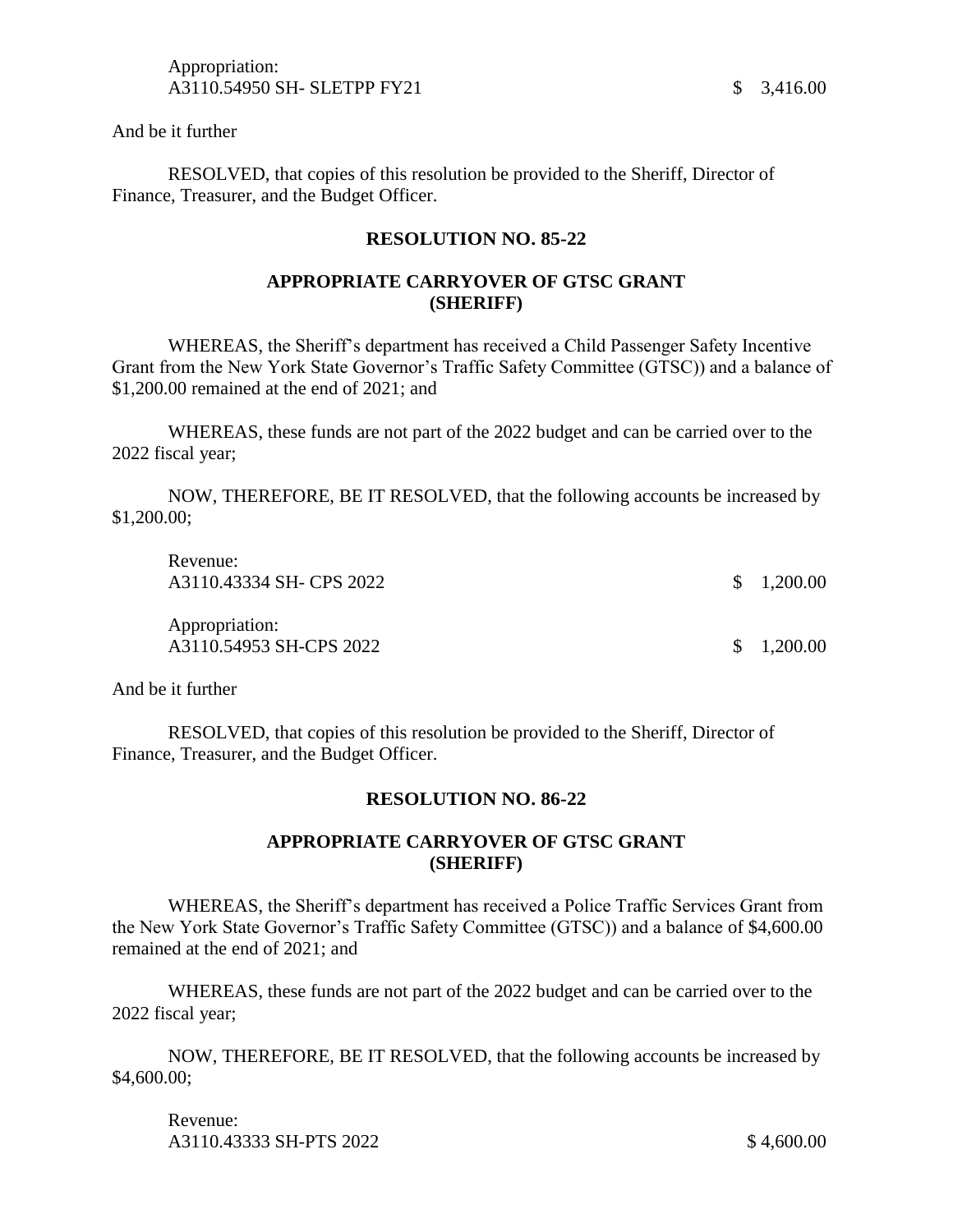RESOLVED, that copies of this resolution be provided to the Sheriff, Director of Finance, Treasurer, and the Budget Officer.

#### **RESOLUTION NO. 87-22**

### **APPROPRIATE CARRYOVER OF COVID GRANTS (PUBLIC HEALTH)**

WHEREAS, the Department of Public Health has received the following grants in regard to Covid; ELC School Grant, ELC additional funding and Covid VAX; and a balance of \$1,429,267.97 remained at the end of 2021; and

WHEREAS, these additional funds are not part of the 2022 budget;

NOW, THEREFORE, BE IT RESOLVED, that the following accounts be increased as tabulated below:

Revenue: A4010.44401 PH-COVID ELC \$1,429,267.97

Appropriation: A4010.51305 PH- PH Nurse FT \$200,664.97 A4010.58100 PH- FICA/Medicare \$ 50,000.00 A4010.54470 PH- Office Supplies \$ 43,000.00 A4010.51506 PH- Phone Work \$ 10,000.00 A4010.51332 PH- PH Nurse PT \$398,941.00 A4010.54320 PH- Emergency Exp. \$550,000.00 A4010.51332 PH- PH Nurse PT \$ 46,662.00 A4010.54320 PH-Emergency Exp. \$130,000.00

And be it further

RESOLVED, that copies of this resolution be given to the Director of Public Health, the Director of Finance, Treasurer, and the Budget Officer.

### **RESOLUTION NO. 88-22**

## **APPROPRIATE CARRYOVER OF NYSHF COVID RESPONSE GRANT (PUBLIC HEALTH)**

WHEREAS, the Department of Public Health has received the NYSHF Covid Response grant and a balance of \$1,960.78 remained at the end of 2021; and

WHEREAS, these additional funds are not part of the 2022 budget;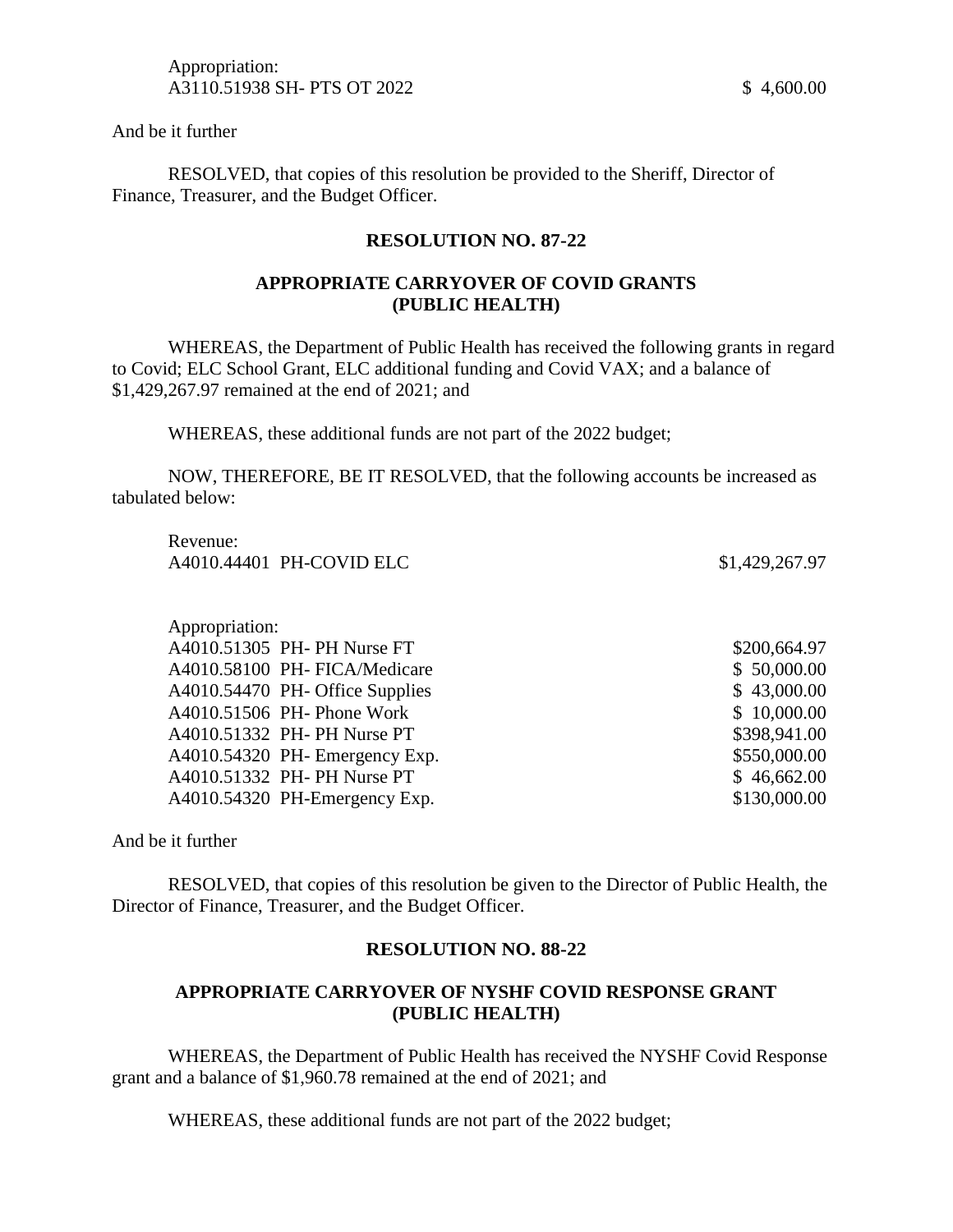NOW, THEREFORE, BE IT RESOLVED, that the following accounts be increased as tabulated below:

| Revenue:<br>A4010.43402 PH- NYSHF Covid       | \$1,960.78 |
|-----------------------------------------------|------------|
| Appropriation:<br>A4010.54115 PH- NYSHF Covid | \$1,960.78 |

And be it further

RESOLVED, that copies of this resolution be given to the Director of Public Health, the Director of Finance, Treasurer, and the Budget Officer. VOTE: Unanimous

### **RESOLUTION NO. 89-22**

Mr. Holgate offered the following resolution and moved its adoption, seconded by Dr. Cutler.

## **REAPPOINT CHAIRMAN TO THE FLINT CREEK ADMINISTRATIVE BOARD**

BE IT RESOLVED, that Edward Hansen, of 3995 Old Mill Road, Stanley, New York 14561 is reappointed as the Chairman to the Flint Creek Small Watershed Protection District Administrative Board for a two year term expiring on March  $14<sup>th</sup>$ ,  $2024$ ; and be it further

RESOLVED, that copies of this resolution be sent to the Ontario County Board of Supervisors, the Flint Creek Small Watershed Protection District Administrative Board, and to the appointee. VOTE: Unanimous

### **RESOLUTION NO. 90-22**

Mr. Holgate offered the following resolution and moved its adoption, seconded by Mr. Harper.

### **REAPPOINTMENT TO THE FLINT CREEK ADMINISTRATIVE BOARD**

BE IT RESOLVED, that Mark Torrey, of 4593 Edgerton Road, Elba, New York 14058 and Robert Slayton c/o Slayton Ag LLC, of 7201 County Route 27, Hornell, New York 14843 are hereby reappointed as Yates County representatives to the Flint Creek Small Watershed Protection District Administrative Board for two year terms expiring March 14<sup>th</sup>, 2024; and be it further

RESOLVED, that copies of this resolution be sent to the Ontario County Board of Supervisors, the Flint Creek Small Watershed Protection District Administrative Board, and to the appointees.

VOTE: Unanimous

### **RESOLUTION NO. 91-22**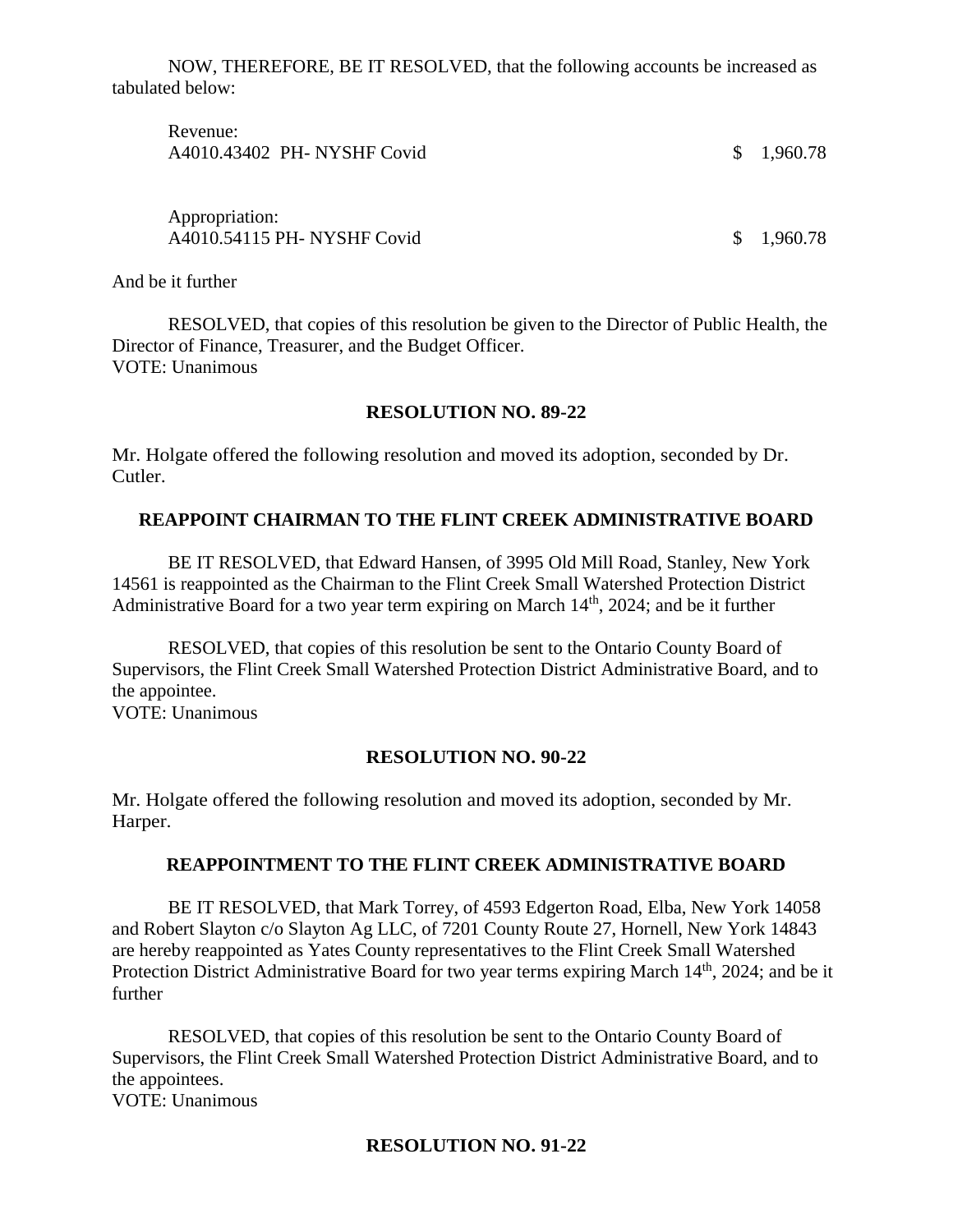Mr. Holgate offered the following resolution and moved its adoption, seconded by Mr. Banach.

## **RESOLUTION APPROVING THE OFFICIAL UNDERTAKING OF PUBLIC EMPLOYEES FIDELITY (BLANKET) BOND FOR GENESEE/FINGER LAKES REGIONAL PLANNING COUNCIL**

WHEREAS, Yates County, herein named as "the County", has appropriated the sum of \$7,311.70 as its share of the Year 2022 operating funds of the Genesee/Finger Lakes Regional Planning Council, herein named "the agency"; and

WHEREAS, pursuant to Section 119-00 of the General Municipal Law of the State of New York, the County is authorized to provide for the payment of such appropriations to an officer of the agency designated by the agency to receive such monies provided that such officer of the executed official undertaking is approved by the governing body of the County; and

WHEREAS, the Genesee/Finger Lakes Regional Planning Council has designated Paul Gavin, Director of the Council, as the officer to receive payments of such monies; and

WHEREAS, The Genesee/Finger Lakes Regional Planning Council has secured a Public Employees Fidelity (Blanket) Bond, issued by National Grange Mutual Insurance Company, providing faithful performance blank bond coverage for officers and employees of the Council in the amount of \$500,000.00;

NOW, THEREFORE, BE IT RESOLVED, that the Yates County Legislature hereby approves such a bond as the official undertaking required pursuant the Section 119-00 of the General Municipal Law; and be it further

RESOLVED, that a copy of this resolution shall be forwarded to the G/FLRPC offices and the County Planner. VOTE: Unanimous

## **RESOLUTION NO. 92-22**

Mr. Holgate offered the following resolution and moved its adoption, seconded by Mr. Morris.

DISCUSSION:

Mr. Button questioned the third paragraph, where it says "New York State Department of Transportation Statewide Mass Transportation Operating Assistance (STOA) program is permanent". He asked if the County would be committed to this if the State stops funding this. He suggested removing the word "permanent".

Ms. Flynn asked Jeff to answer this.

Jeff Ayers stated that this resolution is to correct a previous resolution that had an inaccurate time frame for when they would be receiving funding.

Mr. Button asked if the County is liable to fund this if the funding stops coming from the State.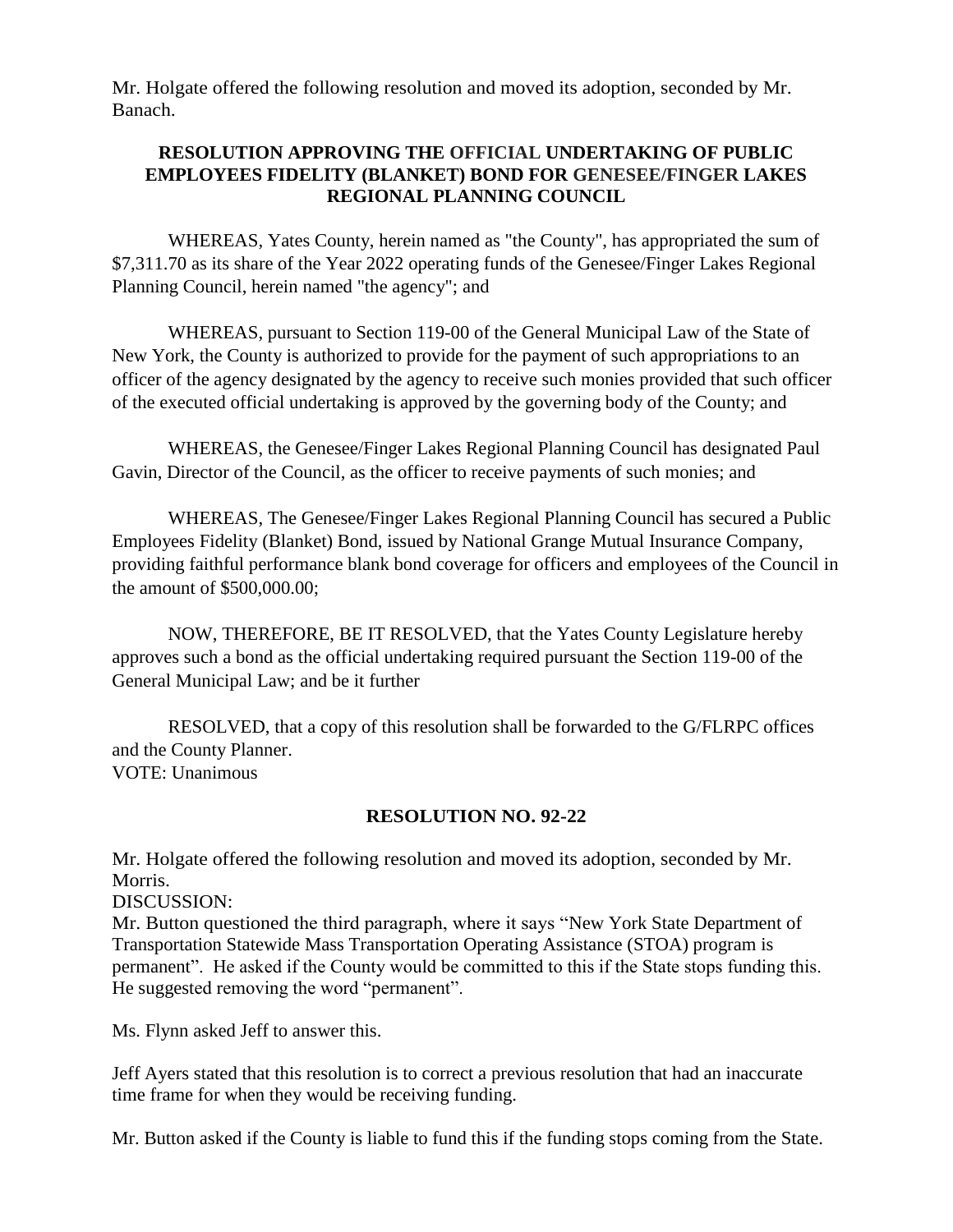Mr. Holgate stated that it reads that as long as the New York State Funding is permanent then the County will receive the money.

Mr. Bronson stated that when they originally set up the contract with Yates Transit he specifically added in that resolution "at no cost to the County".

Ms. Chilson asked if as long as they have the wording in the contract, then they do not have to have it in the resolution.

Mr. Bronson stated that it was in the original resolution.

Mr. Paddock stated that it is the contract that governs and it should say something similar to if the funding is cancelled by the State of New York then the County isn't liable.

Dr. Cutler clarified that these are not State of New York funds, they are Federal funds.

Ms. Flynn stated that the County is contributing their employees' time/salaries as their part of the contribution in kind services. These employees include Jeff Ayers, Jessica Mullins, Brenda Lloyd and Nonie Flynn.

## **RESOLUTION AUTHORIZING THE CHAIRWOMAN TO ENTER INTO AN AGREEMENT FOR TRANSPORTATION SERVICES WITH YATES TRANSIT SERVICE, INC.**

WHEREAS, the County of Yates and Yates Transit Service, Inc. entered into a Transportation Services Agreement, dated January 3, 2017, as modified/extended by way of an Amendment/Extension of an Agreement executed in April, 2018 and as further modified/extended by way of an Amendment/Extension of Agreement executed in February, 2019 and as further modified/extended by way of an Amendment/Extension of Agreement executed in March, 2020 and as further modified/extended by way of an Amendment/Extension of Agreement executed in February, 2021; and

WHEREAS, the term of the original agreement expire on December 31, 2021; and

WHEREAS, the funding of the program, through the New York State Department of Transportation Statewide Mass Transportation Operating Assistance (STOA) program is permanent; and

WHEREAS, the parties wish to enter into a new agreement that would run through December 2025; and

WHEREAS, the parties further wish to add to the agreement any updated annual reimbursement rate for mileage and maintenance that is published by New York State Department of Transportation, with such rates superseding any such previously stated reimbursement rates; and

WHEREAS, the resolution 481-21, dated December 13, 2021 is no longer valid;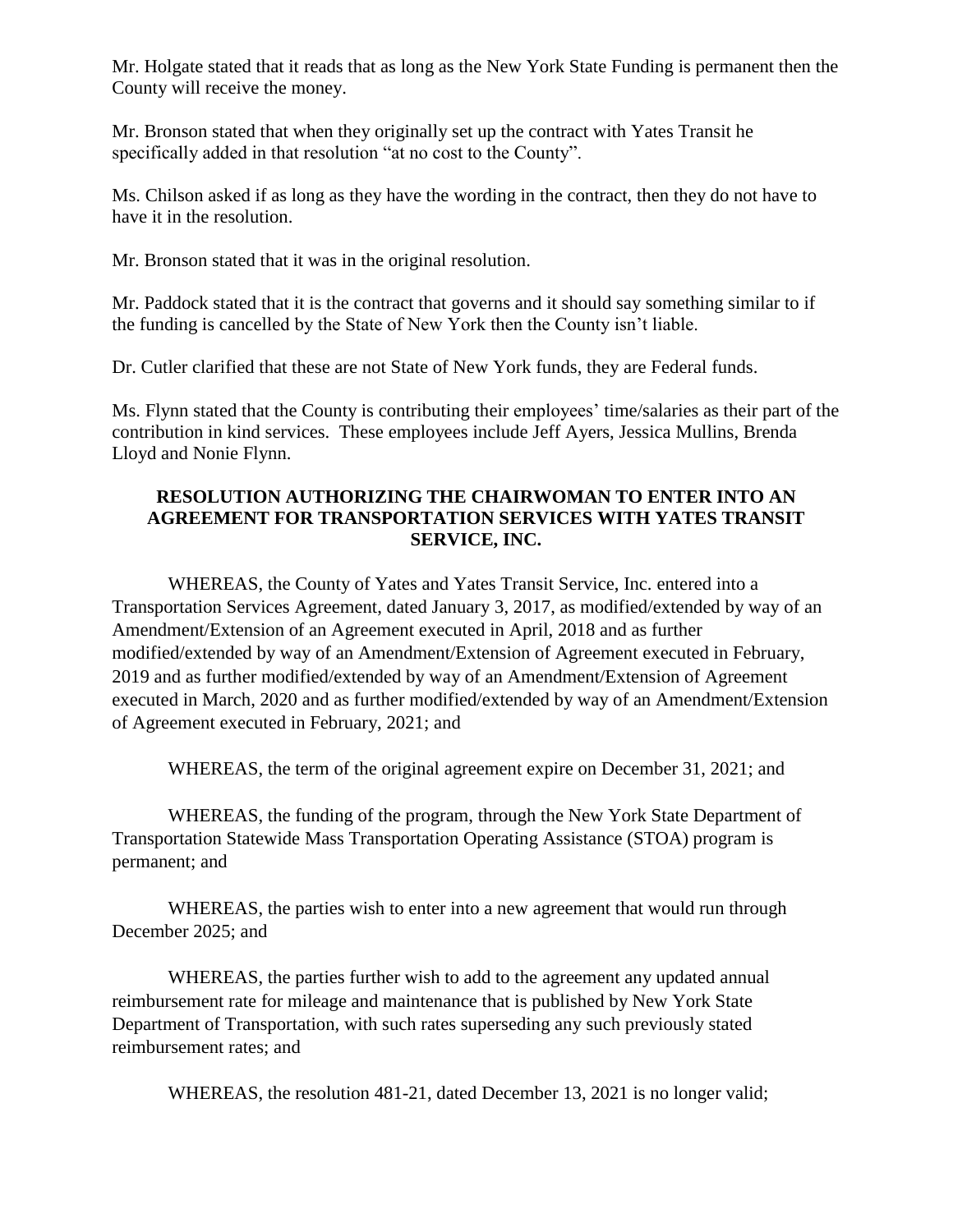NOW, THEREFORE, BE IT RESOLVED, that upon the approval of the County Attorney, the Chairwoman of the Legislature is authorized to enter into a new contract with Yates Transit Service, Inc. for transportation services; and be it further

RESOLVED, that said Agreement commencing January 1, 2022 and terminating on December 31, 2025 and which includes and incorporates by reference any updated reimbursement rates for mileage and maintenance as provided by the New York State Department of Transportation, with such rates superseding any such previously stated reimbursement rates; and with all other terms and conditions of the Agreement remaining the same and in full force and effect; and be it further

RESOLVED, that this resolution shall supersede resolution 481-21; and be it further

RESOLVED, that copies of this resolution be given to the County Planner, County Treasurer, Budget Officer, Director of Finance, and the Yates Transit Service, Inc. VOTE: Unanimous

## **RESOLUTION NO. 93-22**

Mr. Holgate offered the following resolution and moved its adoption, seconded by Mr. Bronson.

DISCUSSION:

Mr. Killen stated he tried looking into this a little bit further and he does have a little bit of a concern in regards to Net Neutrality. He recalls that this had been rescinded a few years ago, but was put back in place with the new administration. Net Neutrality sounds great, but he wished he knew who decides what Net Neutrality is. There are claims of Net Neutrality being used to stop free speech.

Jeff Ayers stated that this is one of Marian's resolutions and he thinks that this is mostly just about a check box on the application.

Ms. Chilson stated that doesn't address the concern that Pat brought up.

Jeff stated that he cannot really speak to that, he just knows the purpose of it.

Ms. Chilson asked if this is something they should wait on. What the difference is between waiting or acting on it now.

Mr. Killen stated that he thinks if they wait they will not get the grant.

Ms. Flynn stated that they had this same resolution when they applied for the Round 1 and they cannot wait because the application is due February 22. Marian worked on it all weekend.

Mr. Holgate stated that it is pretty well spelled out.

Mr. Harper stated that it would apply more to the Internet Service Provider (ISP) than the County.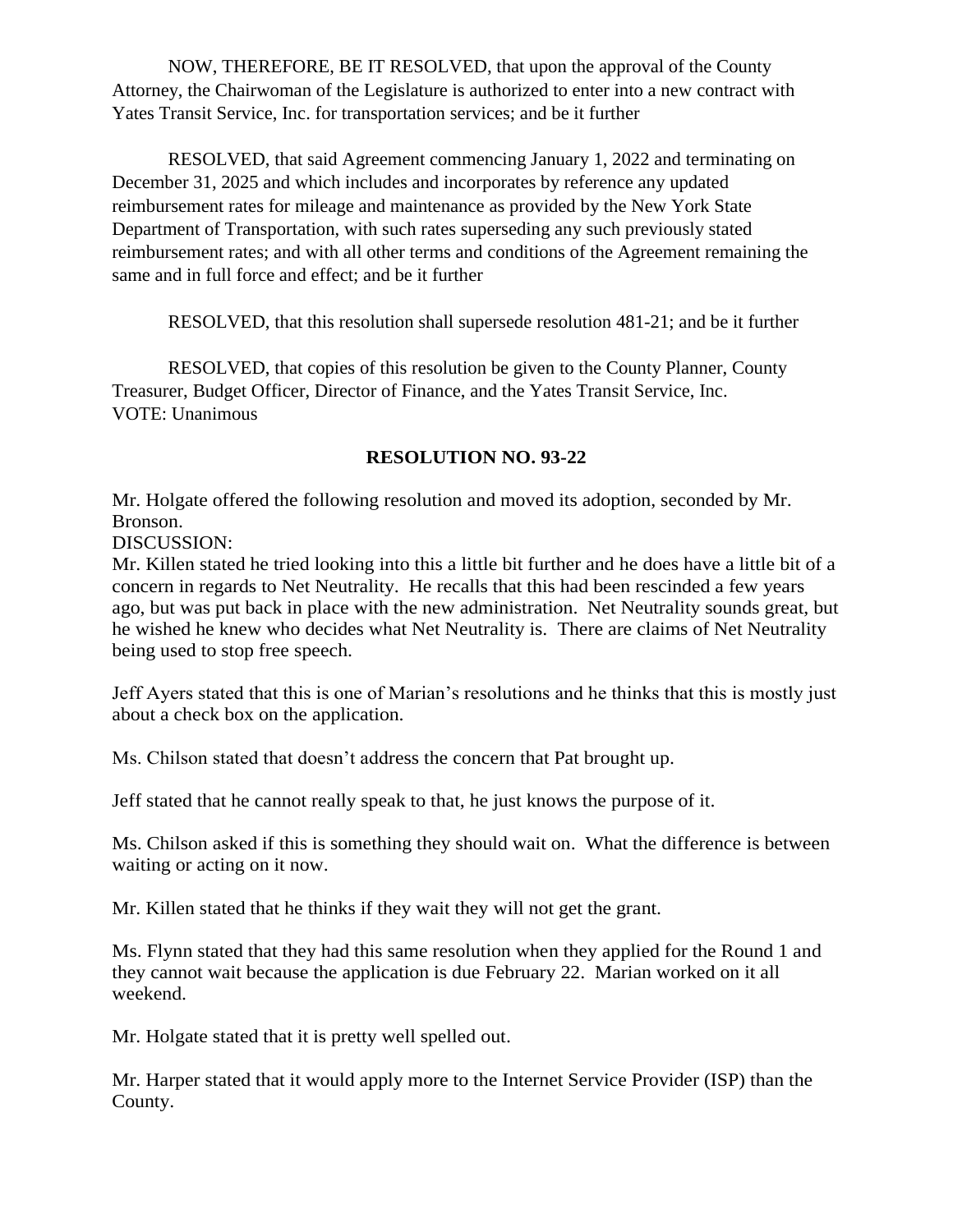Mr. Button questioned if the ISP they have now, Empire, is for a set amount of years. At the end of 20 years, if someone new comes in are they required to continue service because of how the hardware was installed.

Mr. Bronson stated that they have some experts in the room that may be able to address the terminology for them.

Steve Manning, from Southern Tier Network (STN), stated that they will get a higher score with the ReConnect 3 grant if they pass the resolution. It is really not a hardware issue or a device issue, it is following the Federal Government. They do not want a major ISP that also owns content. For example: They do not want Comcast making it so you can't view Netflix while using their service because they want you to use their HBO service. The internet is neutral, it's apolitical, content should be free, and it shouldn't be restricted by your internet service provider.

# **YATES COUNTY COMMITMENT TO RULES REGARDING NET NEUTRALITY IF AWARDED RURAL UTILITY SERVICE RECONNECT PROGRAM ROUND THREE GRANT**

WHEREAS, Yates County (hereinafter referred to as "County) is currently undertaking the design and construction of a fiber optic broadband network funded through Round One of the Rural Utility Service (hereinafter referred to as "RUS") ReConnect grant program (hereinafter referred to as "ReConnect 1"); and

WHEREAS, on October 25, 2021 RUS released a new Funding Opportunity Announcement for up to \$1.15 billion in loans and grants to continue to expand the availability of broadband in rural areas (hereinafter referred to as "ReConnect 3"); and

WHEREAS, the County has already authorized submittal of an application to the ReConnect 3 program grant in Resolution No. 34-22 to provide broadband access to additionally identified unserved or underserved premises; and

WHEREAS, one of the Evaluation Criteria of the grant application is the applicant's commitment to following Federal Communications Commission's rules regarding net neutrality that our network shall not (1) block lawful content, applications, services, or non-harmful devices, subject to reasonable network management; (2) impair or degrade lawful Internet traffic on the basis of Internet content, application, or service, or use of a non-harmful device, subject to reasonable network management, and (3) engage in paid prioritization, meaning the management of a broadband provider's network to directly or indirectly favor some traffic, including through use of techniques such as traffic shaping, prioritization, resource reservation, or other forms of preferential traffic management, either (a) in exchange for consideration (monetary or otherwise) from a third party, or (b) to benefit an affiliated entity; and

WHEREAS, the Round 3 application requires a Resolution from the Yates County Legislature committing to following these rules of Net Neutrality in order to receive a favorable evaluation for this criteria; and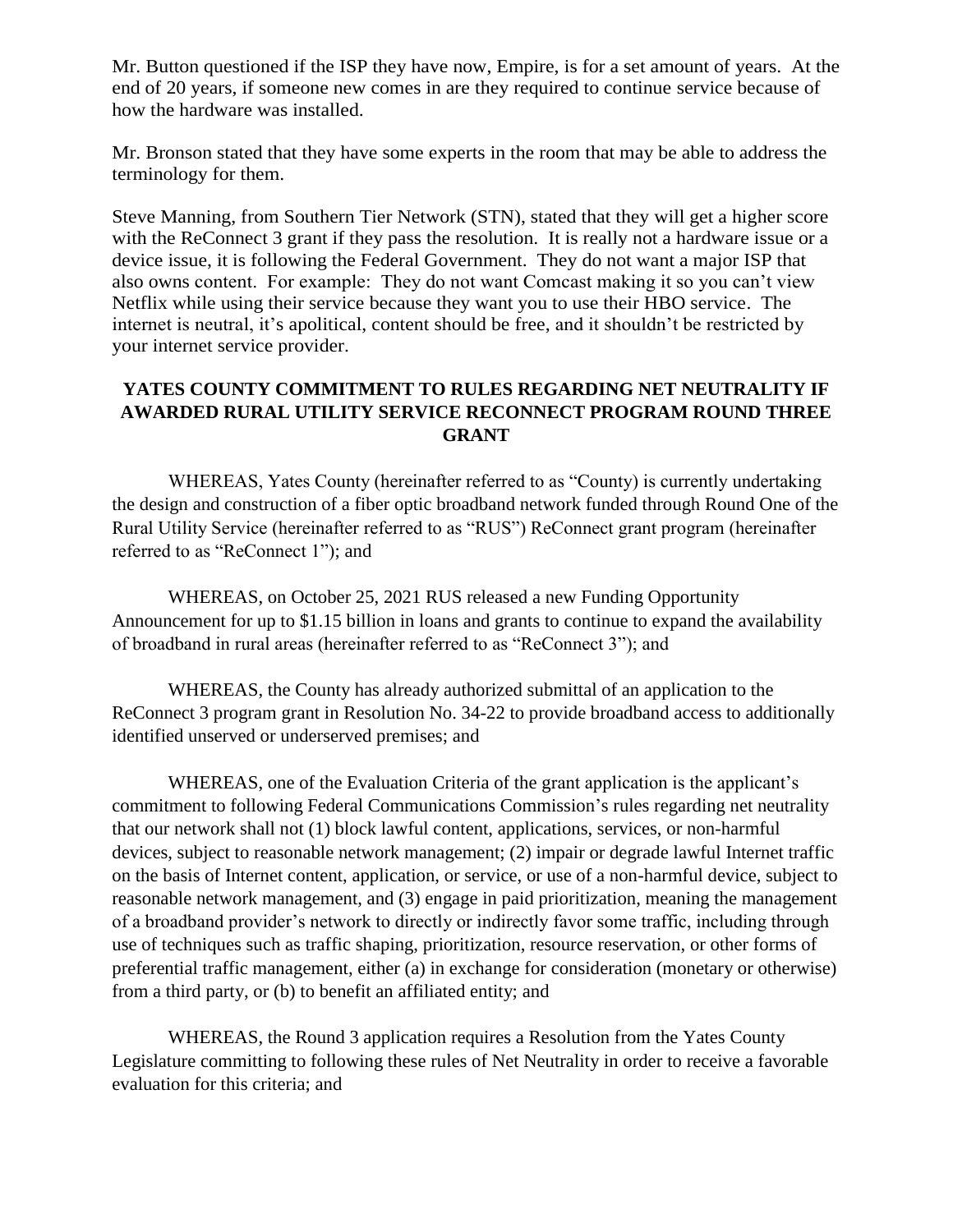WHEREAS, our Services Agreement with Empire Access for ReConnect 1 covers complying with the rules and regulations of the Federal Communications Commission which includes Net Neutrality;

NOW, THEREFORE, BE IT RESOLVED, that the County commits to following the Federal Communications Commission's rules regarding net neutrality if awarded a RUS ReConnect Program Round 3 grant; and be it further

RESOLVED, that copies of this resolution be given to Rural Utility Service, the County Administrator, the County Planner and the Grant Specialist. VOTE: Unanimous

## **RESOLUTION NO. 94-22**

Mr. Holgate offered the following resolution and moved its adoption, seconded by Mr. Harper.

#### **APPROPRIATE ADDITIONAL REVENUE (PUBLIC DEFENDER)**

WHEREAS, Public Defender has additional revenue over the 2021 budgeted amount along with corresponding expenditures; and

WHEREAS, these additional funds are not part of the 2021 budget;

NOW, THEREFORE, BE IT RESOLVED, that the following accounts be increased as tabulated below:

| Revenue:                                  |                |
|-------------------------------------------|----------------|
| A1170.43025 PD-ILS Revenue                | 8,119.59       |
|                                           |                |
| Appropriation:                            |                |
| A1170.51565 PD- Assistant Public Defender | 2,931.03       |
| A1170.51566 PD- Assistant Public Defender | \$<br>2,553.00 |
| A1170.51640 PD- Public Defender           | \$<br>325.67   |
| A1170.54916 PD- Publications              | \$<br>466.48   |
| A1170.58305 PD- Medical Insurance         | 1.843.41       |
|                                           |                |

And be it further

RESOLVED, that copies of this resolution be given to the Public Defender, the Finance Director, Treasurer, and the Budget Officer. VOTE: Unanimous

Mr. Killen reported that Emergency Management put on a Tier 3 training last Thursday evening in conjunction with State Emergency Management. He attended that and he has some information that they provided he will send out to everyone.

Steve Manning and Jeff Gasper provided a Presentation from Southern Tier Network (STN) highlighting the following: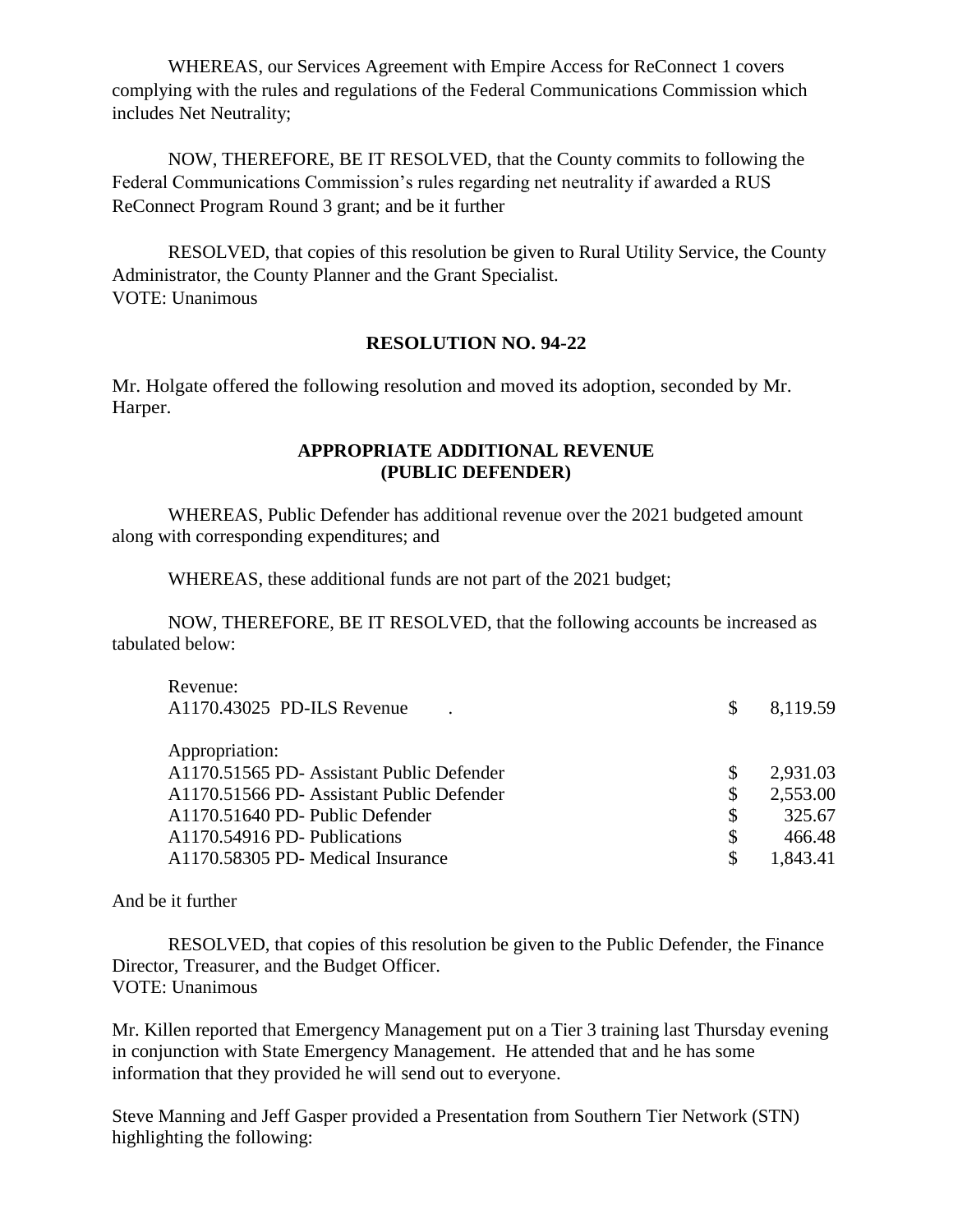The fiber infrastructure that is in Yates County interconnects with 7 other Counties. There is a host of shared services that Municipalities and Counties that use this infrastructure for. One of the key strategies that they are trying to use is becoming more reliant on themselves. Consultants and Contractors have been critical for their growth, but they need to have their own eyes and own representatives out there. They need to be looking at the design, auditing the Construction Contractors, addressing issues, and working with their customers on their needs. They have hired an outside Planning Engineer that has a wealth of outside knowledge.

Any telecommunications carrier, service provider, enterprise, school district, library, and health care facility, etc. can lease STN fiber. They interviewed half a dozen Carriers & Service Providers to ask them when STN applies for Federal Funding to buildout to unserved areas will they engage & partner will STN in an Open Access Model, in a Public Private Partnership Model, or a Hybrid Model. None of the ISPs that they interviewed were interested in an Open Access Model because it is not worth their effort to share those 1,000 subscribers with other Carriers & Service Providers.

STN is starting an executive search as Steve will be looking to reduce his time when it gets closer to summer. They are exploring the beginning stages of enlarged services. Fiber operators in New York State, per PERM 75 regulation, are now required to have an engineering survey staged if they are going to build fiber on the New York State Right-of-Ways and associated with that is the annual fee could increase 2-3% each year as well. Some Counties are passing resolutions to support amending PERM 75 regulation to exclude municipalities.

Ms. Flynn stated that they applied for the NTIA grant and the award announcement was postponed. She asked Steve if they knew when they were going to come out with that award announcement.

Steve stated that the last he heard the end of February, but he also heard that no NTIA funds will start falling until 2023.

Mr. Button asked them how they are auditing their contractors.

Jeff stated that they audit from what they were doing in the network. Making sure the work that was done was good quality. Not financials.

Steve stated that it is a technical audit on the integrity of their infrastructure. They rely on contractors so they do not get the firsthand view unless they are out there themselves. They now have someone who has the competency, skillset, and the time to do that. Their network and their service will be much higher quality and much more reliable in the future.

Mr. Button stated that the County paid for a survey that was in the \$8-9 thousand range, but they couldn't use the information. He asked if they could use that information to help Yates County move this project forward.

Steve stated that agreement was between the County and the Firm that did the study. STN did not have the data. New York State Public Service Commission funded a study that is going on right now to identify across the state where the unserved are, who the served are, who the providers are, and what speeds those providers are providing to the households. They are doing a comprehensive study and Steve believes that Yates County can ask for a pre-release of that data to supplement the ReConnect grant. That data should be timelier than the data gathered 3 years ago.